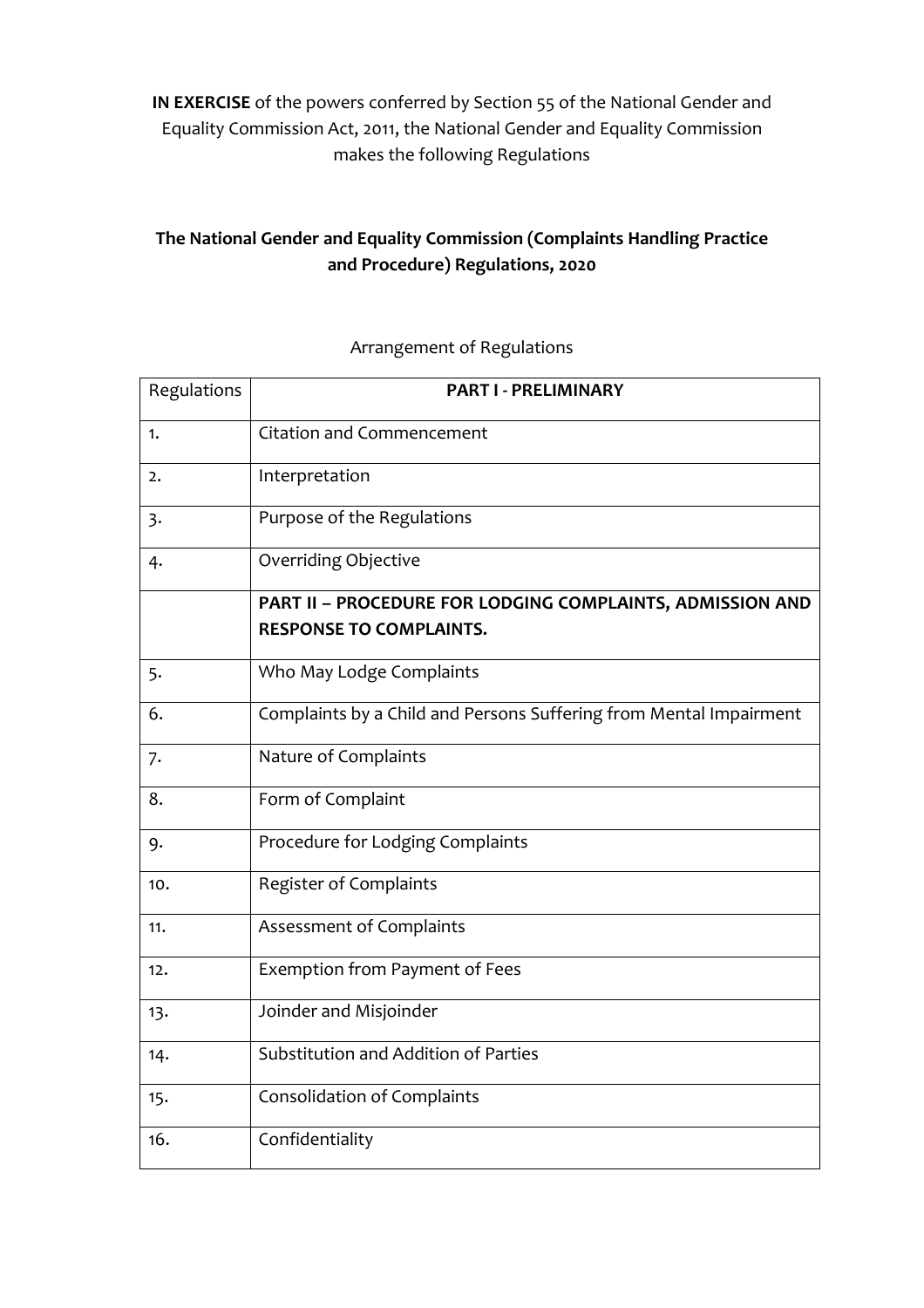| 17. | Withdrawal of Complaints                                                                  |
|-----|-------------------------------------------------------------------------------------------|
|     | <b>PART III - INVESTIGATION OF COMPLAINTS</b>                                             |
| 18. | Commencement of Investigation                                                             |
| 19. | Procedure for Investigation                                                               |
| 20. | Summon of Witnesses                                                                       |
| 21. | <b>Investigation Report</b>                                                               |
| 22. | Procedure After Investigation                                                             |
| 23. | Investigation by the Commission                                                           |
|     | PART IV - RESOLUTION OF COMPLAINTS BY ALTERNATIVE DISPUTE<br><b>RESOLUTION MECHANISMS</b> |
| 24. | Alternative Dispute Resolution                                                            |
| 25. | Who May Attend at Negotiation or Mediation                                                |
| 26. | Consequences of Non-attendance                                                            |
| 27. | Procedure Where Resolution is Reached                                                     |
|     | PART V - HEARING AND RESOLUTION OF COMPLAINT BY THE<br><b>COMMITTEE</b>                   |
| 28. | Composition of the Committee                                                              |
| 29. | Commencement and Notice of Hearing                                                        |
| 30. | Who May Attend at Hearing                                                                 |
| 31. | Procedure at Hearing                                                                      |
| 32. | Right to be Heard                                                                         |
| 33. | <b>Conclusion of Hearing</b>                                                              |
| 34. | Notification of Outcome                                                                   |
| 35. | Application of Part to Inquiries of the Commission                                        |
|     |                                                                                           |
|     | <b>PART VI - MISCELLANEOUS PROVISIONS</b>                                                 |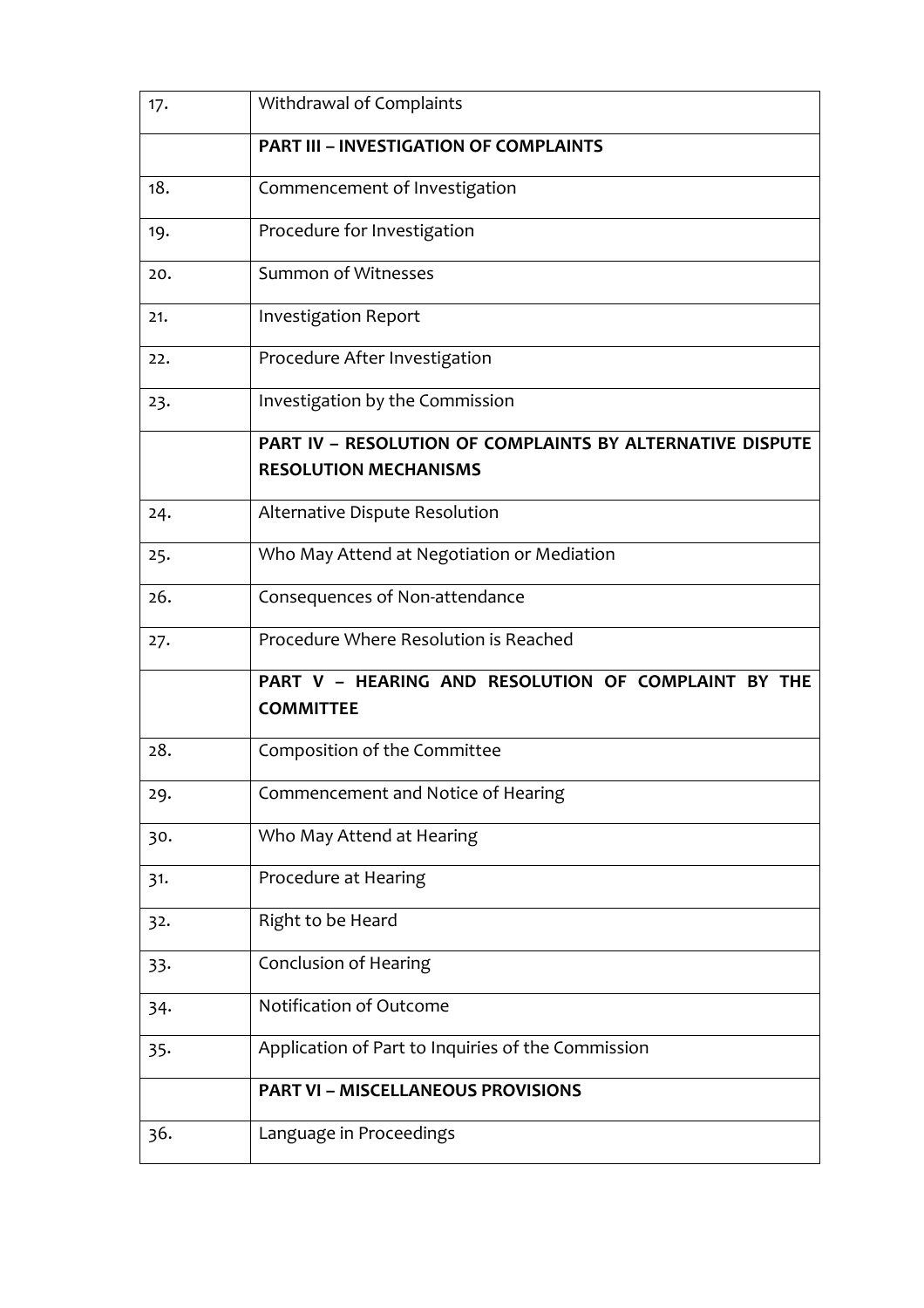| 37.                | <b>Enlargement of Time</b>                         |
|--------------------|----------------------------------------------------|
| 38.                | Evidence                                           |
| 39.                | Appeal and Review                                  |
|                    |                                                    |
| First              | Form No NGEC 1 – Complaint Form                    |
| Schedule           | Form No NGEC 2 – Summons for Personal Attendance   |
|                    | Form No NGEC 3 – Summons to Produce Documents      |
|                    | Form No NGEC 4- Notice of Negotiation/Mediation    |
|                    | Form No NGEC 5- Hearing/ Pronouncement of Findings |
| Second<br>Schedule | Investigation Report                               |

| <b>PART I - PRELIMINARY</b> |
|-----------------------------|
|                             |
|                             |
|                             |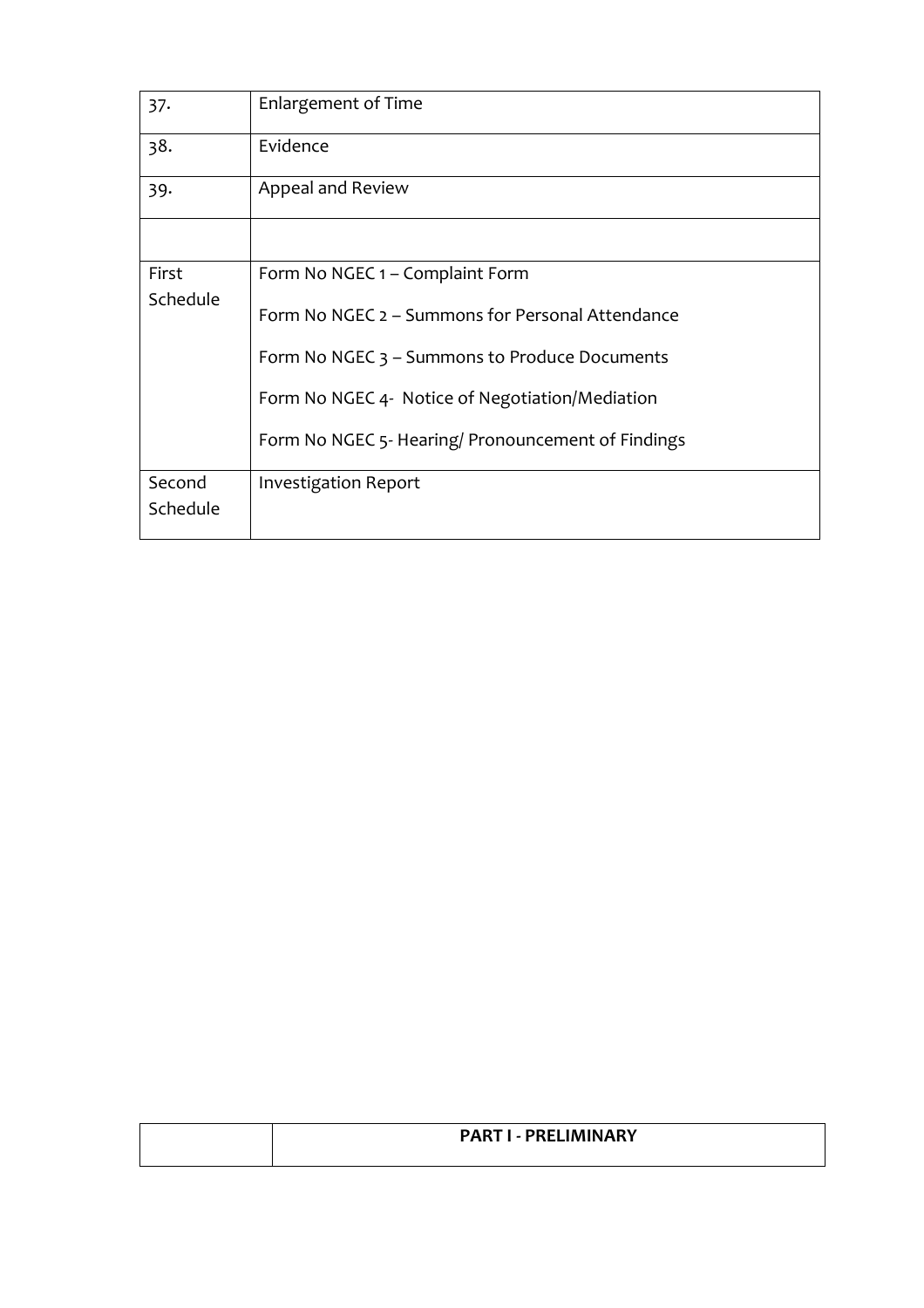| Citation and   | 1. These Regulations may be cited as The National Gender and            |
|----------------|-------------------------------------------------------------------------|
| Commencement   | Equality Commission (Complaints Handling Practice and Procedure)        |
|                | Regulations, 2020 and shall come into force on such date as the         |
|                | Cabinet Secretary may, by notice in the Gazette, appoint.               |
|                |                                                                         |
| Interpretation | 2. In these Regulations, any word or expression to which a meaning      |
|                | has been assigned in the Act has the meaning so assigned to it, and     |
|                | unless the context otherwise requires -                                 |
|                |                                                                         |
|                |                                                                         |
|                | "Act" means the National Gender and Equality Commission Act, 2011;      |
|                |                                                                         |
|                |                                                                         |
|                | "Admission" means the process by which the eligibility of a             |
|                | complaint is determined by the Commission, and "admit" and              |
|                | "admitted" shall, wherever they occur, be construed accordingly;        |
|                |                                                                         |
|                |                                                                         |
|                | "Authorised Officer" means a person appointed in accordance with        |
|                | regulation $11(2)(a)$ , and in exercise of the Commission's power under |
|                | section 28 of the Act, to investigate a complaint lodged under these    |
|                | Regulations;                                                            |
|                |                                                                         |
|                |                                                                         |
|                | "Child" has the meaning assigned to it under Article 260 of the         |
|                | Constitution;                                                           |
|                |                                                                         |
|                |                                                                         |
|                | "Commission" has the meaning assigned to it under section 3 of the      |
|                | Act and, for the purposes of these Regulations, includes the            |
|                | Committee;                                                              |
|                |                                                                         |
|                |                                                                         |
|                | "Committee" means a committee of the Commission established             |
|                | under section 18 of the Act to hear and resolve complaints lodged       |
|                | with the Commission in accordance with these Regulations;               |
|                |                                                                         |
|                |                                                                         |
|                | "Complainant" means a person who lodges a complaint with the            |
|                | Commission in accordance with these Regulations;                        |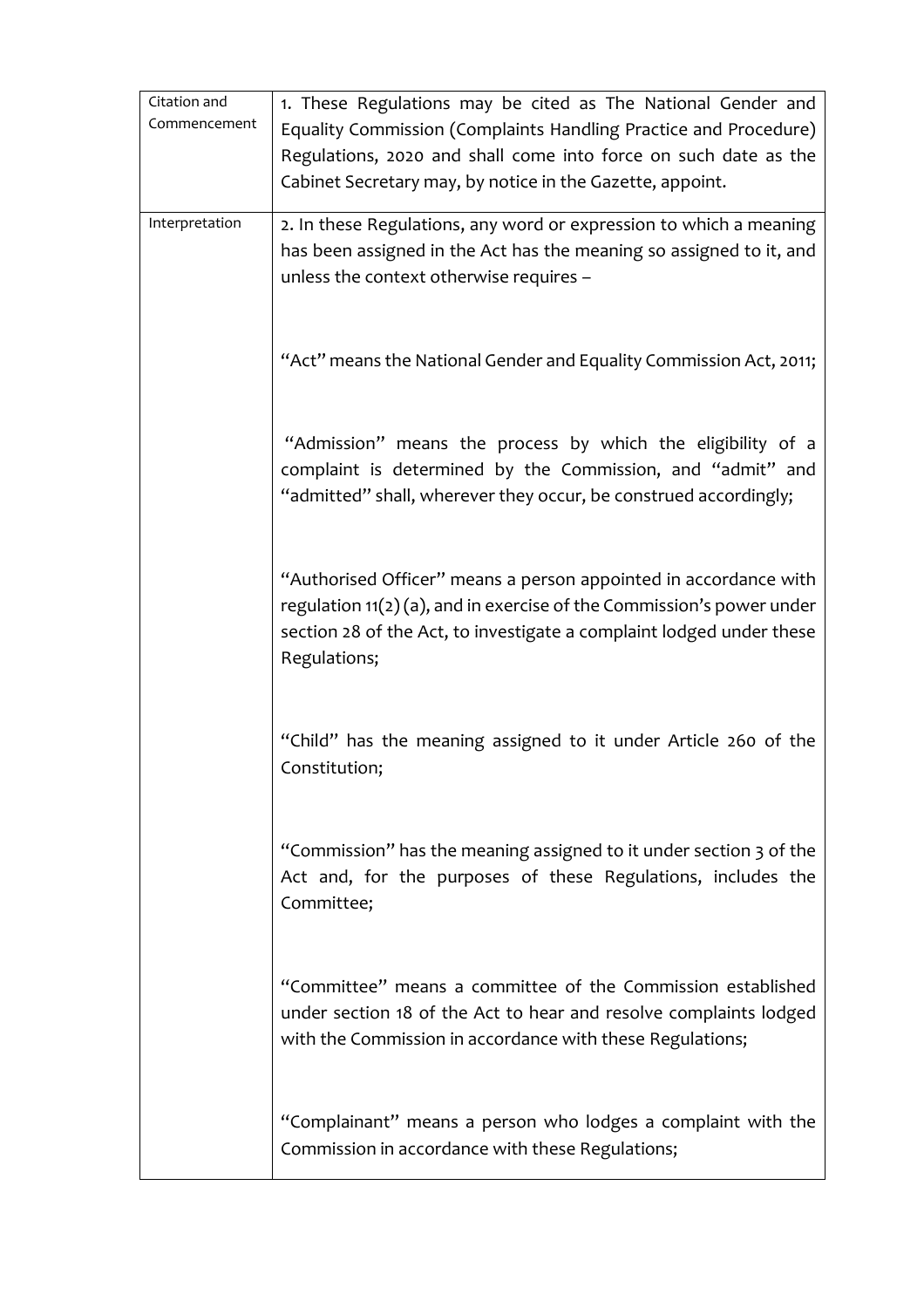| "Complaint" means an oral or written communication made to the<br>Commission, or to such other person as may be authorised by the<br>Commission for that purpose, pursuant to section $29(1)$ of the Act,<br>alleging a violation or denial of a right to equality or freedom from<br>discrimination; |
|-------------------------------------------------------------------------------------------------------------------------------------------------------------------------------------------------------------------------------------------------------------------------------------------------------|
| "Constitution" means the Constitution of Kenya, 2010;                                                                                                                                                                                                                                                 |
| "Court" means the High Court established under Article 165 (1) of the<br>Constitution;                                                                                                                                                                                                                |
| "Disability" has the meaning assigned to it under Article 260 of the<br>Constitution;                                                                                                                                                                                                                 |
| "Document" has the meaning assigned to it under Article 260 of the<br>Constitution;                                                                                                                                                                                                                   |
| "Legal Department" means the department of the Commission for<br>the time being responsible for matters relating to legal services,<br>complaints handling and investigations of complaints;                                                                                                          |
| "Mediation" means a voluntary and confidential alternative dispute<br>resolution mechanism in which a neutral third party assists the<br>complainant and the respondent to resolve their dispute amicably on<br>mutually agreeable terms, and mediation has the same meaning as<br>conciliation;      |
| "Person," in relation to a respondent, has the meaning assigned to it<br>under Article 260 of the Constitution;                                                                                                                                                                                       |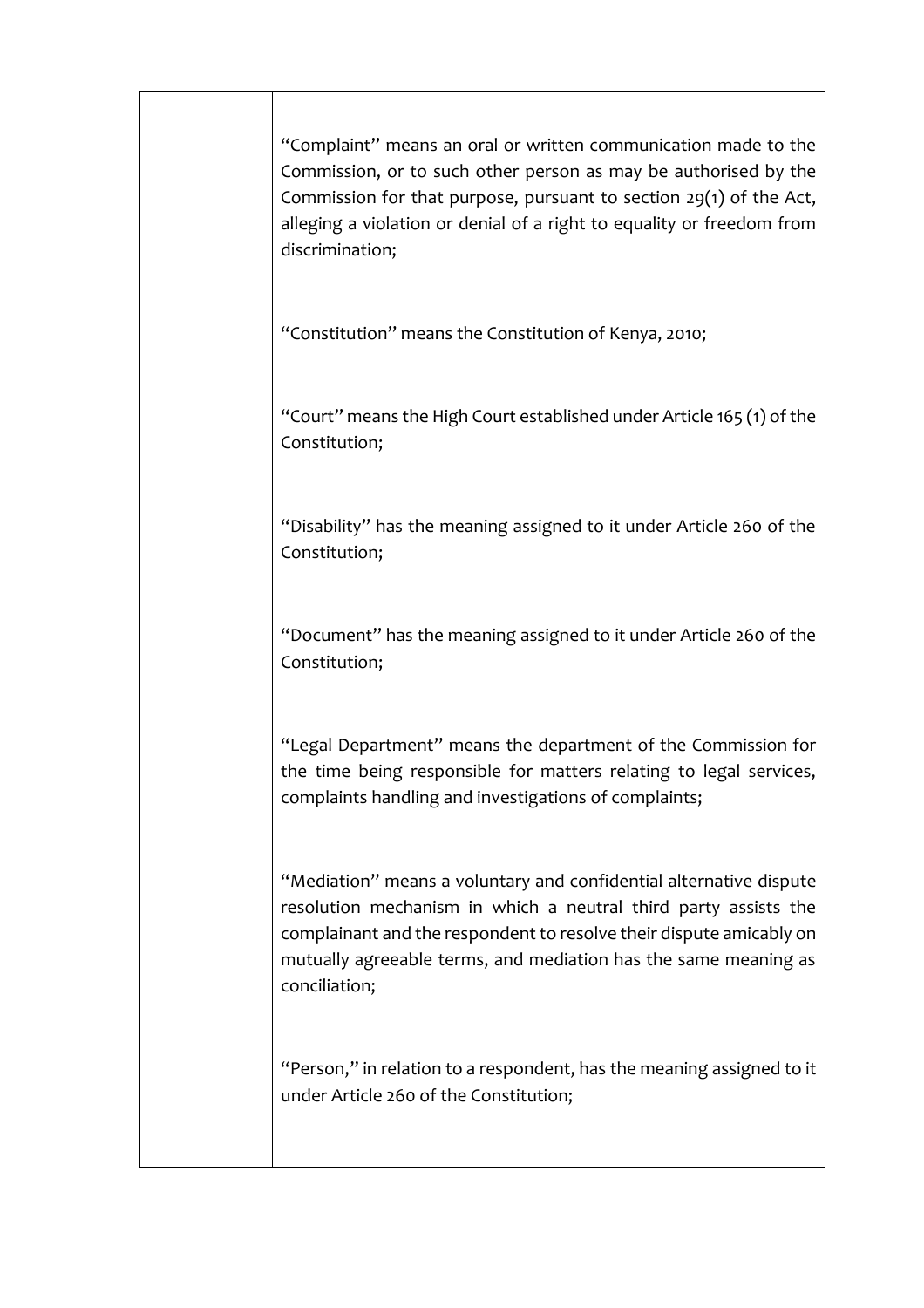|                               | "Reconciliation" means a process by which the relationship between<br>the complainant and the respondent is renewed following amicable<br>resolution of a complaint whether by negotiation or by assistance of<br>a neutral third party as a result of which the parties forgive one<br>another and make good the injury (if any) suffered by one or the<br>other; |
|-------------------------------|--------------------------------------------------------------------------------------------------------------------------------------------------------------------------------------------------------------------------------------------------------------------------------------------------------------------------------------------------------------------|
|                               | "Respondent" means a person against whom a complaint is lodged<br>with the Commission in accordance with these Regulations;                                                                                                                                                                                                                                        |
|                               | "Summons" means an order of the Commission, in writing, directing<br>a person to appear before and testify or produce a document before<br>the Committee;                                                                                                                                                                                                          |
| Purpose of the<br>Regulations | 3. The purpose of these Regulations is to regulate the procedure for                                                                                                                                                                                                                                                                                               |
|                               |                                                                                                                                                                                                                                                                                                                                                                    |
|                               | (a) lodging complaints with the Commission pursuant to section 33<br>of the Act;                                                                                                                                                                                                                                                                                   |
|                               | (b) the form in which complaint may be lodged;                                                                                                                                                                                                                                                                                                                     |
|                               | (c) inquiry or investigation into complaints, lodged with the<br>Commission, in accordance with Part III of the Act;                                                                                                                                                                                                                                               |
|                               | (d) hearing of complaints and admission of evidence;                                                                                                                                                                                                                                                                                                               |
|                               | (e) resolution of matters brought before the Commission by means<br>of alternative dispute resolution mechanisms pursuant to Article<br>$159(2)$ (c) of the Constitution and section 29(2) of the Act;                                                                                                                                                             |
|                               | (f) determination of complaints; and                                                                                                                                                                                                                                                                                                                               |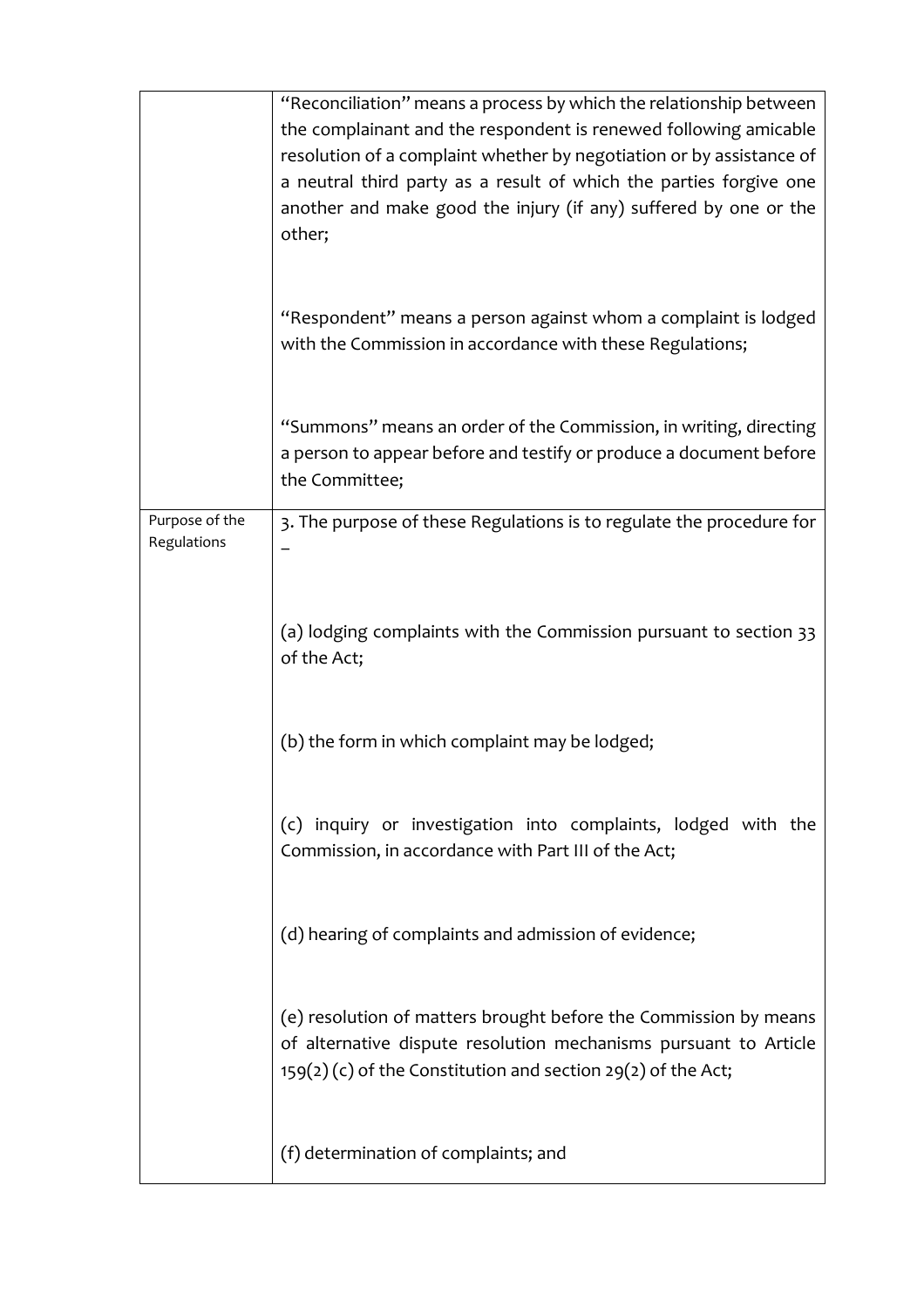|                             | (g) Referral of complaints not falling to be resolved by the<br>Commission.                                                                                                                                                                                                                                          |
|-----------------------------|----------------------------------------------------------------------------------------------------------------------------------------------------------------------------------------------------------------------------------------------------------------------------------------------------------------------|
|                             |                                                                                                                                                                                                                                                                                                                      |
| Overriding<br>Objective     | 4. The overriding objective of these Regulations is to facilitate the<br>fair, impartial, just, expeditious, proportionate and affordable<br>determination of complaints lodged with the Commission in<br>accordance with the Act and these Regulations, and without undue<br>regard to technicalities of procedure. |
|                             |                                                                                                                                                                                                                                                                                                                      |
|                             | PART II - PROCEDURE FOR LODGING COMPLAINTS, ADMISSION<br>AND RESPONSE TO COMPLAINTS.                                                                                                                                                                                                                                 |
|                             |                                                                                                                                                                                                                                                                                                                      |
| Who May Lodge<br>Complaints | 5. (1) Any of the persons specified in Article 22(2) of the Constitution<br>and section 32 of the Act may lodge a complaint with the Commission<br>in accordance with these Regulations.                                                                                                                             |
|                             | (2) The consent required under section $32(2)$ (b) of the Act shall be in<br>writing and signed by the aggrieved person, or by a person entitled<br>to represent the aggrieved person pursuant to section $32(2)$ (a) of<br>the Act.                                                                                 |
|                             | (3) A person in whose behalf a complaint is lodged in accordance with<br>sub-regulation (1) may, at any time before determination of the<br>complaint, apply to the Committee in writing requesting the<br>Committee to allow them to take over and conduct the complaint in<br>their own name.                      |
|                             | $(4)$ A request made to the Committee pursuant to sub-regulation $(3)$<br>shall be served on all persons named as party to the complaint.                                                                                                                                                                            |
|                             |                                                                                                                                                                                                                                                                                                                      |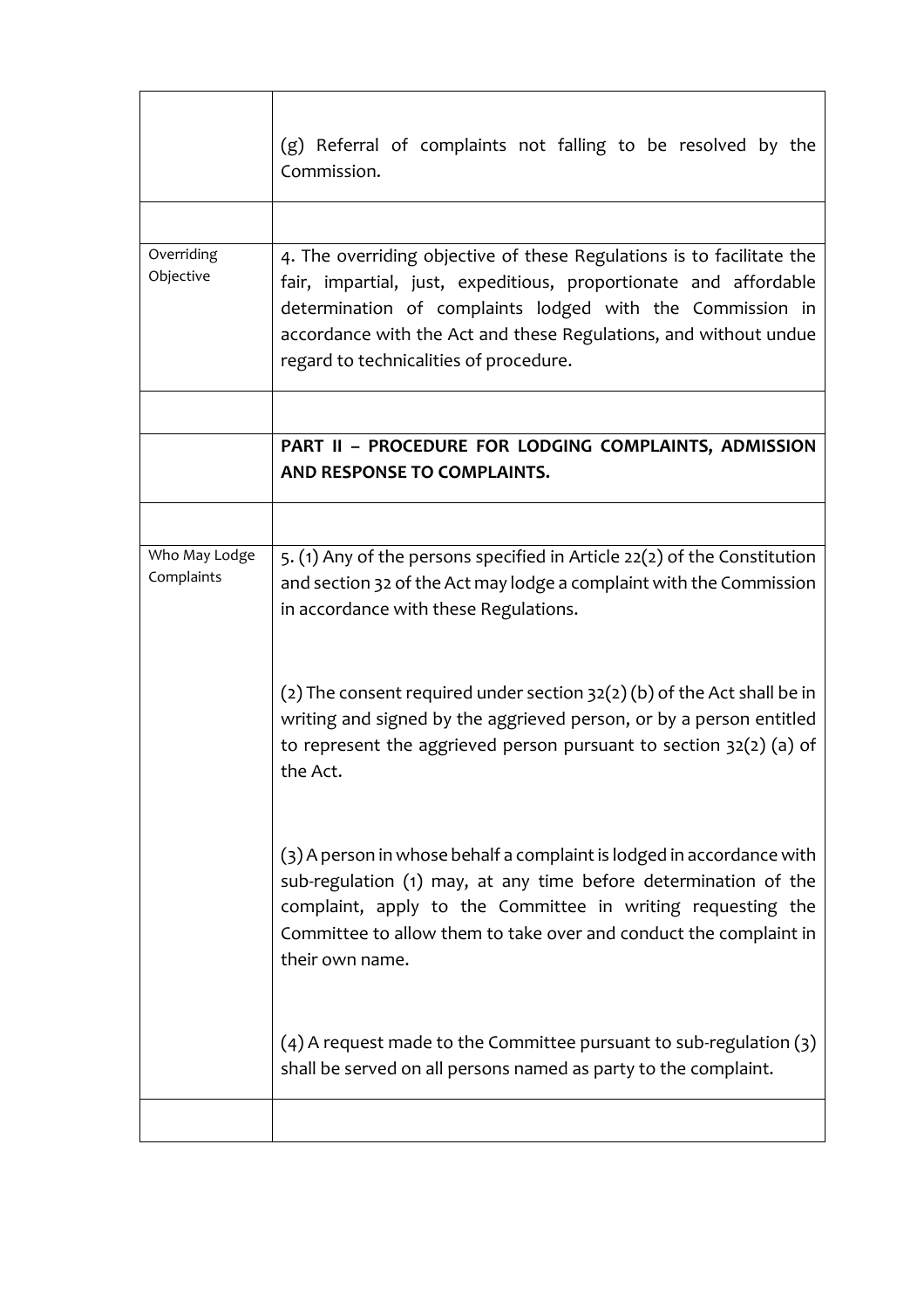| Complaints by<br>Children and<br>Persons<br>Suffering from<br>Mental | 6. (1) A complaint by a child shall be lodged in the name of the child,<br>a parent, guardian or other intermediary.                                                                                                                                                                                                                                                                            |
|----------------------------------------------------------------------|-------------------------------------------------------------------------------------------------------------------------------------------------------------------------------------------------------------------------------------------------------------------------------------------------------------------------------------------------------------------------------------------------|
| Impairment                                                           | (2) A child on whose behalf a complaint is lodged shall, on attaining<br>majority, elect whether he or she will proceed with the complaint.                                                                                                                                                                                                                                                     |
|                                                                      | (3) Where the child elects to proceed with the complaint, the child<br>shall apply to the Committee for an order discharging the parent,<br>guardian or intermediary, and for leave to proceed in the child's<br>name.                                                                                                                                                                          |
|                                                                      | (4) A complaint by a person suffering from mental impairment,<br>within the meaning of Article 260 of the Constitution, shall be lodged<br>in their name by an intermediary pursuant to Article $22(2)$ (a) of the<br>Constitution.                                                                                                                                                             |
|                                                                      | (5) A person has mental impairment within the meaning of this<br>regulation if, on inquiry by the Court pursuant to Section 26 of the<br>Mental Health Act, they are found to be suffering from such mental<br>disorder or impairment as to render them incapable of protecting<br>their rights.                                                                                                |
|                                                                      |                                                                                                                                                                                                                                                                                                                                                                                                 |
| Nature of<br>Complaints                                              | 7. (1) Subject to section 30 of the Act, a person may lodge a complaint<br>with the Commission alleging discrimination, differential treatment,<br>marginalisation, inequality, or any other act or omission which<br>undermines or impairs the equalization of opportunity to the<br>complainant's prejudice or to the prejudice of a class of persons of<br>whom the complainant is a member. |
|                                                                      | (2) Without prejudice to the generality of sub-regulation (1), the act<br>or omission contemplated in this regulation shall relate only to the                                                                                                                                                                                                                                                  |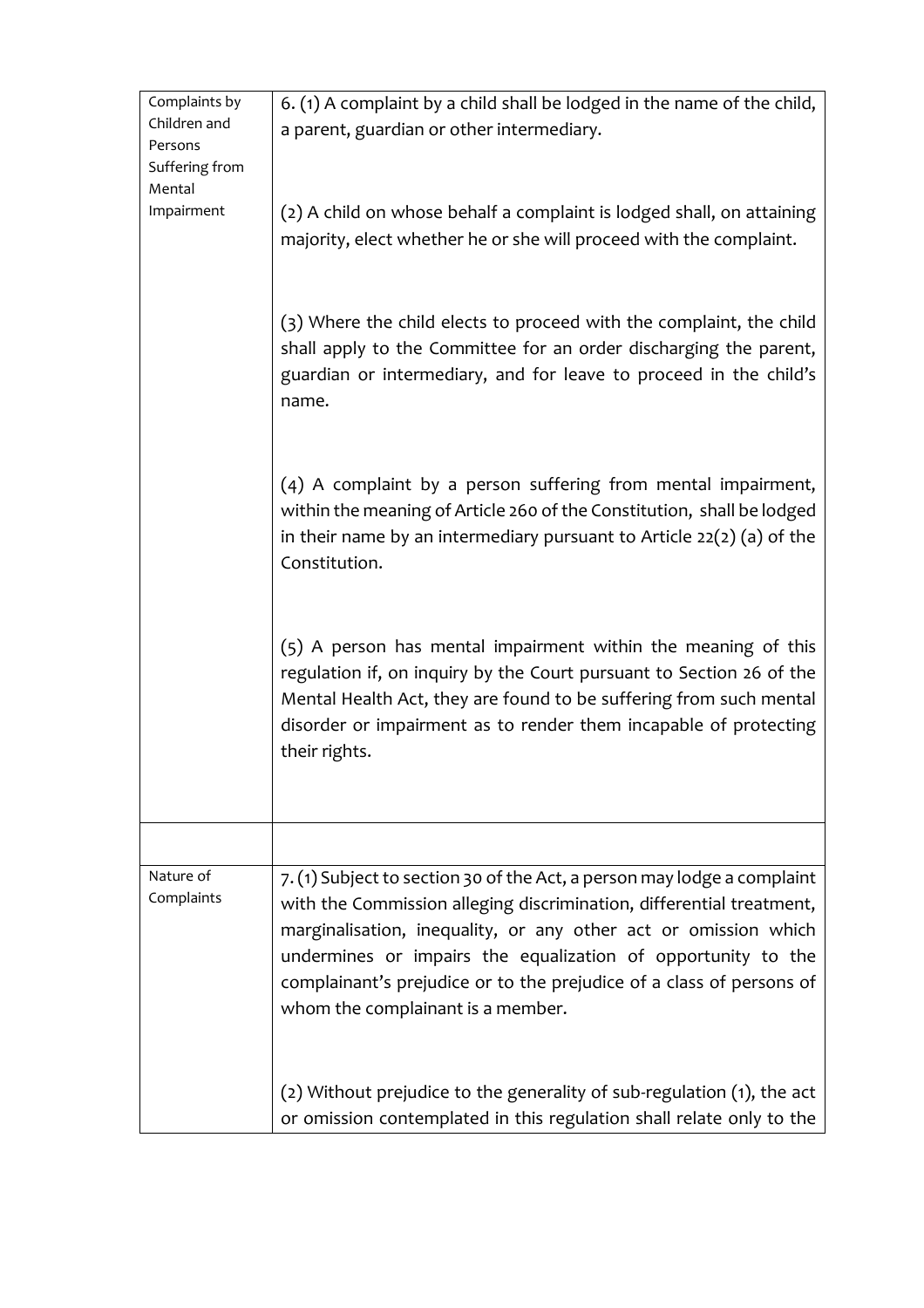|                                        | claimant's right to equality and freedom from discrimination<br>guaranteed by Article 27 of the Constitution.                                                                                                                                                                                               |
|----------------------------------------|-------------------------------------------------------------------------------------------------------------------------------------------------------------------------------------------------------------------------------------------------------------------------------------------------------------|
|                                        |                                                                                                                                                                                                                                                                                                             |
| Form of<br>Complaint                   | 8. (1) A complaint lodged under these Regulations shall be in Form<br>No. NGEC1 set out in the First Schedule, and signed by -                                                                                                                                                                              |
|                                        | (a) the complainant; or                                                                                                                                                                                                                                                                                     |
|                                        | a representative of the complainant in that behalf, as<br>(b)<br>contemplated by section $32(2)(a)$ of the Act.                                                                                                                                                                                             |
|                                        | (2) Where a complaint is made orally pursuant to section $33(1)$ of the<br>Act to an officer of the Commission, the officer shall reduce the<br>complaint into writing, and cause the complaint to be duly signed, so<br>as to meet the formal requirements of sub-regulation (1).                          |
|                                        | (3) Where a complaint is lodged by a representative of the<br>complainant, the complaint shall not fail by reason only that the<br>representative is unable to provide to the Commission such relevant<br>information or documents as would otherwise be within the power<br>or control of the complainant. |
|                                        |                                                                                                                                                                                                                                                                                                             |
| Procedure for<br>Lodging<br>Complaints | 9. A complaint shall be deemed as duly lodged with the Commission<br>$if -$                                                                                                                                                                                                                                 |
|                                        | (a) delivered to the offices of the Commission;                                                                                                                                                                                                                                                             |
|                                        | (b) delivered to such other place as the Commission may, from time<br>to time, designate;                                                                                                                                                                                                                   |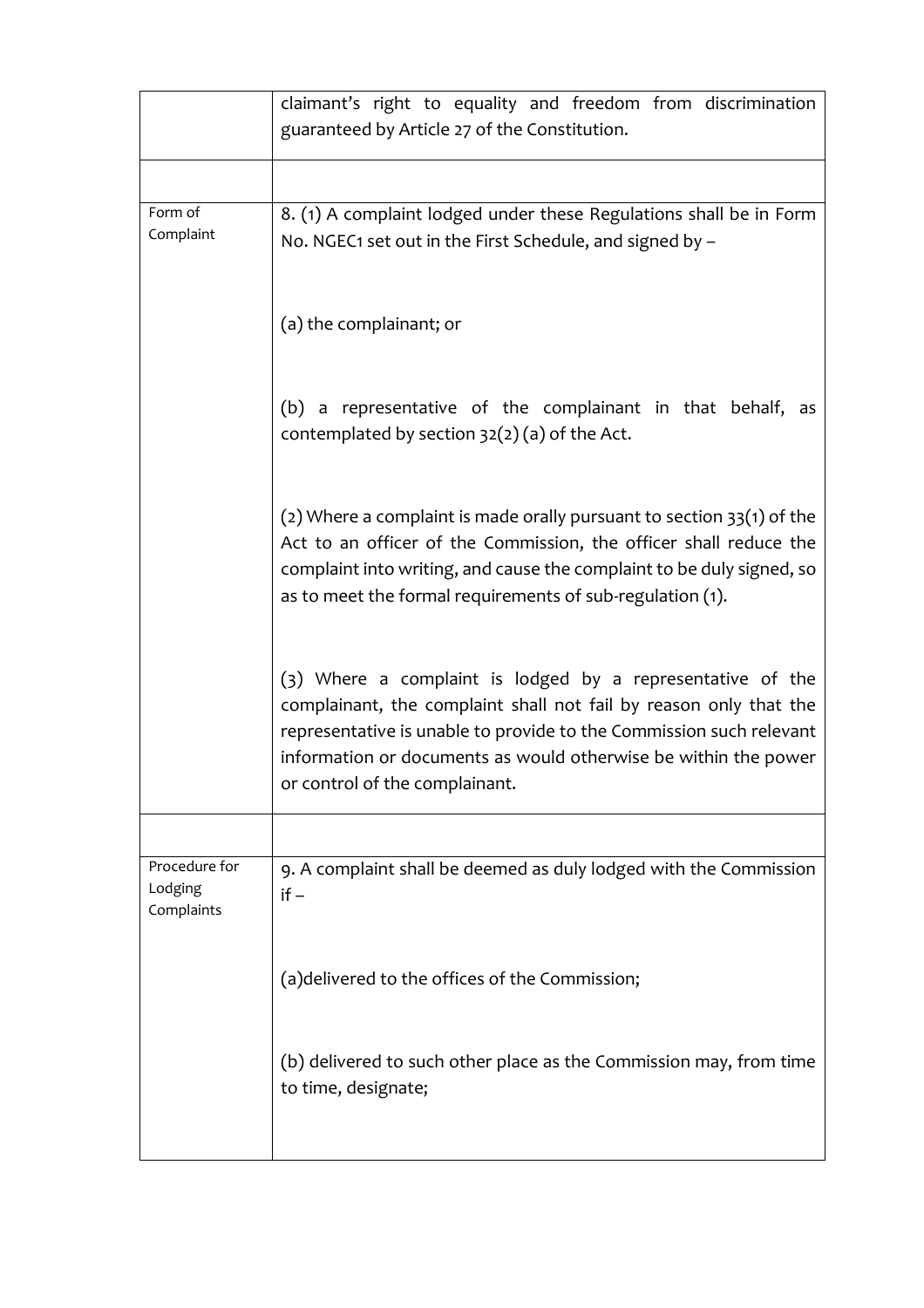|                           | (c) transmitted by way of electronic mail to the designated email<br>address of the Commission;                                                                                                                                                       |
|---------------------------|-------------------------------------------------------------------------------------------------------------------------------------------------------------------------------------------------------------------------------------------------------|
|                           | (d) sent by way of registered post to the designated postal address<br>of the Commission;                                                                                                                                                             |
|                           | (e) sent to the Commission through a duly registered courier service;<br>or                                                                                                                                                                           |
|                           | (f) if made orally to an officer of the Commission, when the complaint<br>is reduced to writing in accordance with regulation $8(2)$ .                                                                                                                |
|                           |                                                                                                                                                                                                                                                       |
| Register of<br>Complaints | 10. (1) The Commission shall keep and maintain a register, to be<br>known as the Register of Complaints, in which the Commission shall<br>record all complaints lodged with the Commission, and which shall<br>be numbered and recorded sequentially. |
|                           | (2) The Register of Complaints shall disclose -                                                                                                                                                                                                       |
|                           | (a) the full name and contact information of the complainant;                                                                                                                                                                                         |
|                           | (b) the sequential number and date on which the complaint was<br>lodged;                                                                                                                                                                              |
|                           | (c) the name and contact information of the respondent;                                                                                                                                                                                               |
|                           | (d) the nature of the complaint;                                                                                                                                                                                                                      |
|                           | (e) the date on which the complaint was resolved;                                                                                                                                                                                                     |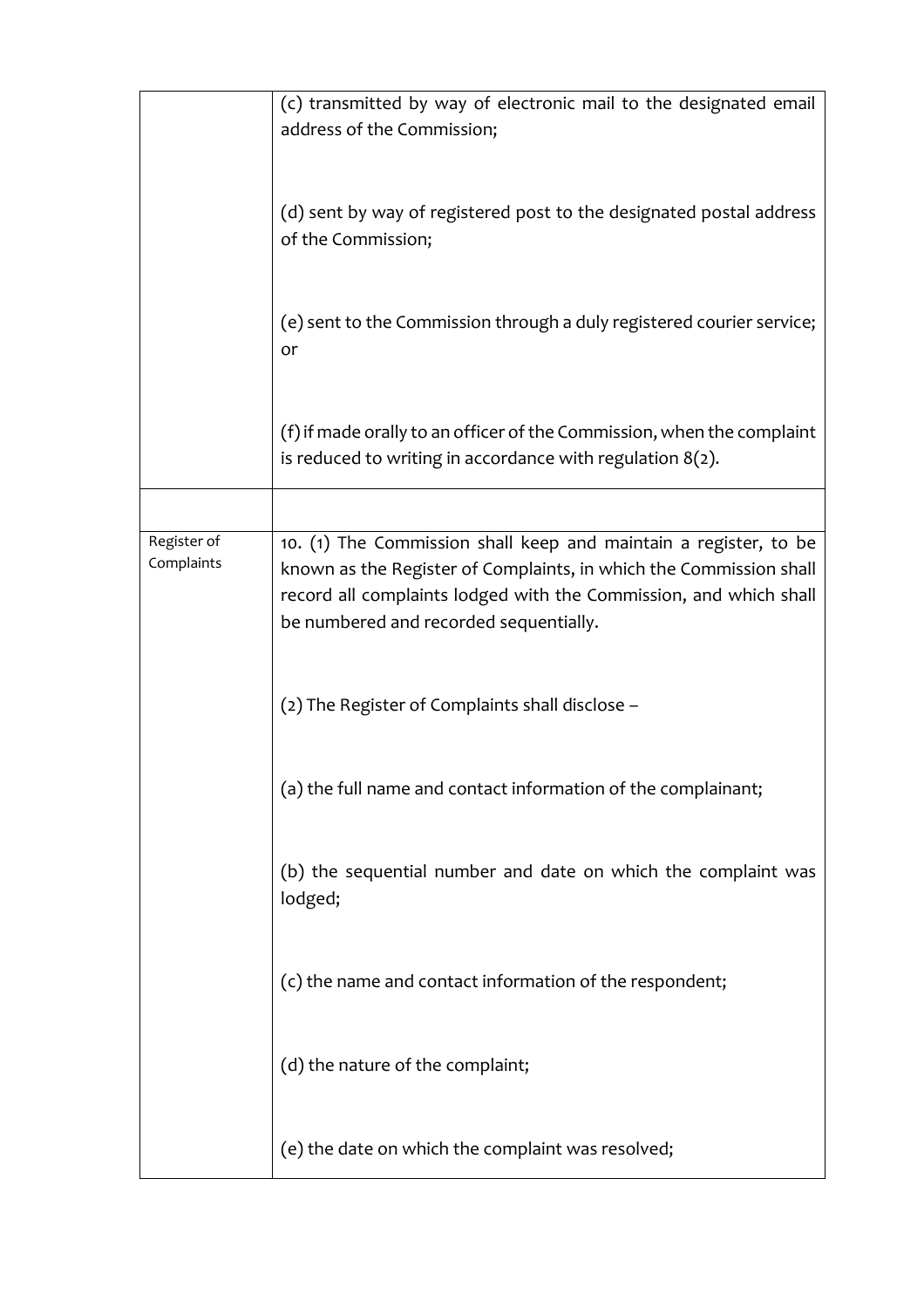|                             | (f) the outcome of the determination and the recommendations (if<br>any) made in resolution of the complaint;                                                                                             |
|-----------------------------|-----------------------------------------------------------------------------------------------------------------------------------------------------------------------------------------------------------|
|                             | (g) if the complaint falls outside the jurisdiction of the Commission,<br>the action taken or reference made (as the case may be), and the<br>date of such reference to the appropriate State agency; and |
|                             | (h) any other information which the Commission considers necessary<br>to record.                                                                                                                          |
|                             |                                                                                                                                                                                                           |
| Assessment of<br>Complaints | 11. (1) Upon registration of a complaint in accordance with regulation<br>10(1), the Legal Department of the Commission shall assess the<br>complaint to ascertain -                                      |
|                             | (a) whether the complaint falls within the jurisdiction of the<br>Commission; or                                                                                                                          |
|                             | (b) Whether the complaint warrants referral to a different State<br>agency for appropriate action.                                                                                                        |
|                             | (2) Upon assessment of the complaint, the Legal Department may -                                                                                                                                          |
|                             | (a) admit the complaint and refer the complaint to an authorised<br>officer to undertake preliminary investigation thereon;                                                                               |
|                             | (b) summarily reject the complaint; or                                                                                                                                                                    |
|                             | (c) Refer the complaint to another State agency for appropriate<br>action, and notify the complainant of the referral in writing.                                                                         |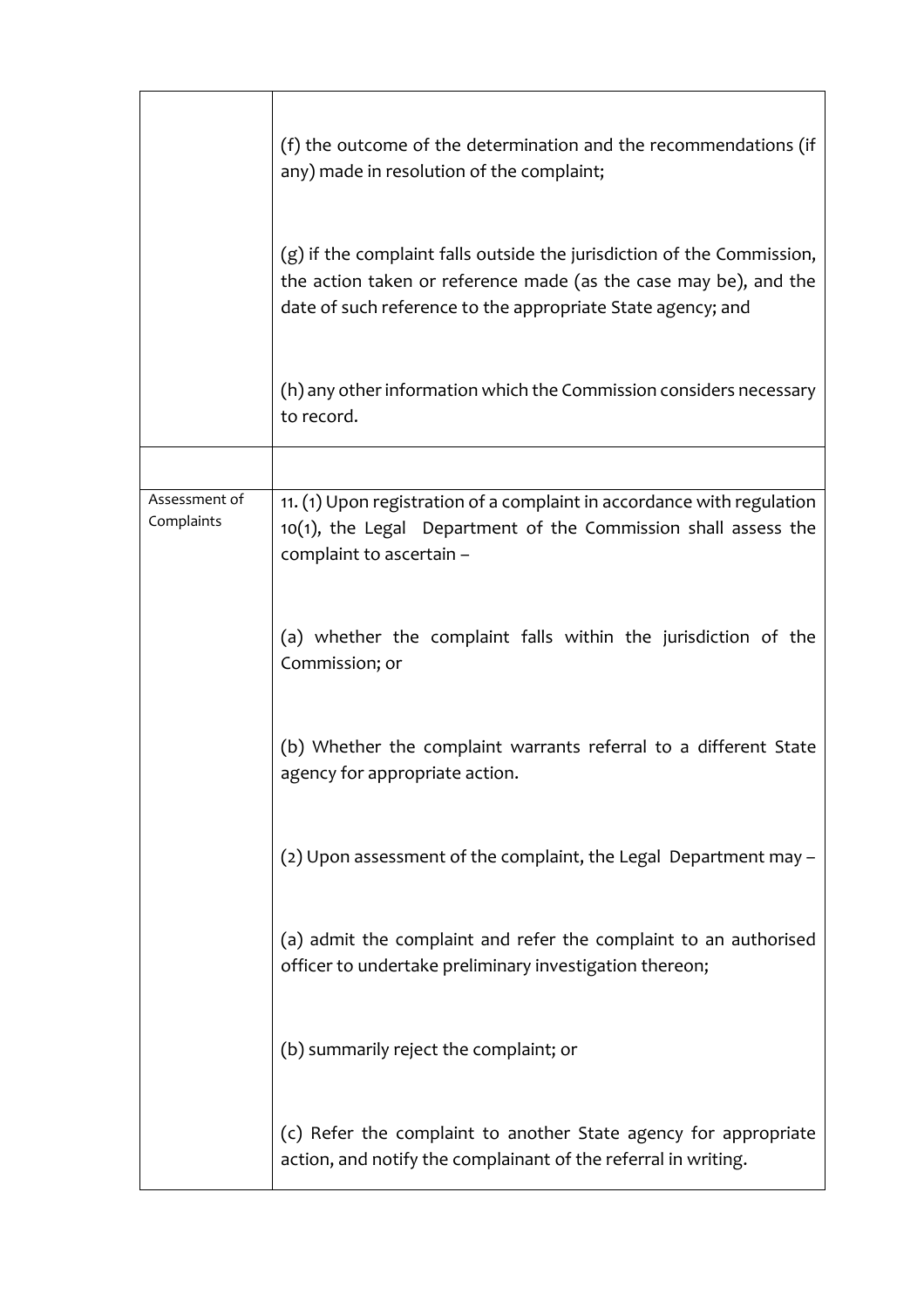| (3) Where, in the considered opinion of the Legal Department, a<br>complaint does not merit admission for determination by the<br>Committee, the Legal Department shall, within twenty one days of<br>the registration of the complaint - |
|-------------------------------------------------------------------------------------------------------------------------------------------------------------------------------------------------------------------------------------------|
| (a) summarily reject the complaint and record its reasons therefor in<br>the Register of Complaints; and                                                                                                                                  |
| (b) Give the complainant written notice of its decision in that regard<br>together with reasons therefor.                                                                                                                                 |
| (4) Where the complainant is aggrieved by the decision to summarily<br>reject the complaint under this regulation, the complainant may<br>appeal to the Commission in writing within fourteen days of receipt<br>of the notice.           |
| $(5)$ On considering the appeal made pursuant to sub-regulation $(4)$ ,<br>the Commission may -                                                                                                                                           |
| (a) allow the appeal and direct that the complaint be admitted,<br>whereupon the Commission shall direct the Legal Department to<br>appoint an authorised officer to conduct preliminary investigations<br>thereon; or                    |
| (b) disallow the appeal, whereupon -                                                                                                                                                                                                      |
| (i) the complaint shall stand rejected;                                                                                                                                                                                                   |
| (ii) the Commission shall record, in the Register of Complaints, its<br>decision in that regard; and                                                                                                                                      |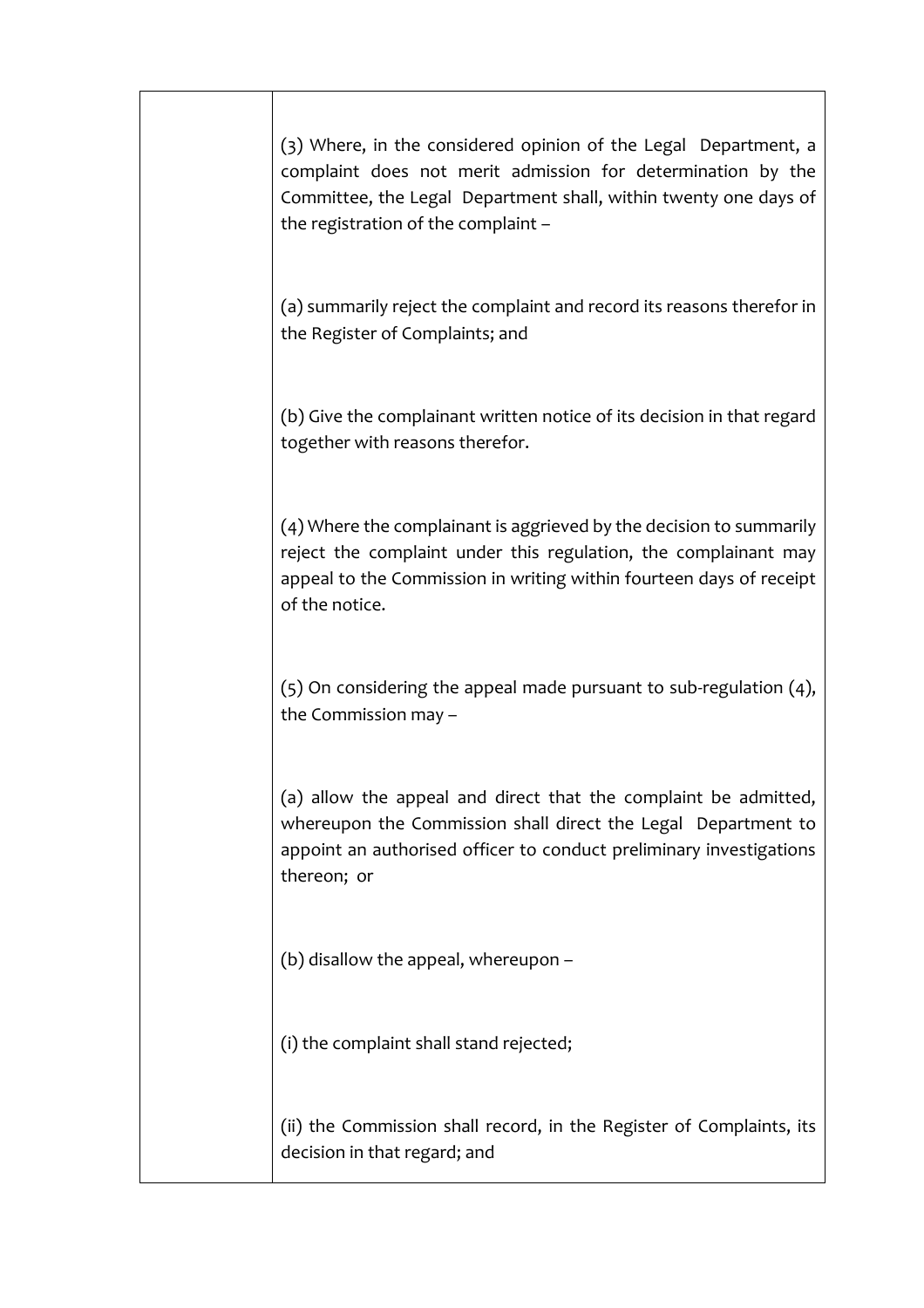|                                   | (iii) within fourteen days of its decision, give written notice thereof<br>to the complainant, setting out its reasons for disallowing the appeal.                                                                                                                                                       |
|-----------------------------------|----------------------------------------------------------------------------------------------------------------------------------------------------------------------------------------------------------------------------------------------------------------------------------------------------------|
|                                   |                                                                                                                                                                                                                                                                                                          |
| Exemption from<br>Payment of Fees | 12. No fees shall be charged for lodging a complaint with the<br>Commission under these Regulations.                                                                                                                                                                                                     |
|                                   |                                                                                                                                                                                                                                                                                                          |
| Joinder and<br>Misjoinder         | 13. (1) Where two or more claimants have complaints in which they<br>are jointly interested against the same respondent, or against two or<br>more respondents jointly, the complainants may unite such<br>complaints in the same complaint.                                                             |
|                                   | $(2)$ On admission of a joint complaint lodged under sub-regulation $(1)$ ,<br>the Commission shall give written notice of the complaint to the<br>person, or to each of the persons against whom the complaint is<br>$made -$                                                                           |
|                                   | (a) by personal service upon each of them in accordance with<br>regulation $18(1)(a)$ ; or                                                                                                                                                                                                               |
|                                   | (b) Where personal service is not reasonably practicable, by public<br>advertisement in such manner as the Commission may determine.                                                                                                                                                                     |
|                                   | (3) Where the complainant is in doubt as to the persons from whom<br>he or she is entitled to obtain redress, he or she may join two or more<br>respondents in order that the question as to which of the<br>respondents is liable, and to what extent, may be determined as<br>between all the parties. |
|                                   | (4) No complaint shall be defeated by reason of the misjoinder or<br>non-joinder of parties, and the Committee may, in a complaint, deal                                                                                                                                                                 |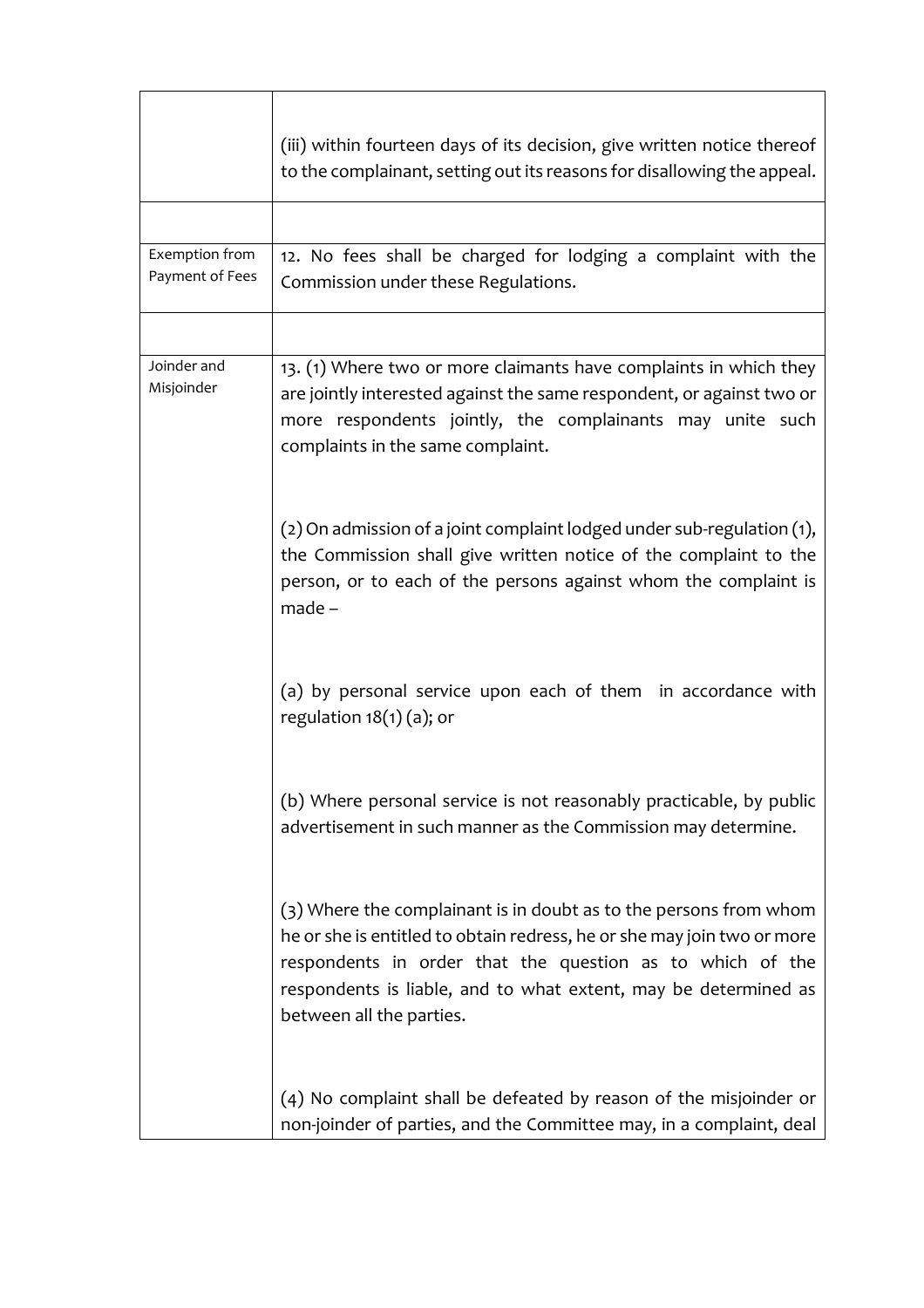|                                            | with the matter in controversy so far as regards the rights and                                                                                                                                                                                                                                                                                                                                                                                                                                                                                                                                                        |
|--------------------------------------------|------------------------------------------------------------------------------------------------------------------------------------------------------------------------------------------------------------------------------------------------------------------------------------------------------------------------------------------------------------------------------------------------------------------------------------------------------------------------------------------------------------------------------------------------------------------------------------------------------------------------|
|                                            | interests of the parties properly before the Committee.                                                                                                                                                                                                                                                                                                                                                                                                                                                                                                                                                                |
|                                            |                                                                                                                                                                                                                                                                                                                                                                                                                                                                                                                                                                                                                        |
| Substitution and<br>Addition of<br>Parties | 14. (1) Where a complaint has been lodged in the name of the wrong<br>person as complainant, or where it is doubtful whether it has been<br>lodged in the name of the right complainant, the Committee may, at<br>any stage of the complaint, if satisfied that the complaint has been<br>lodged through a bona fide mistake, and that it is necessary for the<br>determination of the real matter in dispute to do so, order any other<br>person to be substituted or added as complainant upon such terms<br>as the Committee thinks fit.                                                                            |
|                                            | (2) The Committee may, at any stage of the proceedings, either of its<br>own motion or on the application of a party to a complaint, and on<br>such terms as the Committee considers just, order that the name of<br>any party improperly joined, whether as complainant or respondent,<br>be struck out, and the name of a person who ought to have been<br>joined, whether as complainant or respondent, or whose presence<br>before the Committee may be necessary in order to enable the<br>Committee to effectively and completely adjudicate upon and settle<br>all questions raised in the complaint, be added. |
|                                            | (3) Where the name of a complainant or a respondent is struck out<br>before the hearing of a complaint, the Committee shall serve a notice<br>to that effect to the complainant before the date fixed for hearing.                                                                                                                                                                                                                                                                                                                                                                                                     |
|                                            | $(4)$ Where a respondent is joined, or substituted in a complaint, the<br>amended copy of the complaint, and any summons issued in the<br>proceeding, shall be served on the new respondent and on the join<br>respondent or respondents, as the case may be.                                                                                                                                                                                                                                                                                                                                                          |
|                                            |                                                                                                                                                                                                                                                                                                                                                                                                                                                                                                                                                                                                                        |
| Consolidation of<br>Complaints             | 15. (1) The Committee may consolidate and resolve, at the same time,<br>two or more complaints in any case where -                                                                                                                                                                                                                                                                                                                                                                                                                                                                                                     |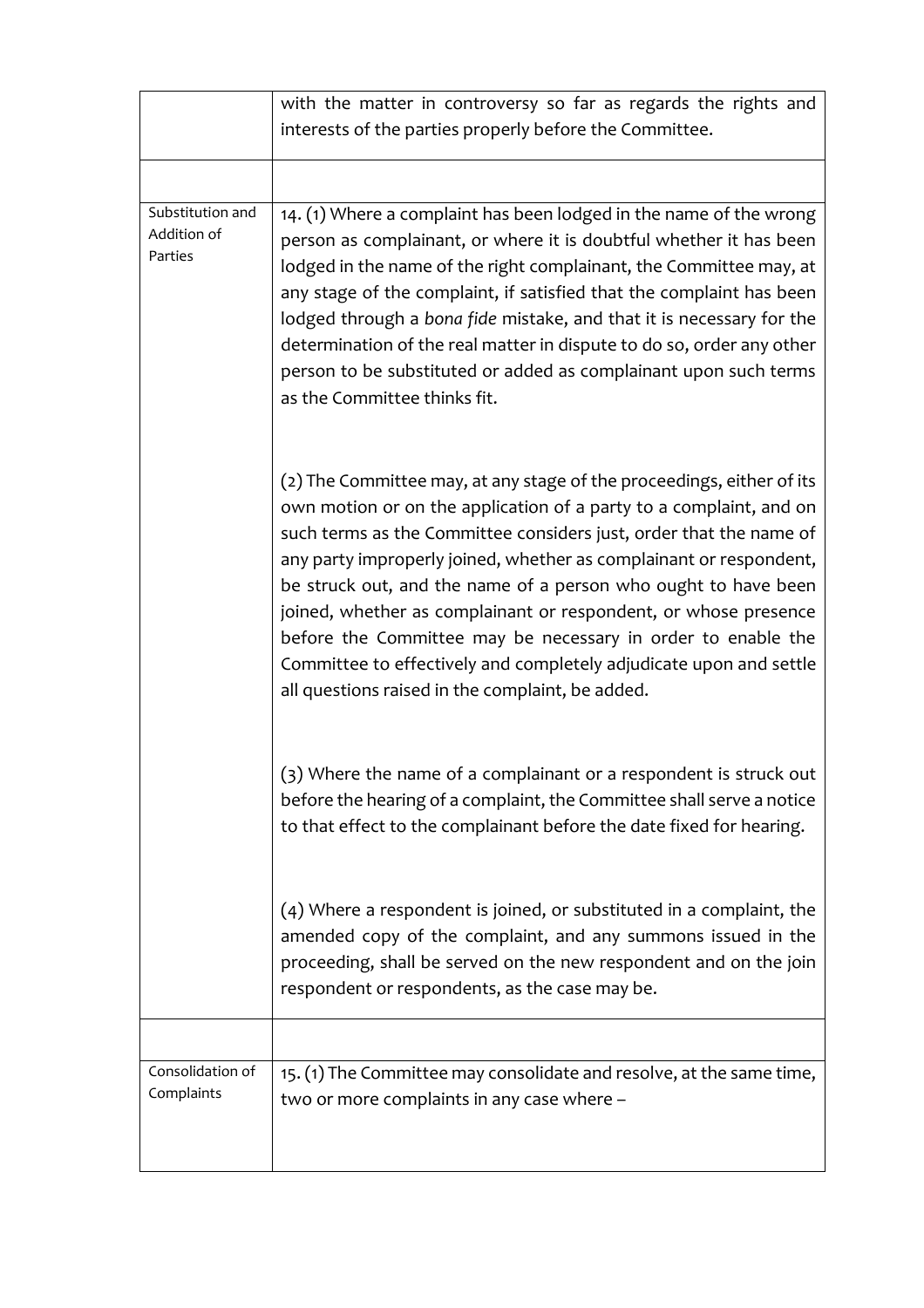|                 | (a) one complainant lodges two or more complaints against one<br>respondent;                                                                                                                                                                    |
|-----------------|-------------------------------------------------------------------------------------------------------------------------------------------------------------------------------------------------------------------------------------------------|
|                 | (b) one complainant lodges two or more similar complaints against<br>two or more respondents; or                                                                                                                                                |
|                 | (c) Two or more complainants separately lodge similar complaints<br>against one or more respondents.                                                                                                                                            |
|                 | (2) Where two or more complainants lodge separate complaints<br>raising similar issues against one or more respondents, the<br>Committee may -                                                                                                  |
|                 | (a) consolidate the complaints; or                                                                                                                                                                                                              |
|                 | (b) Treat one complaint as the test complaint, and stay further action<br>on the other complaints with which it is consolidated until the test<br>complaint is resolved, whereupon its outcome shall be binding on the<br>remaining complaints. |
|                 | (3) The Committee shall not consolidate any claims under these<br>Regulations if it is shown to the satisfaction of the Committee that<br>such consolidation is likely to prejudice the rights or interests of any<br>of the parties thereto.   |
|                 |                                                                                                                                                                                                                                                 |
| Confidentiality | 16. (1) The complainant may, when lodging a complaint, or at any<br>stage thereafter, request that the particulars contained in the<br>complaint be kept confidential and not be disclosed to any<br>unauthorized person.                       |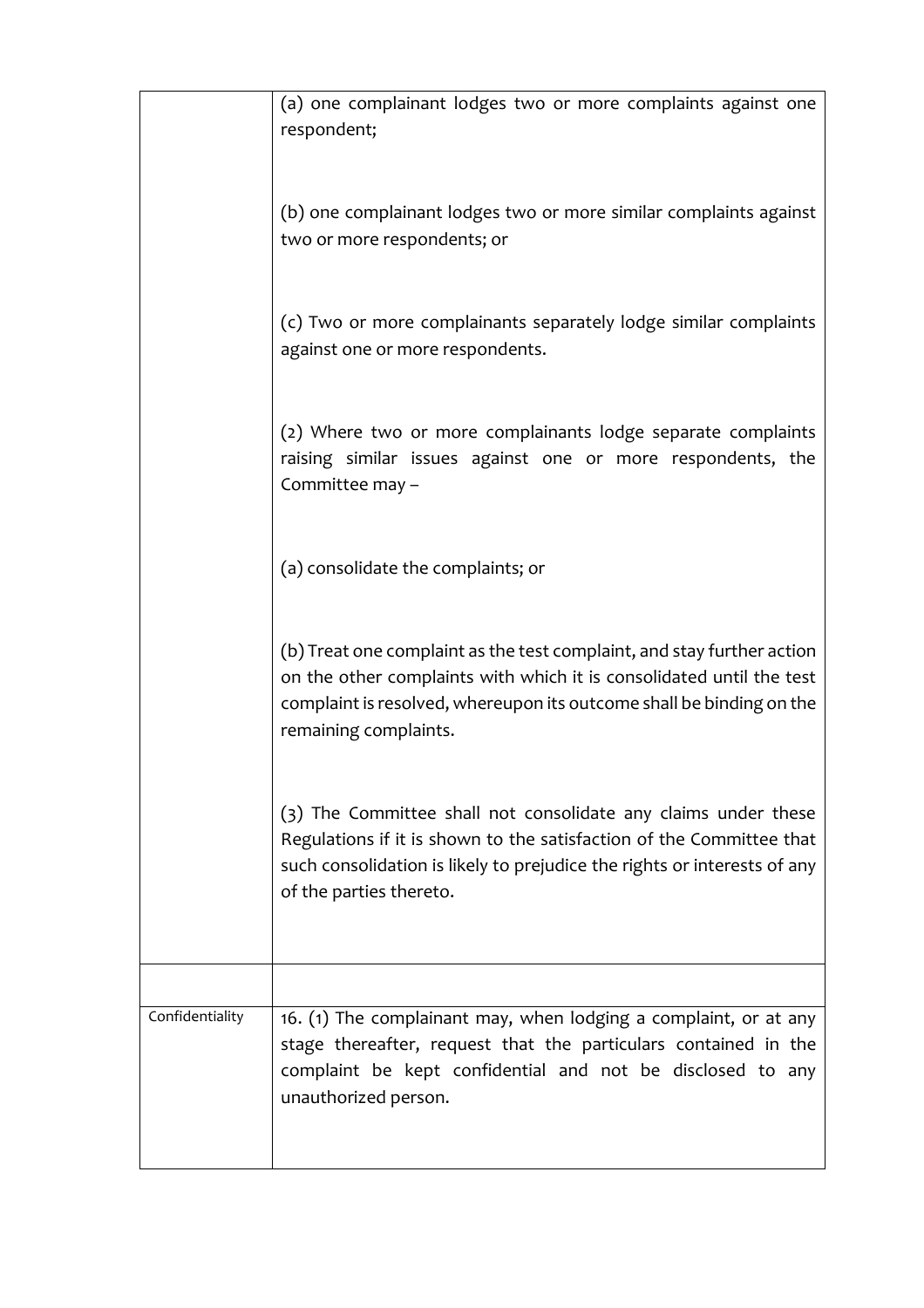| (2). Notwithstanding sub-regulation (1), where the complainant is a<br>child, the personal information of the complainant shall be kept<br>confidential and not be disclosed to any unauthorized person.                                                                                                                      |
|-------------------------------------------------------------------------------------------------------------------------------------------------------------------------------------------------------------------------------------------------------------------------------------------------------------------------------|
| (3) A request for confidentiality pursuant to sub-regulation (1) shall<br>be in writing supported by a statement explaining why the<br>information should be kept confidential.                                                                                                                                               |
| (4) Where a complainant makes a request pursuant to sub-regulation<br>(1), and the Committee is of the considered view that it is necessary<br>to disclose the particulars in issue in order to facilitate resolution of<br>the complaint, the Committee shall, within seven days of receipt of<br>the request $-$            |
| (a) inform the complainant in writing of the particulars which the<br>Committee considers necessary to disclose;                                                                                                                                                                                                              |
| (b) explain to the complainant the reasons for the disclosure; and                                                                                                                                                                                                                                                            |
| (c) request the complainant to furnish written consent to disclose<br>such particulars.                                                                                                                                                                                                                                       |
| (5) If the complainant declines to give consent on request made<br>under sub-regulation $(4)$ $(c)$ , the Committee may decline to<br>investigate the complaint and, within fourteen days of its decision,<br>inform the complainant of its decision, giving reasons therefor,<br>whereupon the complaint shall stand closed. |
| (6) A complainant who is aggrieved by the decision of the Committee<br>under this regulation may -                                                                                                                                                                                                                            |
| (a) appeal to the Commission; or                                                                                                                                                                                                                                                                                              |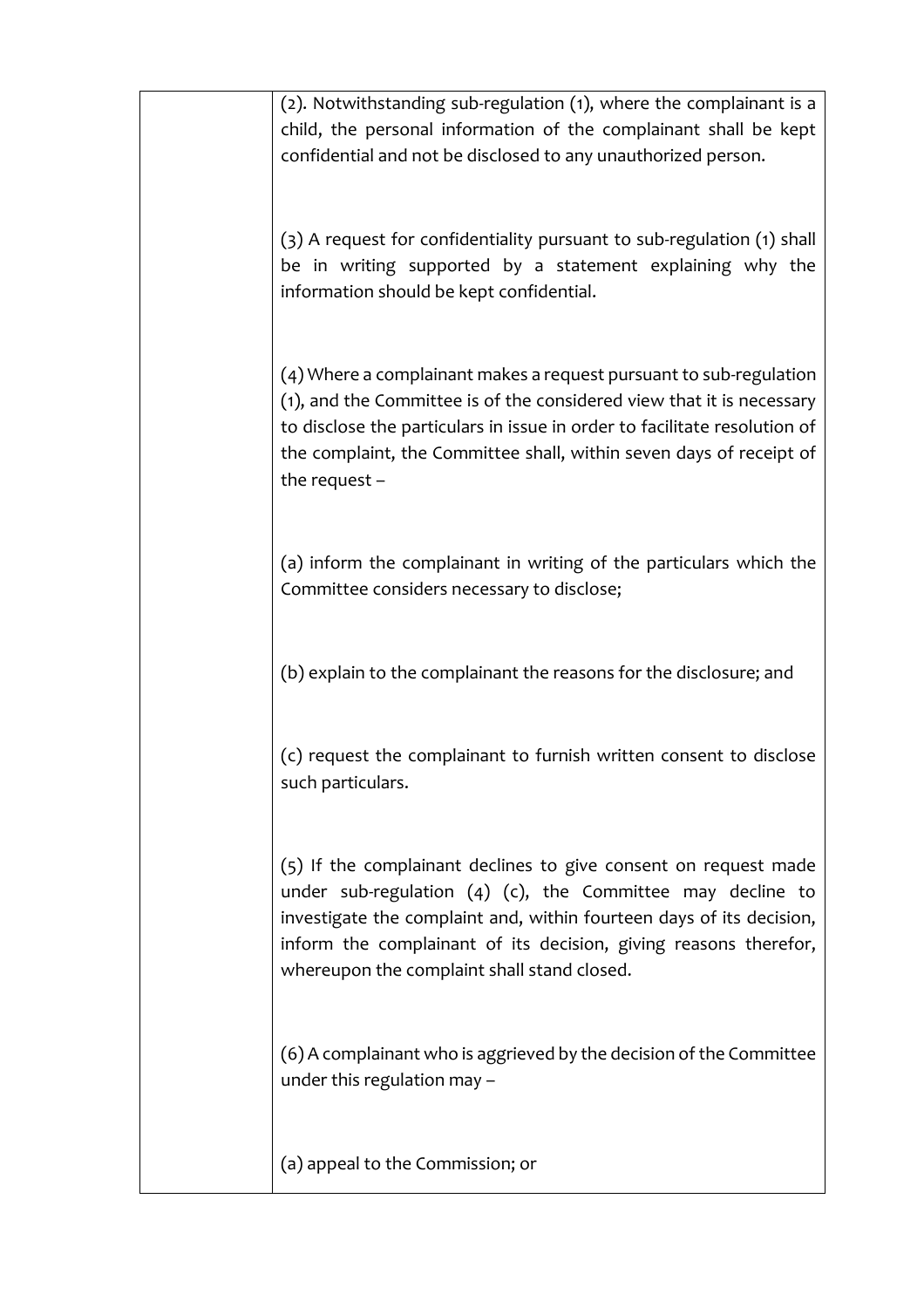|                                  | (b) apply for review to the Court pursuant to Article 47 of the<br>Constitution.                                                                                                                     |
|----------------------------------|------------------------------------------------------------------------------------------------------------------------------------------------------------------------------------------------------|
|                                  |                                                                                                                                                                                                      |
| Withdrawal of<br>Complaints      | 17. (1) A complainant may, at any time before the resolution of a<br>complaint, withdraw the complaint by notice in writing to the<br>Commission and to all persons named as party to the complaint. |
|                                  | (2) Where notice of withdrawal is given after commencement of<br>hearing under Part V, the withdrawal shall take effect only with leave<br>of the Committee on such terms as the Committee directs.  |
|                                  | (3) Upon withdrawal of a complaint under this regulation, the<br>Commission shall make an entry in the Register of Complaints<br>marking the complaint as withdrawn.                                 |
|                                  |                                                                                                                                                                                                      |
|                                  | <b>PART III - INVESTIGATION OF COMPLAINTS</b>                                                                                                                                                        |
| Commencement<br>of Investigation | 18. (1) Upon admission of a complaint, the Legal Department shall,<br>within seven days of the admission -                                                                                           |
|                                  |                                                                                                                                                                                                      |
|                                  | (a) serve a copy of the complaint upon the respondent, requiring the<br>respondent to submit a written response to the complaint within<br>fourteen days from the date of service; and               |
|                                  | (b) after expiry of the fourteen days prescribed in paragraph (a),<br>appoint an authorised officer to investigate the complaint and<br>submit a report thereon -                                    |
|                                  | (i) if the respondent fails to lodge a response to the complaint within<br>the specified period or at all; or                                                                                        |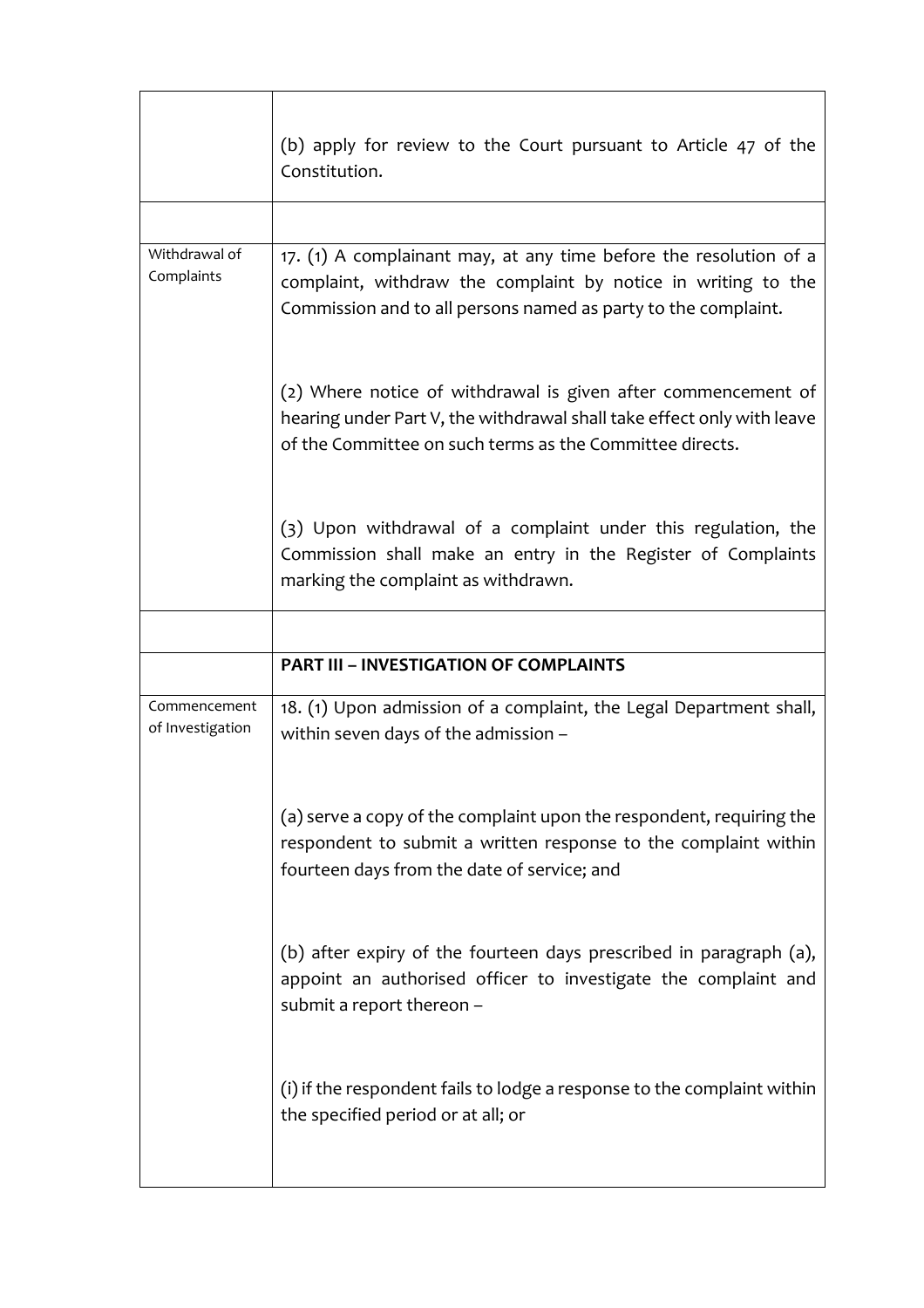|                                | (ii) if the respondent denies the claimant's claim in the complaint.                                                                                                                    |
|--------------------------------|-----------------------------------------------------------------------------------------------------------------------------------------------------------------------------------------|
|                                | (2) Upon appointment under sub-regulation (1), the officer shall,<br>within seven days of the appointment -                                                                             |
|                                | (a) invite the complainant for an interview to $-$                                                                                                                                      |
|                                | (i) ascertain the nature of the complaint and clarify the matters<br>falling to be investigated;                                                                                        |
|                                | (ii) explain to the complainant the role and powers of the<br>Commission in relation to the issues raised in the complaint;                                                             |
|                                | (iii) explain the procedure for the investigation and determination of<br>the complaint, indicating the time within which the Commission is<br>expected to deal with the complaint; and |
|                                | (iv) if necessary, request further information from the complainant;<br>and                                                                                                             |
|                                | (b) Prepare and submit to the Legal Department a written report of<br>the interview.                                                                                                    |
|                                | (3) Upon receipt of the requisite information and evidential<br>documents (if any) from the complainant, the authorised officer shall<br>proceed to investigate the complaint.          |
|                                |                                                                                                                                                                                         |
| Procedure for<br>Investigation | 19. (1) When undertaking investigations under this Part, the<br>authorised officer may -                                                                                                |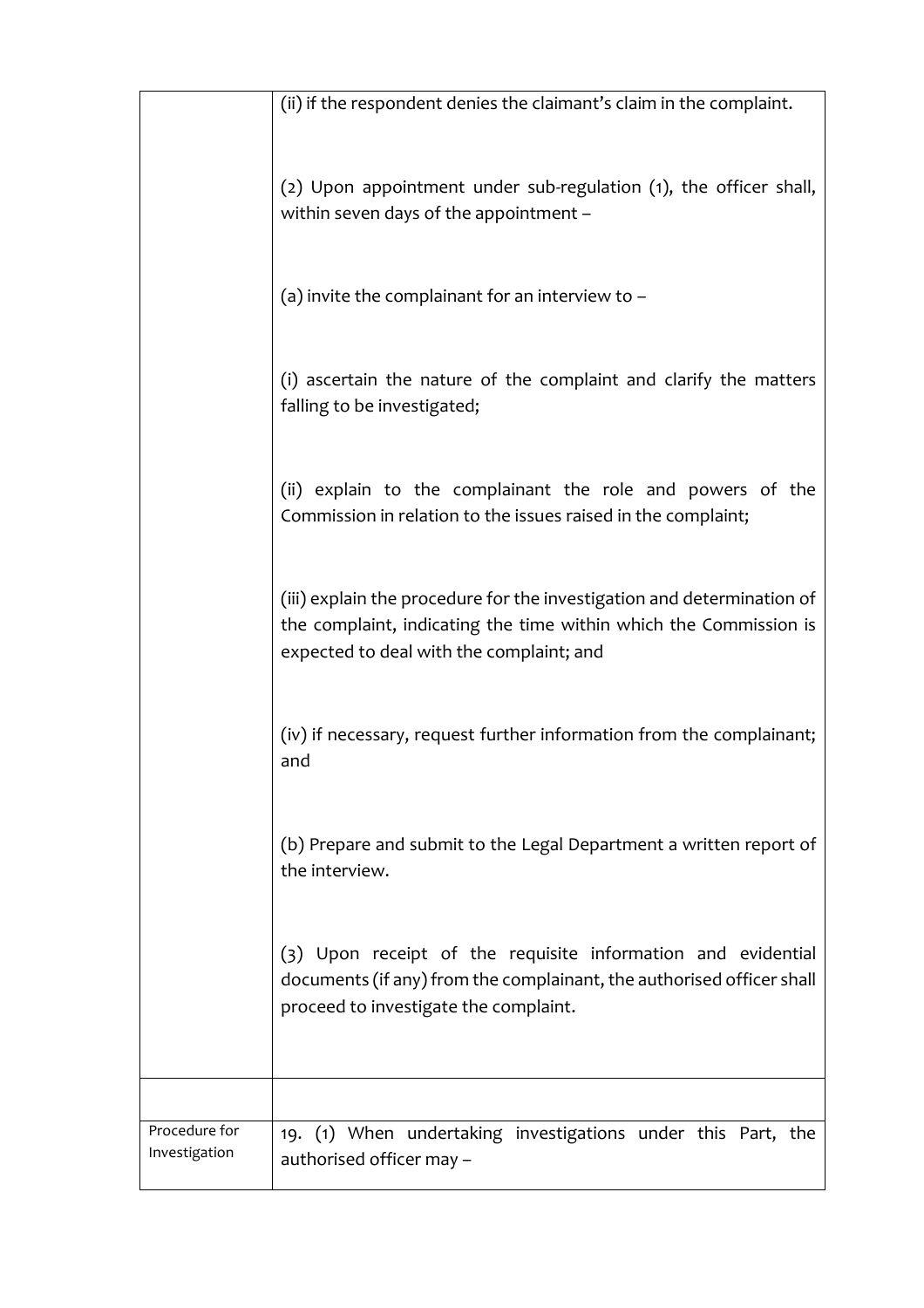|                        | (a) require the complainant to submit such other or further<br>information or evidential documents as the officer considers<br>necessary to facilitate the investigation; or                                                                                                                                                                                               |
|------------------------|----------------------------------------------------------------------------------------------------------------------------------------------------------------------------------------------------------------------------------------------------------------------------------------------------------------------------------------------------------------------------|
|                        | (b) Interview the respondent or any other person, and require them<br>to submit such information or documents, as the officer considers<br>necessary for the determination of the issues raised in the complaint.                                                                                                                                                          |
|                        | (2) Without prejudice to the generality of sub-regulation (1), the<br>authorised officer may, unless otherwise directed by the<br>Commission, undertake investigations under this Part by means of -                                                                                                                                                                       |
|                        | telephone communication, audio-visual communication,<br>(a)<br>electronic mail or other form of correspondence;                                                                                                                                                                                                                                                            |
|                        | (b)<br>Research, inspection, fact-finding mission,<br>survey<br>or<br>questionnaire;                                                                                                                                                                                                                                                                                       |
|                        | (c) face-to-face meetings with persons summoned to appear before<br>the Committee in accordance with regulation 20; or                                                                                                                                                                                                                                                     |
|                        | (d) requisition and consideration of evidential documents in the<br>power and control of a person, whether or not named as party to the<br>complaint.                                                                                                                                                                                                                      |
|                        |                                                                                                                                                                                                                                                                                                                                                                            |
| Summon of<br>Witnesses | 20. (1) To facilitate investigations under this Part, the Commission<br>may, in exercise of its powers under section 27 (a) of the Act, and<br>either of its own motion or on request by a party, summon a person<br>to appear before an authorised officer of the Commission for the<br>purpose of examination, or to produce any document, relating to the<br>complaint. |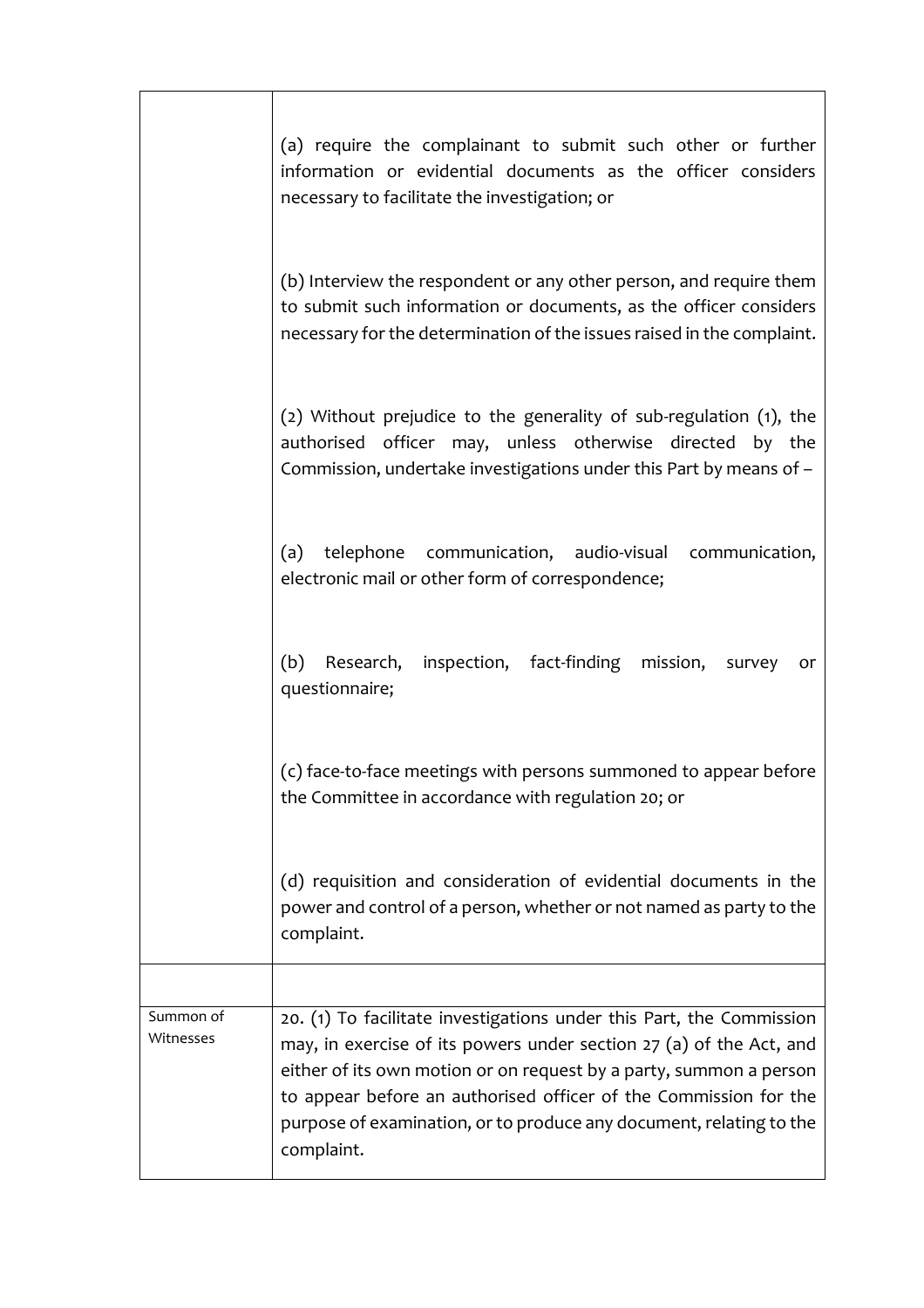|                                  | (2) A summons to appear before the authorised officer shall be in<br>Form No. NGEC2.                                                                                                                                                               |
|----------------------------------|----------------------------------------------------------------------------------------------------------------------------------------------------------------------------------------------------------------------------------------------------|
|                                  | (3) Where a person is summoned to produce a document as<br>contemplated in sub-regulation (1), the summons shall be in Form No.<br>NGEC <sub>3</sub> .                                                                                             |
|                                  |                                                                                                                                                                                                                                                    |
| Investigation<br>Report          | 21. (1) The investigation report prepared pursuant to sub-regulation<br>(2) shall contain, but shall not be limited to, the matters set out in the<br>Second Schedule, and shall be accompanied by -                                               |
|                                  | (a) written statements of the persons interviewed during the<br>investigation, and signed by the makers thereof; and                                                                                                                               |
|                                  | (b) duly authenticated copies of the evidential documents (if any)<br>submitted for consideration in support of, or in response to, the<br>complaint.                                                                                              |
|                                  | The authorised officer shall, within thirty days of the<br>(2)<br>commencement of the preliminary investigations, submit a report on<br>their findings to the Legal Department for onward transmission to,<br>and consideration by, the Committee. |
|                                  |                                                                                                                                                                                                                                                    |
| Procedure After<br>Investigation | 22. (1) Upon receipt by the Legal Department of the report on<br>preliminary investigation, the Legal Department may -                                                                                                                             |
|                                  | (a) refer the complaint to the Committee for hearing and<br>determination of the complaint;                                                                                                                                                        |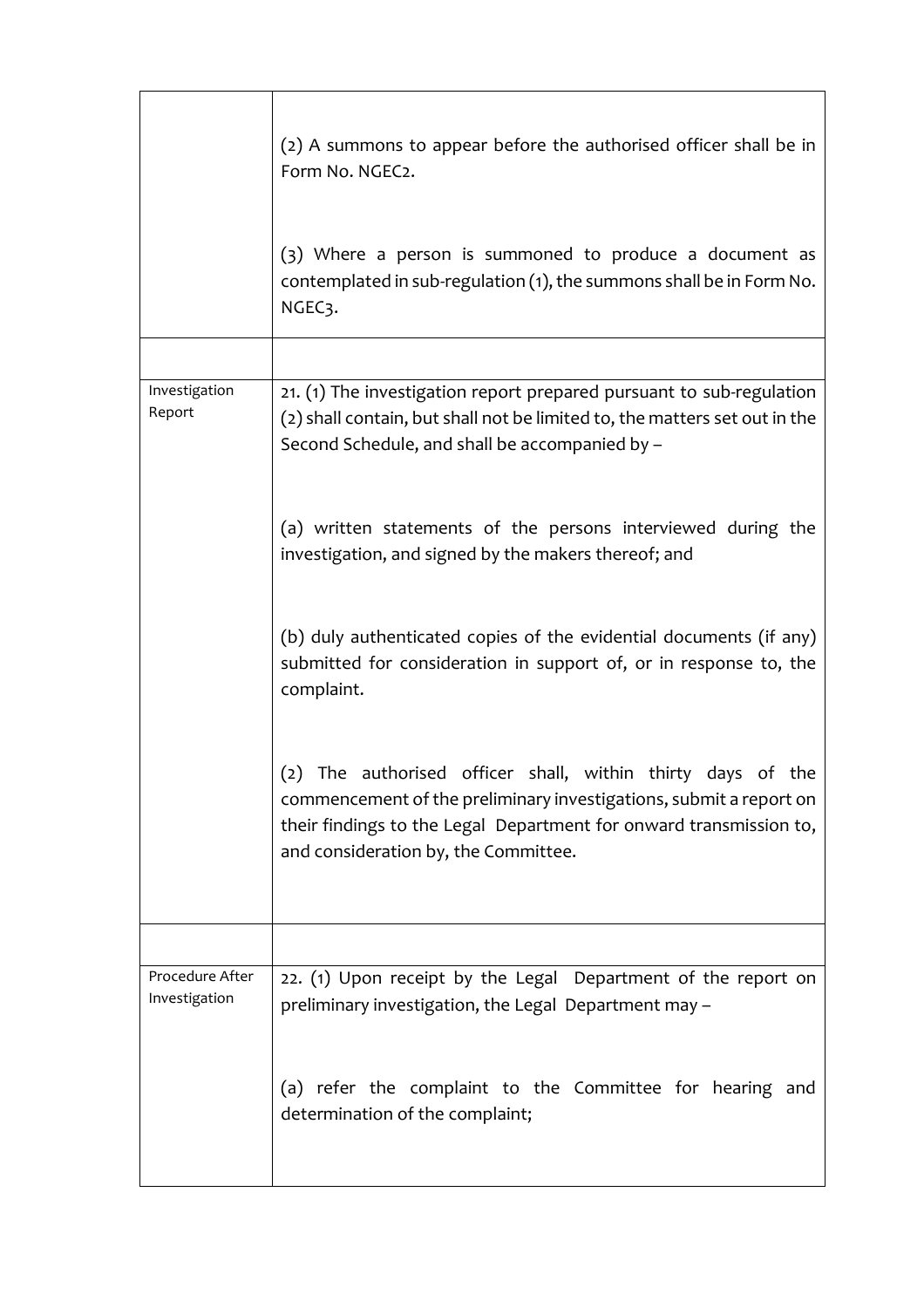|                                      | (b) refer the complaint for mediation; or                                                                                                                                                                                                                                                   |
|--------------------------------------|---------------------------------------------------------------------------------------------------------------------------------------------------------------------------------------------------------------------------------------------------------------------------------------------|
|                                      | (c) having regard to the nature of the complaint, make<br>recommendations to the Commission that the complaint be the<br>subject of an inquiry pursuant to section $33(4)(b)$ of the Act.                                                                                                   |
|                                      |                                                                                                                                                                                                                                                                                             |
| Investigation by<br>the Commission   | 23. The provisions of this Part apply, with necessary modifications, to<br>cases in which the Commission, of its own motion pursuant to<br>section $29(1)$ of the Act, conducts investigations on alleged violation<br>of, or threat to the right to equal treatment or non-discrimination. |
|                                      |                                                                                                                                                                                                                                                                                             |
|                                      | <b>PART IV - RESOLUTION OF COMPLAINTS BY ALTERNATIVE DISPUTE</b><br><b>RESOLUTION MECHANISMS</b>                                                                                                                                                                                            |
| Alternative<br>Dispute<br>Resolution | 24. (1) Upon receipt of the authorised officer's preliminary<br>investigation report, the Commission shall, in the spirit of Article<br>$159(2)$ (c) of the Constitution, and pursuant to section 29(2) of the<br>Act, take all necessary steps to secure resolution of the complaint by    |
|                                      | (a) negotiation between the complainant and the respondent;                                                                                                                                                                                                                                 |
|                                      | (b) reconciliation;                                                                                                                                                                                                                                                                         |
|                                      | (c) failing negotiation or reconciliation, by mediation with the<br>assistance of a certified mediator duly accredited to practice in Kenya<br>as a mediator; or                                                                                                                            |
|                                      | (d) a combination of two or more methods of alternative dispute<br>resolution.                                                                                                                                                                                                              |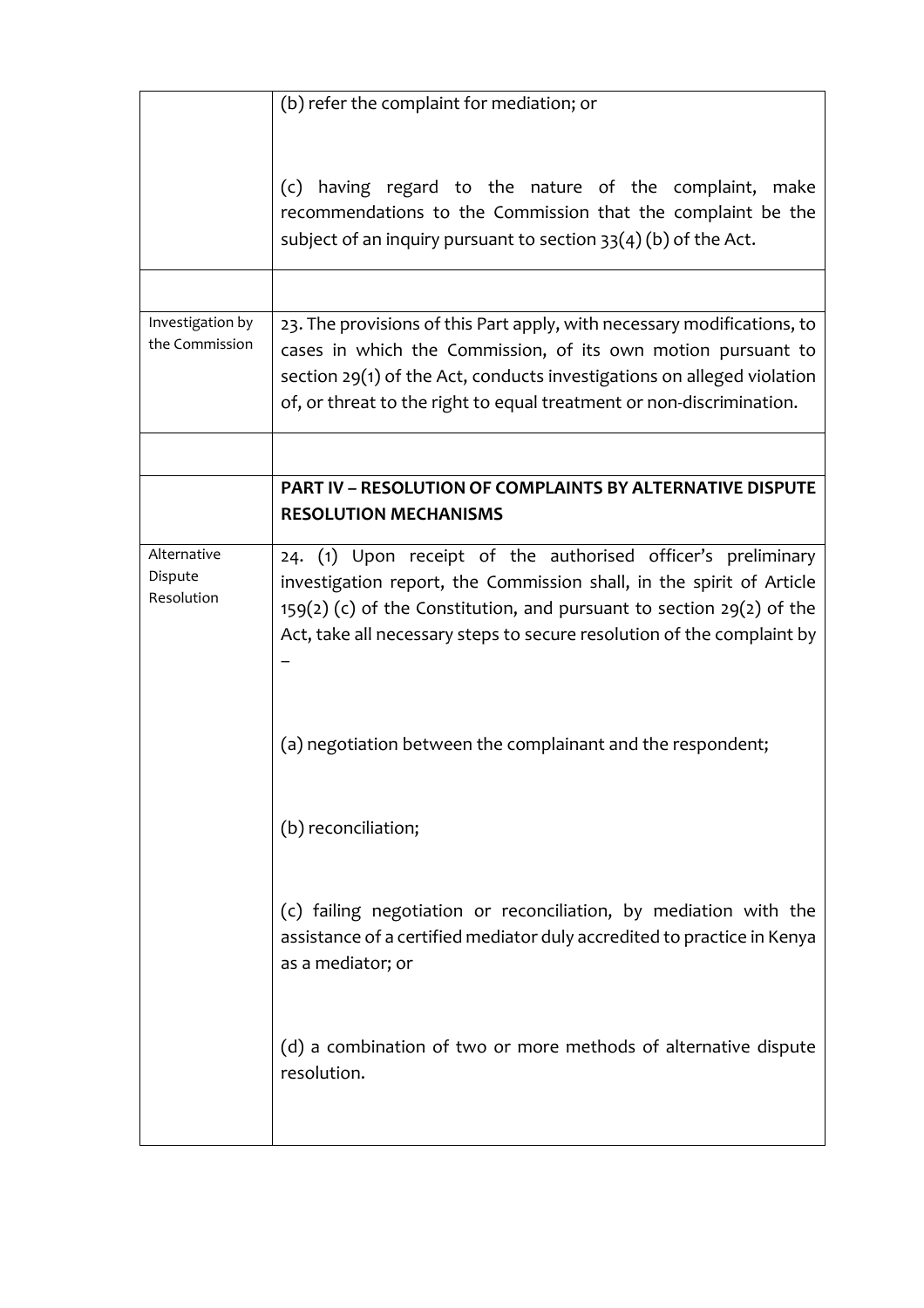| (2) In determining whether a complaint should be submitted to<br>negotiation or mediation, the Commission shall take into account -                                                                                                   |
|---------------------------------------------------------------------------------------------------------------------------------------------------------------------------------------------------------------------------------------|
| (a) the nature of the complaint;                                                                                                                                                                                                      |
| (b) whether the complaint discloses a criminal offence, in which case<br>the Commission shall not subject the complaint to negotiation or<br>mediation;                                                                               |
| (c) whether resolution of the complaint by means of alternative<br>dispute resolution would offend public policy;                                                                                                                     |
| (d) whether the complainant or the respondent has or have<br>previously refused to co-operate with the Commission in any<br>proceedings involving both or either of them;                                                             |
| (e) whether any of the parties, without lawful justification or other<br>reasonable cause, have previously failed to attend at any inquiry or<br>proceedings of the Commission relating to a complaint to which they<br>were a party; |
| (f) whether the complaint raises issues of public interest, in which<br>case the complaint may be considered appropriate for public inquiry<br>or other means of resolution; and                                                      |
| $(g)$ any other matter which the Commission considers relevant for<br>consideration.                                                                                                                                                  |
| (3) Where the Commission schedules a meeting for negotiation or<br>reconciliation, the Commission shall give notice to all persons named<br>as party to the complaint in Form No. NGEC4 set out in the First<br>Schedule.             |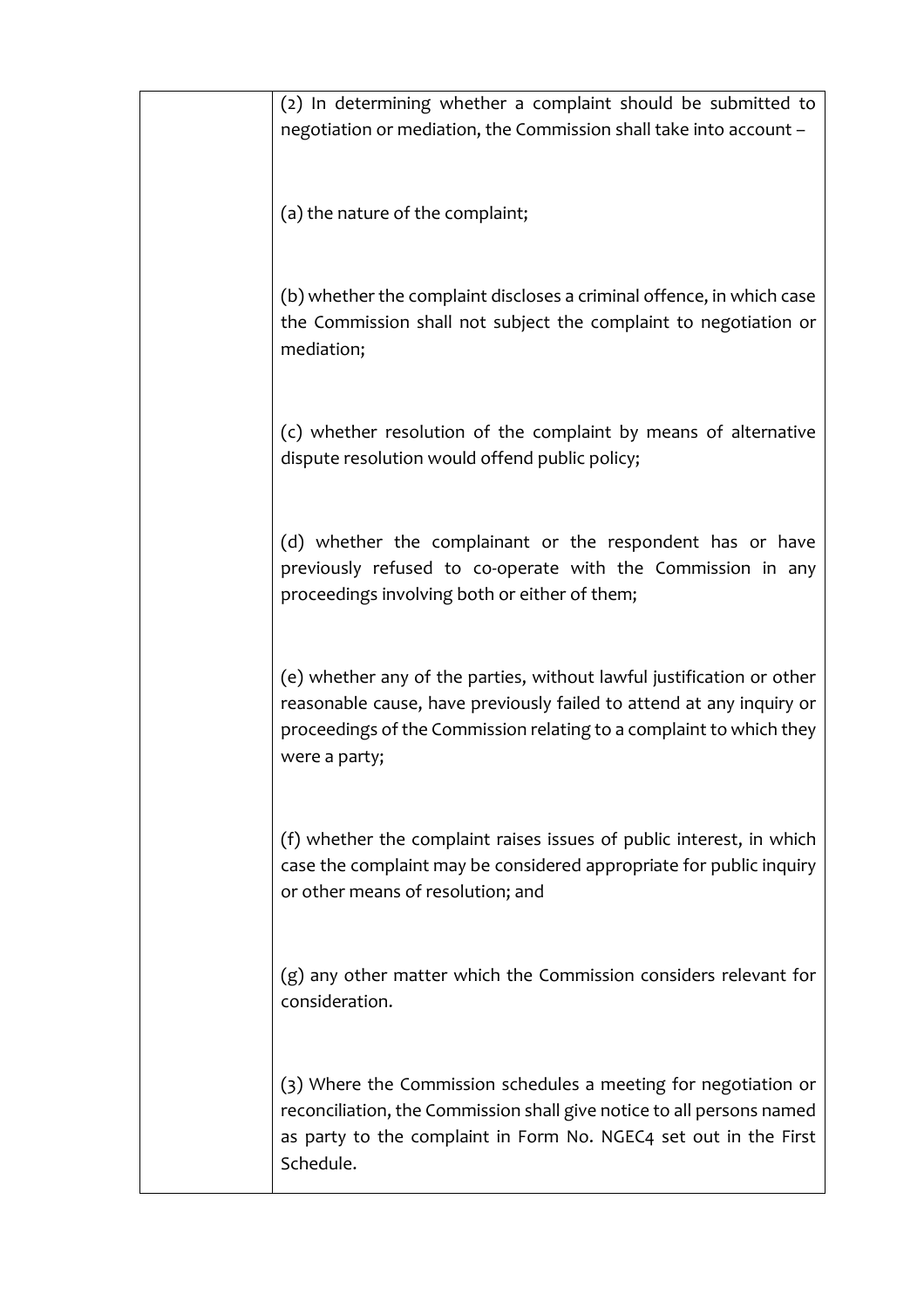|                                                  | (4) Where the complaint proceeds to mediation, the mediator shall<br>be appointed by -                                                                                                                                                                                            |
|--------------------------------------------------|-----------------------------------------------------------------------------------------------------------------------------------------------------------------------------------------------------------------------------------------------------------------------------------|
|                                                  | (a) agreement of the complainant and the respondent; or                                                                                                                                                                                                                           |
|                                                  | (b) failing agreement, by the chairperson for the time being of the<br>Nairobi Centre for International Arbitration on request of -                                                                                                                                               |
|                                                  | (i) any of the parties to the complaint, with written notice to the<br>other or others; or                                                                                                                                                                                        |
|                                                  | (ii) the Commission, with notice to all persons named as party to the<br>complaint.                                                                                                                                                                                               |
|                                                  | (5) On appointment of a mediator, the Commission shall schedule the<br>complaint for mediation and give notice, in Form No. NGEC4 set out<br>in the First Schedule, of the first and all subsequent sessions of the<br>mediation, to all persons named as party to the complaint. |
|                                                  |                                                                                                                                                                                                                                                                                   |
| Who May Attend<br>at Negotiation or<br>Mediation | 25. (1) Where a negotiation session is scheduled and duly notified, a<br>negotiated resolution is considered as having been properly reach<br>only if $-$                                                                                                                         |
|                                                  | (a) the claimant and the respondent, and all other persons (if any)<br>named as party to the complaint are present and attend at the<br>session in person; or                                                                                                                     |
|                                                  | (b) if any of the persons mentioned in paragraph (a) are represented<br>in the negotiations by a legal practitioner, or by a duly authorised                                                                                                                                      |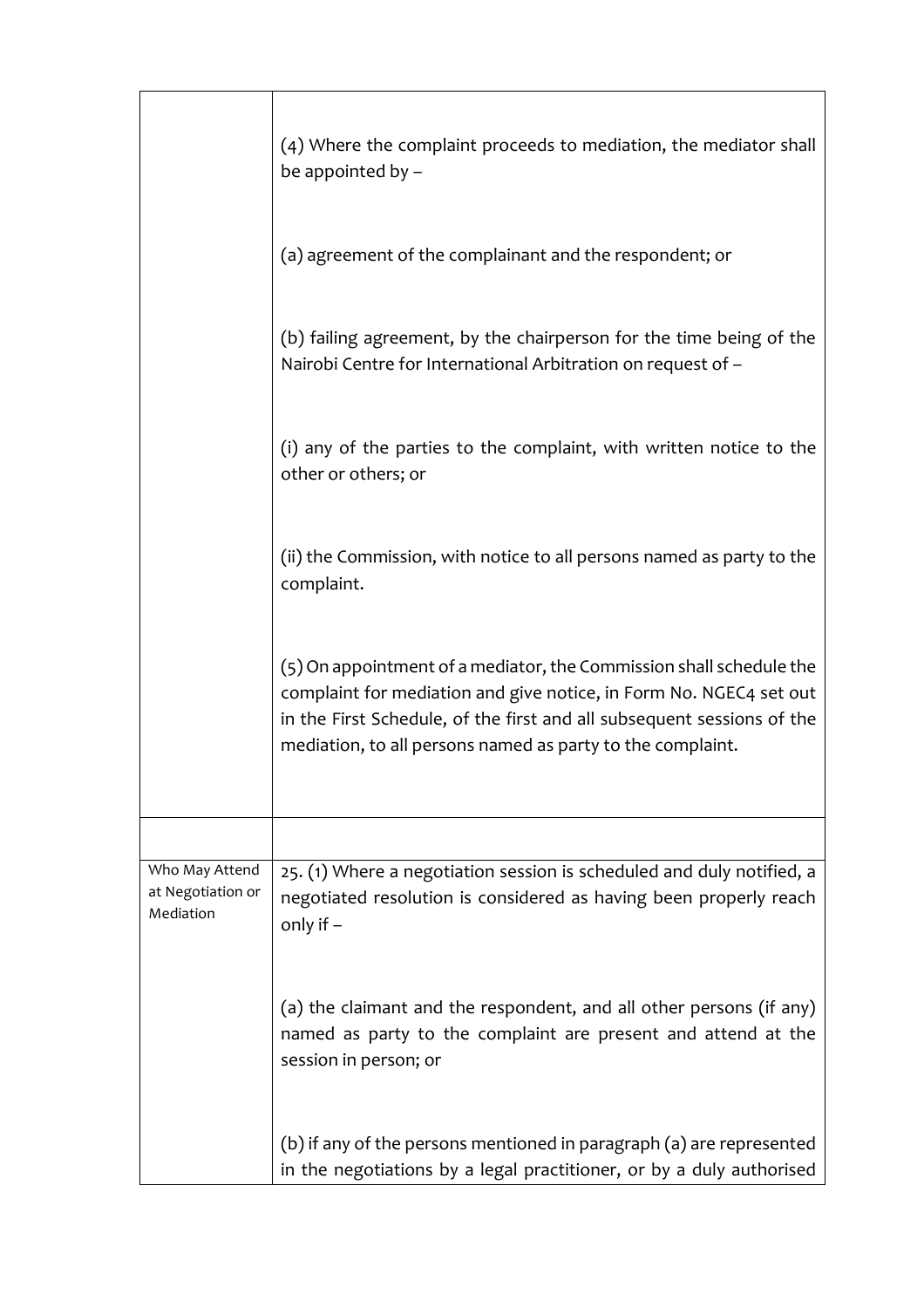|                                   | agent appointed in writing for that purpose, with authority to legally<br>bind the appointing party.                                                                                                                                                                                        |
|-----------------------------------|---------------------------------------------------------------------------------------------------------------------------------------------------------------------------------------------------------------------------------------------------------------------------------------------|
|                                   | (2) Negotiations between the parties under this Part shall be<br>conducted with the assistance of a panel of at least three persons<br>comprised of -                                                                                                                                       |
|                                   | (a) at least one member of the Commission;                                                                                                                                                                                                                                                  |
|                                   | (b) a duly licensed legal practitioner in the employment of the<br>Commission; and                                                                                                                                                                                                          |
|                                   | (c) one person who is not an employee of the Commission, but who<br>is an expert on the matters raised in the complaint.                                                                                                                                                                    |
|                                   | (3) Nothing in this regulation prevents a party to a complaint from<br>attending at a mediation session accompanied by a legal<br>representative or other person from whom they may obtain advise<br>from time to time, but who shall not play any active role in the<br>mediation process. |
|                                   |                                                                                                                                                                                                                                                                                             |
| Consequences of<br>Non-attendance | 26. (1) If any party fails to attend at a negotiation or mediation<br>session, or fails to come to an agreement at such sessions, the<br>Commission may proceed to have the complaint resolved in<br>accordance with Part V.                                                                |
|                                   | (2) Without prejudice to the generality of sub-regulation (1), the<br>Commission may dismiss a complaint if the complainant -                                                                                                                                                               |
|                                   | (a) willfully refuses or neglects to participate in negotiations or<br>mediation notwithstanding voluntary submission thereto; or                                                                                                                                                           |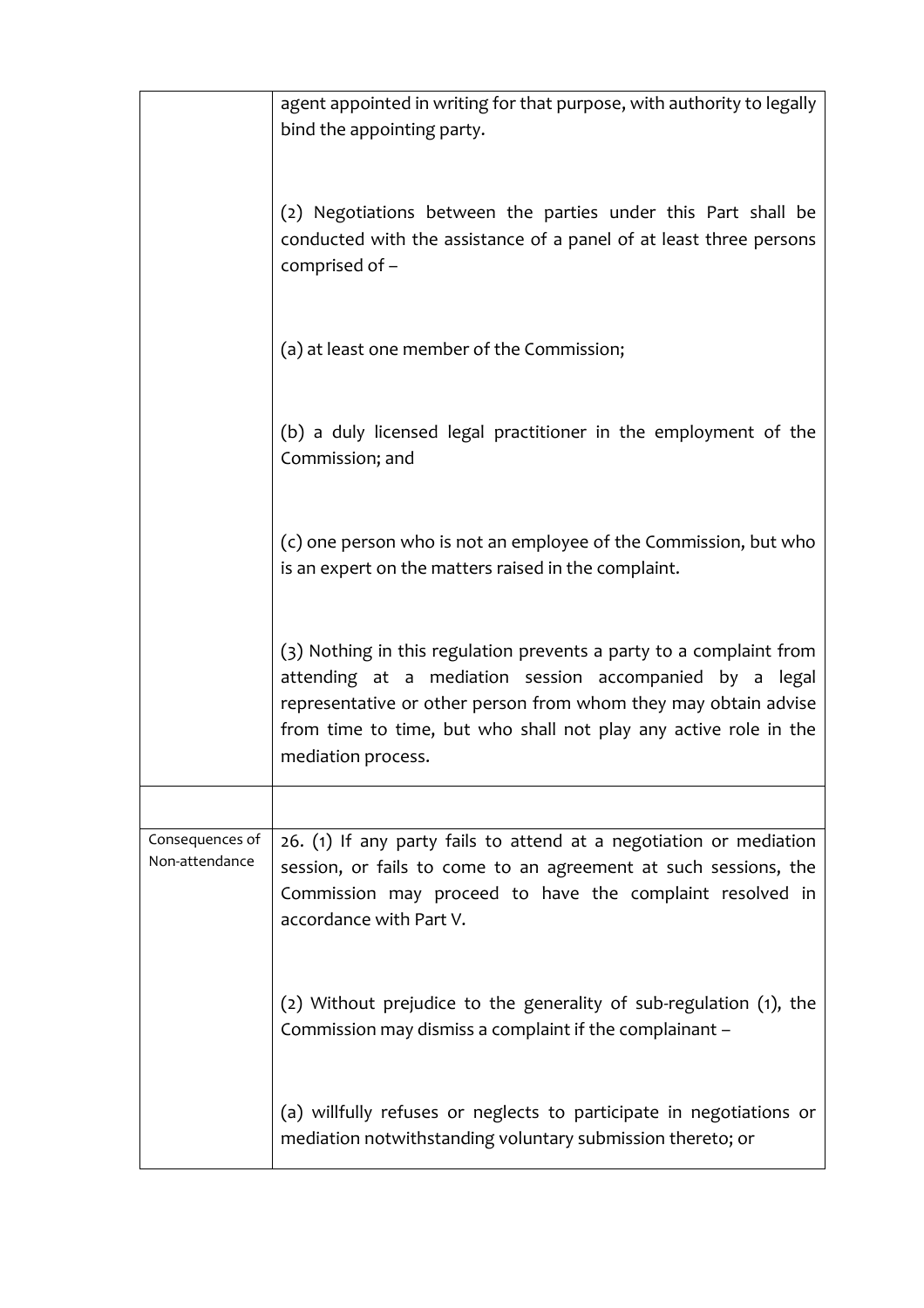|                                             | (b) fails to attend three consecutive negotiation or mediation<br>sessions duly convened and notified in accordance with regulation<br>$24(5)$ .                                                                                                                                                                                                                                                                                                                                         |
|---------------------------------------------|------------------------------------------------------------------------------------------------------------------------------------------------------------------------------------------------------------------------------------------------------------------------------------------------------------------------------------------------------------------------------------------------------------------------------------------------------------------------------------------|
|                                             | (3) Where the Commission dismisses a complaint under this<br>regulation, the Commission shall, within seven days of its decision,<br>notify the parties in writing in that regard.                                                                                                                                                                                                                                                                                                       |
|                                             |                                                                                                                                                                                                                                                                                                                                                                                                                                                                                          |
| Procedure Where<br>Resolution is<br>Reached | 27. (1) Where the complaint is resolved through negotiation or<br>mediation, the Commission shall -                                                                                                                                                                                                                                                                                                                                                                                      |
|                                             | (a) record the terms on which the complaint is resolved and require<br>the parties to sign the resolution on the agreed terms; and                                                                                                                                                                                                                                                                                                                                                       |
|                                             | (b) enter an abstract report of the agreement in the Register of<br>Complaints in accordance with regulation $10(2)(f)$ .                                                                                                                                                                                                                                                                                                                                                                |
|                                             | (2) If the complaint is not resolved by means of negotiation or<br>mediation, it shall proceed to hearing for resolution by the<br>Committee.                                                                                                                                                                                                                                                                                                                                            |
|                                             |                                                                                                                                                                                                                                                                                                                                                                                                                                                                                          |
|                                             | PART V - HEARING AND RESOLUTION OF COMPLAINT BY THE<br><b>COMMITTEE</b>                                                                                                                                                                                                                                                                                                                                                                                                                  |
| Composition of<br>the Committee             | 28. (1) Upon submission of the preliminary investigation report<br>prepared under Part III, and failing resolution of a complaint by<br>alternative dispute resolution mechanisms, the complaint shall be<br>submitted to hearing and resolution by a standing Committee of the<br>Commission constituted pursuant to section 18 of the Act.<br>(2) The Committee shall be comprised of at least three, but not more<br>than five, members appointed by the Commission from time to time |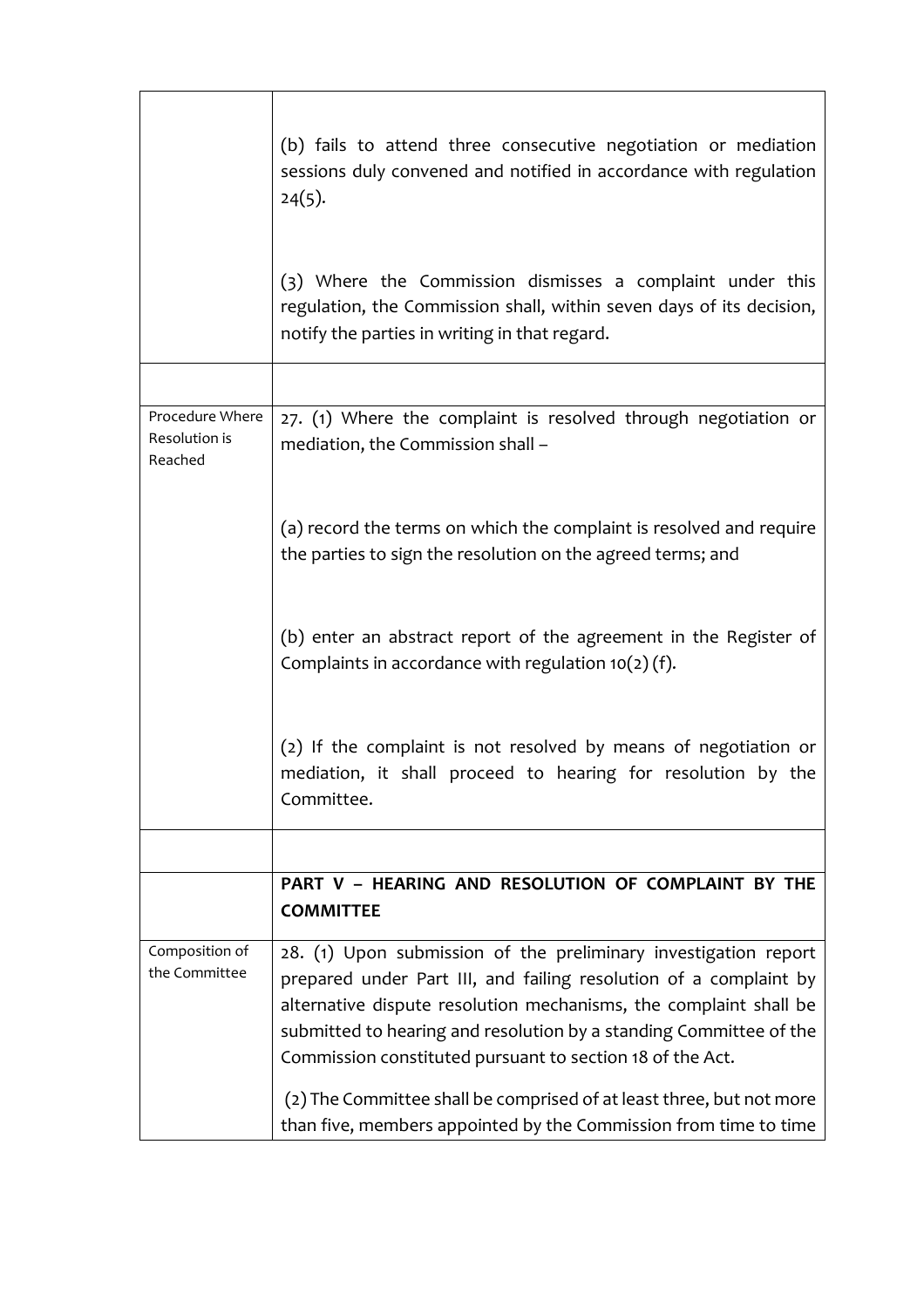|                                          | to hear and resolve complaints lodged with the Commission and<br>consisting of $-$                                                                                                                                                                               |
|------------------------------------------|------------------------------------------------------------------------------------------------------------------------------------------------------------------------------------------------------------------------------------------------------------------|
|                                          | (a) the chairperson of the Commission, or a member of the<br>Commission designated by the chairperson, who shall be Chair to the<br>Committee;                                                                                                                   |
|                                          | (b) two members of the Commission who shall be of opposite<br>gender;                                                                                                                                                                                            |
|                                          | (c) at least one person, who has knowledge and skills in matters<br>relating to the complaint, co-opted by the Commission into the<br>membership of the Committee in accordance with section $18(2)(a)$<br>of the Act; and                                       |
|                                          | (d) the Chief Executive Officer of the Commission, or a member of<br>staff of the secretariat designated by the Chief Executive Officer,<br>who shall provide administrative support to the Committee.                                                           |
|                                          | (3) A member of the Commission, or an officer of the Commission<br>engaged in preliminary investigations under Part III or in negotiation<br>or mediation of the complaint in accordance with Part IV, shall not be<br>appointed to membership of the Committee. |
|                                          |                                                                                                                                                                                                                                                                  |
| Commencement<br>and Notice of<br>Hearing | 29. (1) The Committee shall, within seven days of receipt of the<br>preliminary investigation report, appoint the date, time and place for<br>the hearing of the complaint.                                                                                      |
|                                          | (2) Subject to sub-regulation (1), the Committee shall give at least<br>twenty one days' written notice of hearing of the complaint, in Form<br>No. NGEC5 set out in the First Schedule, to -                                                                    |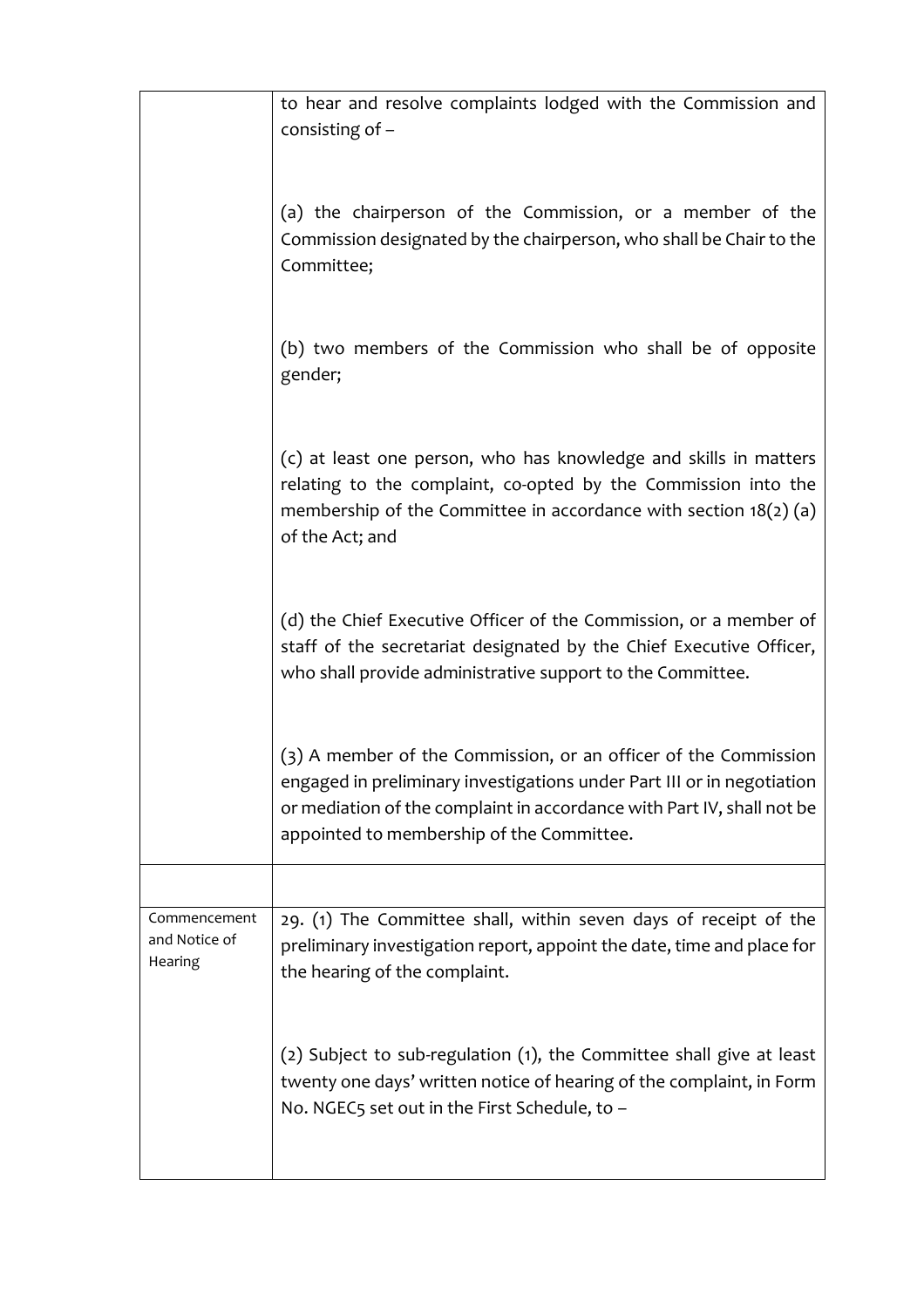|                              | (a) all persons named as party to the complaint;                                                                                                                                                                                                                                                                                                                                     |
|------------------------------|--------------------------------------------------------------------------------------------------------------------------------------------------------------------------------------------------------------------------------------------------------------------------------------------------------------------------------------------------------------------------------------|
|                              |                                                                                                                                                                                                                                                                                                                                                                                      |
|                              | (b) the legal counsel and other persons (if any) representing the<br>parties in the proceeding;                                                                                                                                                                                                                                                                                      |
|                              | (c) a person required to attend at the hearing to give oral evidence<br>or produce a document in support or defence of the complaint; and                                                                                                                                                                                                                                            |
|                              | (d) a person required to attend at the hearing to produce a report, or<br>to give expert evidence or opinion relating to the complaint.                                                                                                                                                                                                                                              |
|                              |                                                                                                                                                                                                                                                                                                                                                                                      |
| Who May Attend<br>at Hearing | 30. (1) Subject to sub-regulation (2), hearings of the Committee under<br>this Part shall be open to the public.                                                                                                                                                                                                                                                                     |
|                              | (2) Without prejudice to the generality of sub-regulation (1), the<br>Committee may, either of its own motion or on request by a party to<br>the complaint, decide to conduct the hearing of a complaint in<br>private where the Committee is of the considered view that the<br>public hearing of the complaint, or disclosure of any evidential<br>material to the public, would - |
|                              | (a) prejudice the complainant's right to privacy or human dignity;                                                                                                                                                                                                                                                                                                                   |
|                              | (b) prejudice the successful resolution of the complaint;                                                                                                                                                                                                                                                                                                                            |
|                              | (c) undermine the security of a party to the complaint, or of a person<br>attending at the hearing; or                                                                                                                                                                                                                                                                               |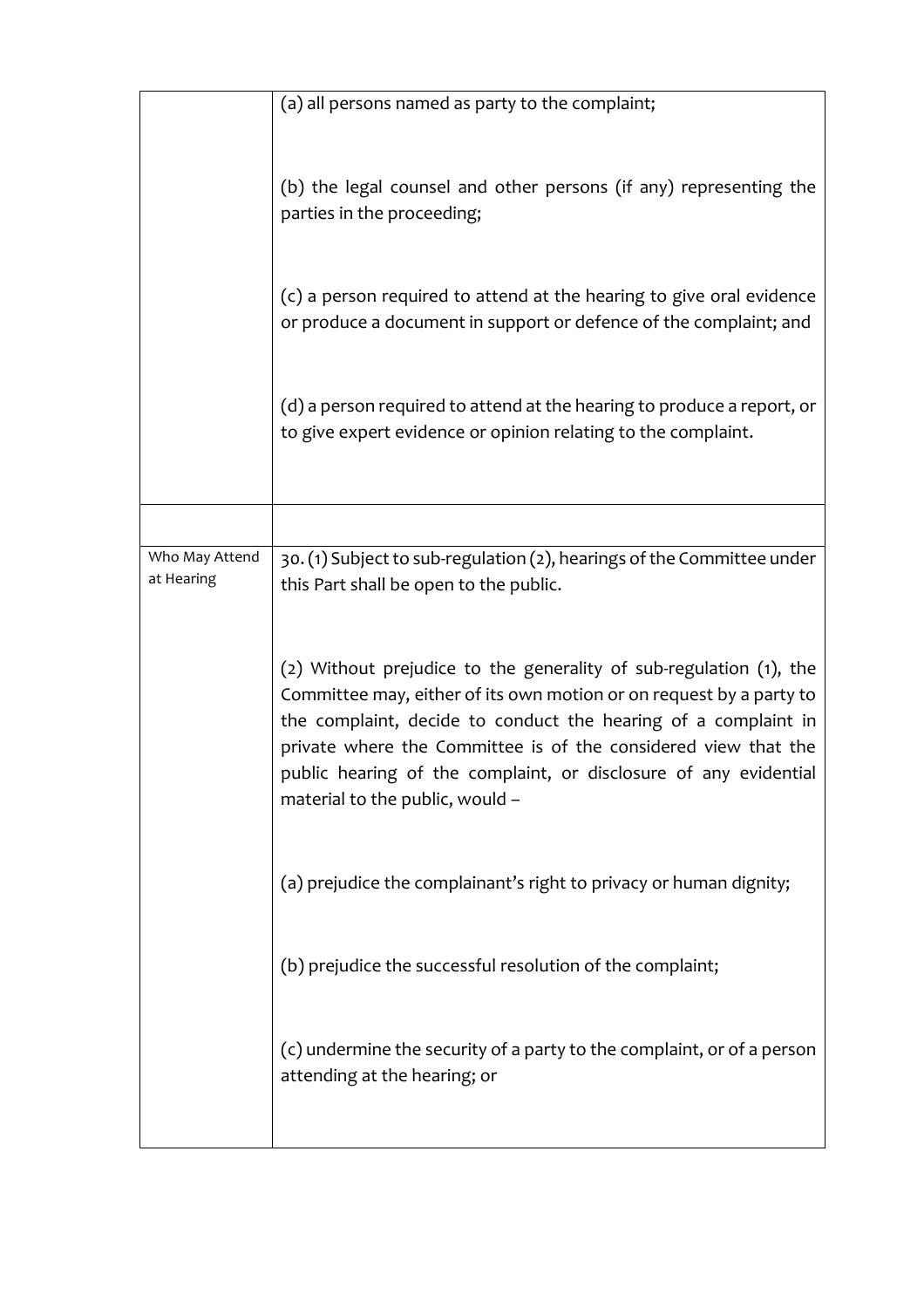| (d) compromise the discharge of the functions of the Committee or<br>mandate of the Commission.                                                                                                                                                                                                                      |
|----------------------------------------------------------------------------------------------------------------------------------------------------------------------------------------------------------------------------------------------------------------------------------------------------------------------|
| (3) Despite sub-regulations (1) and (2), where the complaint involves<br>a child, the hearing of the complaint shall be conducted in private,<br>and no person other than the parties to the complaint or legal<br>counsel, or intermediary duly appointed for that purpose, shall<br>attend at the hearing unless - |
| (a) their attendance at the hearing is necessary for the effective<br>resolution of the complaint;                                                                                                                                                                                                                   |
| (b) for good reason or in the interest of justice, the Committee has<br>allowed them to attend at the hearing; or                                                                                                                                                                                                    |
| (c) their attendance at the hearing is a source of comfort to, or is<br>otherwise in the best interest of, the child.                                                                                                                                                                                                |
| (4) Before determining that the hearing of a complaint shall be in<br>private, the Committee shall hear and consider representations in<br>that regard from the persons named as party to the complaint.                                                                                                             |
| (5) Where the complainant or other person required to attend at the<br>hearing of a complaint is a person with disability, the Committee shall<br>provide reasonable accommodation and give such support as may be<br>required by that person to fully participate in the hearing.                                   |
| (6) Despite anything contained in this regulation to the contrary, the<br>Committee may direct that a person or class of persons, or all persons<br>the presence of whom is, for good reason, not desirable, shall not be<br>present at the hearing of a complaint or part thereof.                                  |
|                                                                                                                                                                                                                                                                                                                      |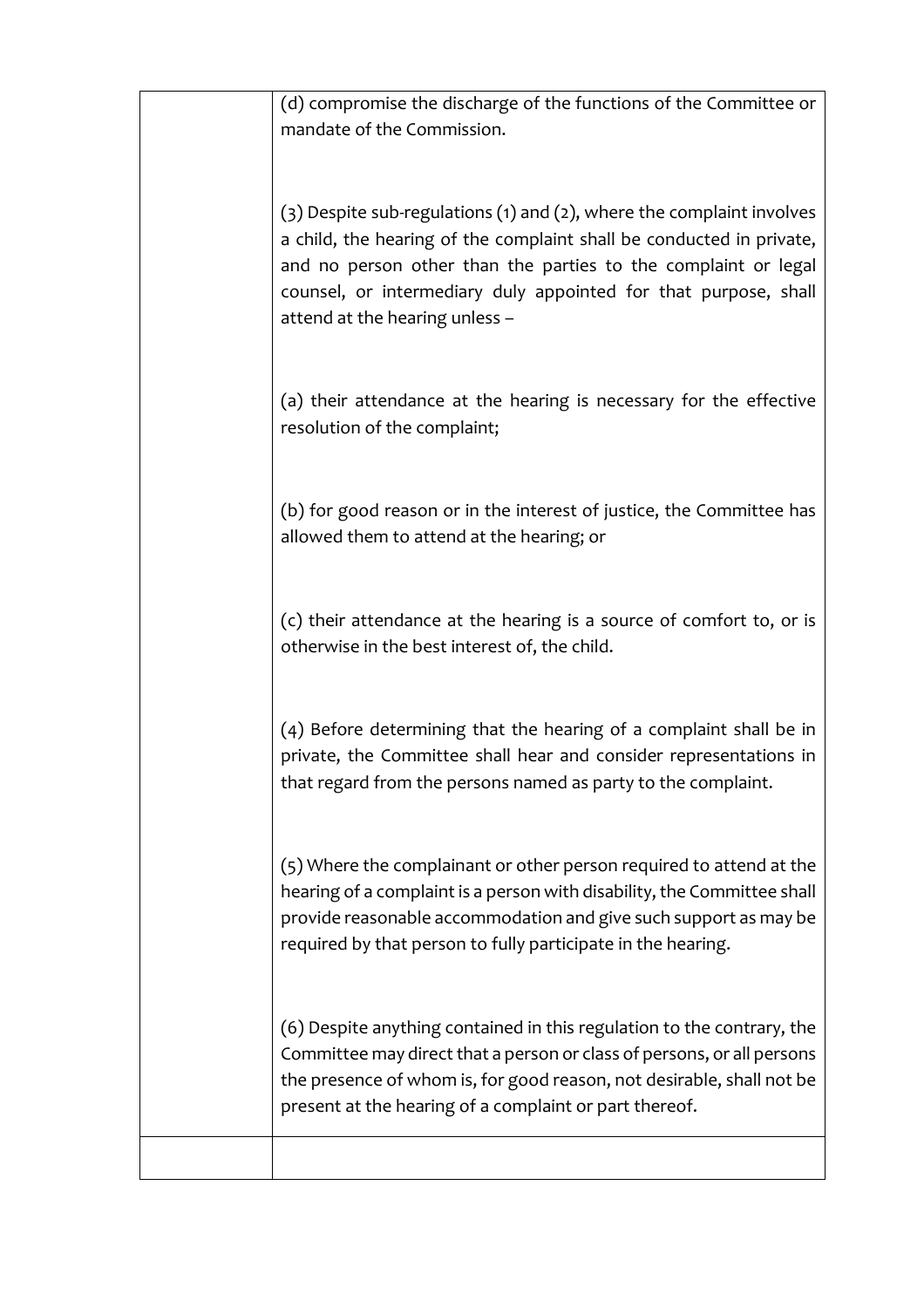| Procedure at | 31. (1) In discharge of its functions under this Part, the Committee             |
|--------------|----------------------------------------------------------------------------------|
| Hearing      | shall, among other procedural matters -                                          |
|              |                                                                                  |
|              |                                                                                  |
|              | (a) consider the findings of the preliminary investigation together              |
|              | with all written statements, reports and evidential documents                    |
|              | submitted to the Committee;                                                      |
|              |                                                                                  |
|              |                                                                                  |
|              | (b) interview the parties, witnesses, and other persons appearing                |
|              | before the Committee, with a view to establishing the facts of the               |
|              | complaint;                                                                       |
|              |                                                                                  |
|              |                                                                                  |
|              | (c) determine what witnesses to summon and interview, and the                    |
|              | order in which they are to be heard;                                             |
|              |                                                                                  |
|              |                                                                                  |
|              | (d) play an active role in questioning and hearing the parties directly          |
|              | or through their legal counsel or other representatives, including               |
|              | intermediaries;                                                                  |
|              |                                                                                  |
|              |                                                                                  |
|              | (e) determine what information, oral or documentary evidence may                 |
|              | be disclosed and admitted at the hearing;                                        |
|              |                                                                                  |
|              |                                                                                  |
|              | (f) hear and consider submissions on points of law or fact from legal            |
|              | counsel or other persons (if any) representing the parties or either of<br>them; |
|              |                                                                                  |
|              |                                                                                  |
|              | $(g)$ give such directions relating to the procedure at hearing as the           |
|              | Committee considers necessary for the effective discharge of its                 |
|              | functions under this Part; and                                                   |
|              |                                                                                  |
|              |                                                                                  |
|              | (h) exercise its discretionary powers to resolve each complaint                  |
|              | independently of previous decisions in similar complaints.                       |
|              |                                                                                  |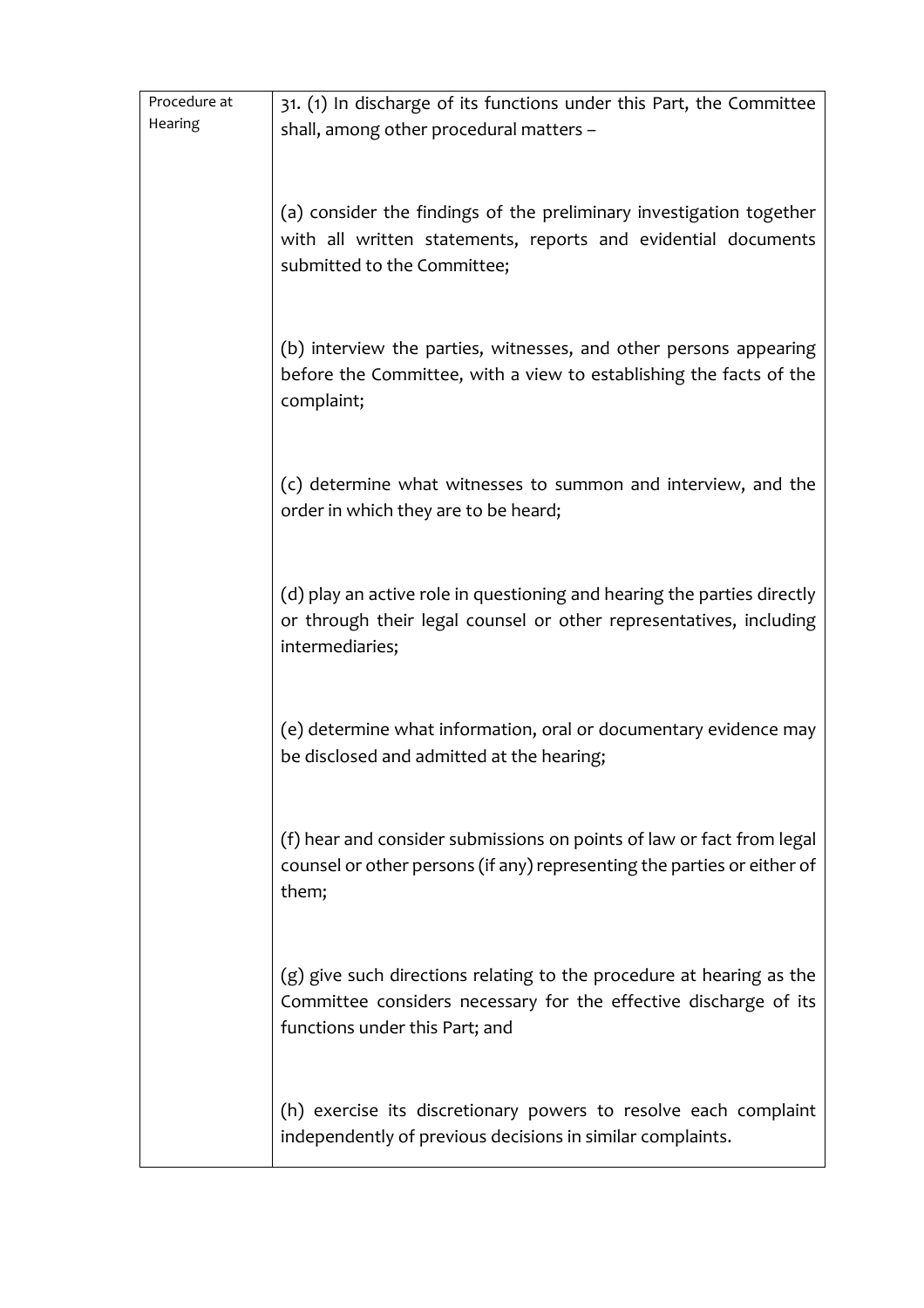| (2) Without prejudice to the generality of sub-regulation (1), the<br>Committee may give such directions relating to the disclosure or<br>publication of any information or evidence presented to the<br>Committee as it thinks fit, including directions that - |
|------------------------------------------------------------------------------------------------------------------------------------------------------------------------------------------------------------------------------------------------------------------|
| (a) the presentation by a person of such information or evidence to<br>the Committee shall be in private; or                                                                                                                                                     |
| (b) where a complaint involves a child, that -                                                                                                                                                                                                                   |
| (i) the identity of the child shall not be disclosed; or                                                                                                                                                                                                         |
| (ii) any evidence to be adduced by a child be presented either by the<br>child or by an intermediary, or by both.                                                                                                                                                |
| (3) At the commencement of a hearing, the Committee shall explain<br>to the parties, and to the persons in attendance at the hearing -                                                                                                                           |
| (a) the purpose of the hearing; and                                                                                                                                                                                                                              |
| (b) the procedure, including the matters specified in sub-regulation<br>(1).                                                                                                                                                                                     |
| $(4)$ In addition to the matters specified in sub-regulation $(3)$ , the<br>chairperson of the Committee shall, at the commencement of the<br>hearing, briefly outline the nature of the complaint and the issues<br>falling to be resolved at the hearing.      |
| $(5)$ A party to a complaint has the right to -                                                                                                                                                                                                                  |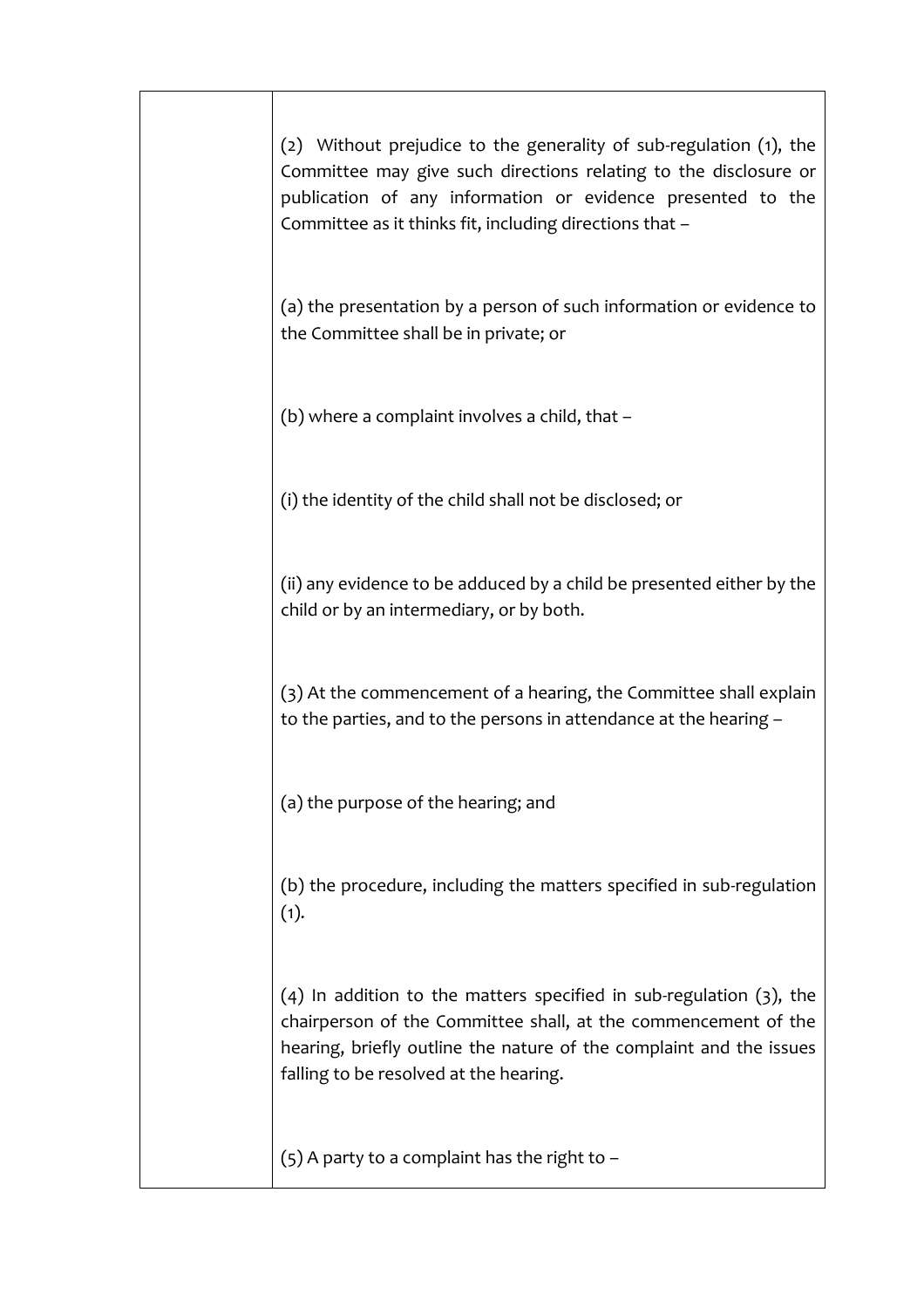|                          | (a) legal representation by a legal practitioner or by a person duly<br>appointed by the party for that purpose; and                                                                                                                                              |
|--------------------------|-------------------------------------------------------------------------------------------------------------------------------------------------------------------------------------------------------------------------------------------------------------------|
|                          | (b) personally or by a representative, inspect and obtain copies of<br>documents submitted to the Committee in the proceedings.                                                                                                                                   |
|                          |                                                                                                                                                                                                                                                                   |
| Right to be<br>Heard     | 32. In conduct of the proceedings at the hearing of a complaint, the<br>Committee shall give each party a reasonable opportunity to present<br>their case, and to respond to the evidence presented by the other<br>party by any of the following means, namely - |
|                          | (a) oral evidence;                                                                                                                                                                                                                                                |
|                          | (b) witnesses or witness statements made on oath and submitted in<br>support of their case or defence;                                                                                                                                                            |
|                          | (c) submission of evidential documents;                                                                                                                                                                                                                           |
|                          | (d) written submissions on points of law or fact; or                                                                                                                                                                                                              |
|                          | (e) in the case of a child, an oral statement made either personally or<br>through an intermediary, or by both.                                                                                                                                                   |
|                          |                                                                                                                                                                                                                                                                   |
| Conclusion of<br>Hearing | 33. (1) At the conclusion of the hearing, each party to the complaint<br>has the right to -                                                                                                                                                                       |
|                          | (a) make closing statements either in person or by a representative<br>appointed by the party in that regard; and                                                                                                                                                 |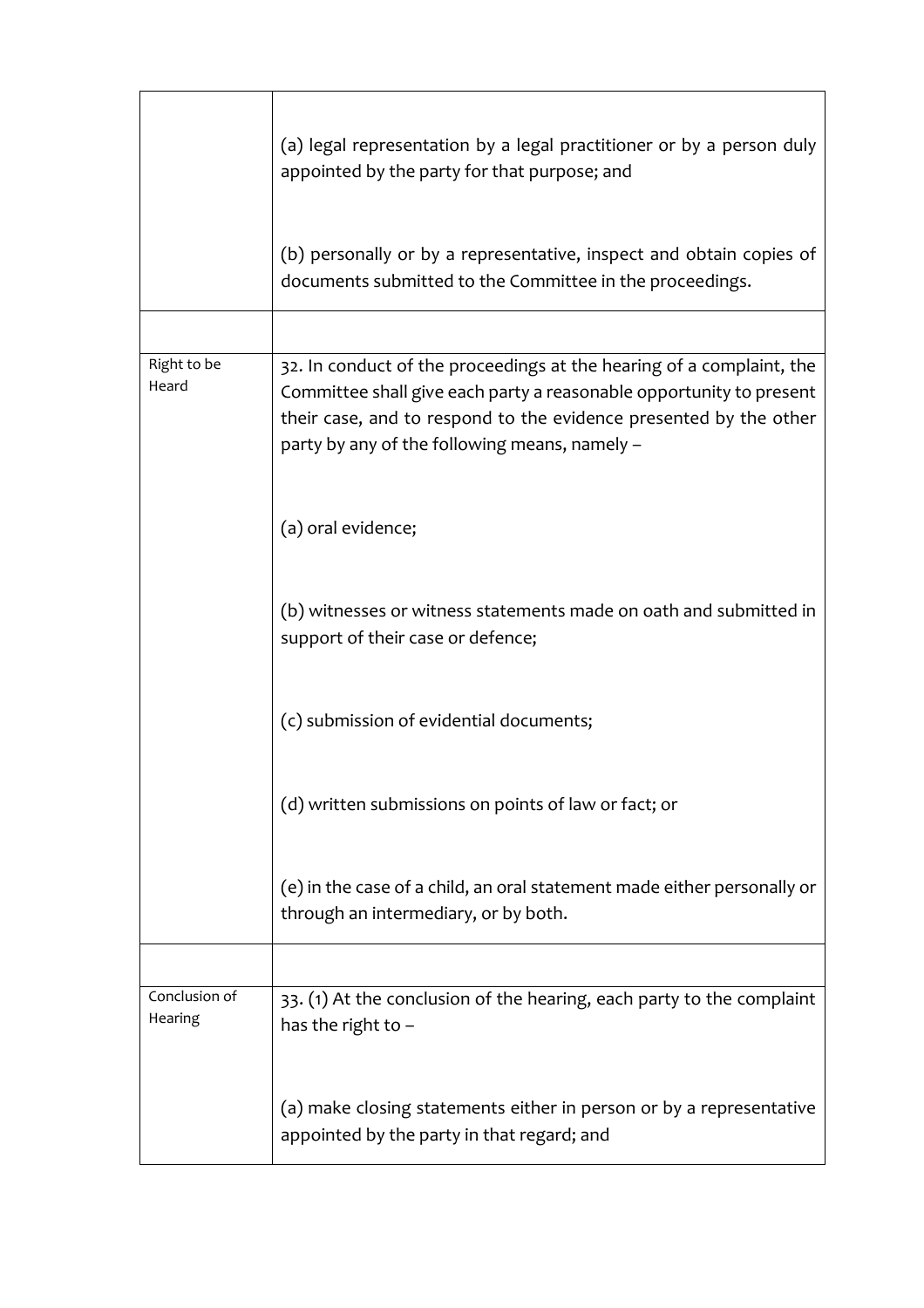| (b) in the case of a child, to make a closing statement personally or<br>through an intermediary, or by both.                                                                                                       |
|---------------------------------------------------------------------------------------------------------------------------------------------------------------------------------------------------------------------|
| (2) Upon receipt of closing statements, the Committee shall -                                                                                                                                                       |
| (a) consider all relevant oral and documentary evidence put to the<br>Committee in support of, and in response to, the complaint;                                                                                   |
| (b) make a finding on all issues falling to be resolved in the<br>proceeding; and                                                                                                                                   |
| (c) determine the appropriate remedial action to be taken in<br>resolution of the complaint, including suitable measures to redress<br>the complaint.                                                               |
| (3) The remedial measures or redress contemplated in sub-regulation<br>$(2)(b)$ include, but are not limited to -                                                                                                   |
| (a) any of the reliefs specified in section 41 of the Act;                                                                                                                                                          |
| (b) the making of recommendations on -                                                                                                                                                                              |
| (i) the appropriate steps to be taken by the respondent to redress<br>the violations complained of, and to ensure the promotion and<br>protection of the complainant's right to equality or non-<br>discrimination; |
|                                                                                                                                                                                                                     |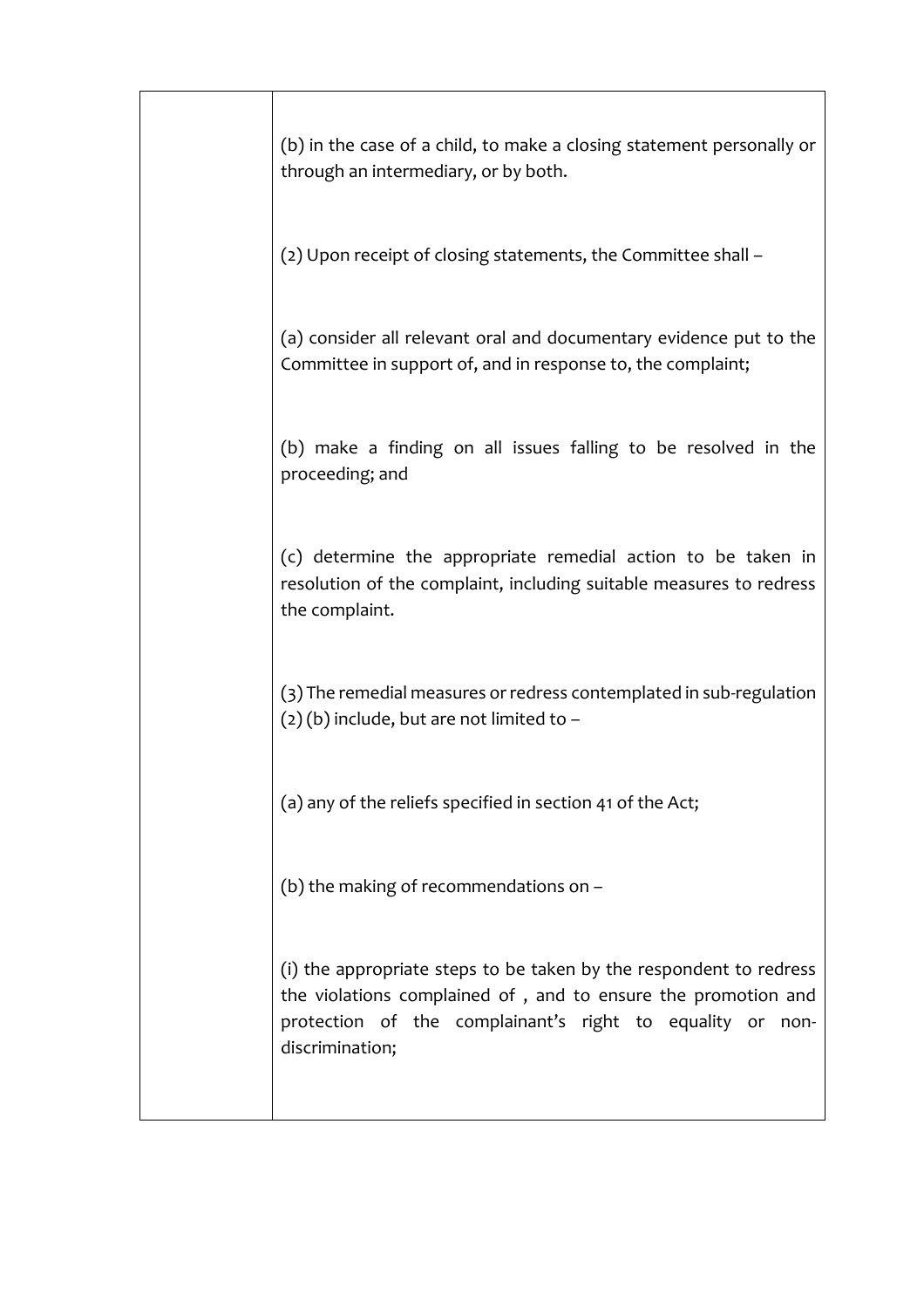| (ii) the specific steps to be taken to stop unfair discrimination or<br>similar violation of the rights of the complainant or other person or<br>class of persons;                                                                      |
|-----------------------------------------------------------------------------------------------------------------------------------------------------------------------------------------------------------------------------------------|
| (iii) the specific steps to be taken to avail the opportunities or<br>privileges unfairly withheld from the complainant, or other person or<br>class of persons;                                                                        |
| (iv) the implementation by the respondent of special measures to<br>address inequality or unfair discrimination of the complainant or<br>other persons or class of persons;                                                             |
| (v) the appropriate measures of intervention to ensure reasonable<br>accommodation, by the respondent, of the complainant or other<br>person or class of persons;                                                                       |
| (vi) the audit of such policies or practices of the respondent as may<br>be specified by the Committee;                                                                                                                                 |
| (vii) the necessary steps to be taken by the respondent to ensure<br>compliance with any of these Regulations, and the need to make<br>periodic progress report to the Commission regarding compliance<br>with such recommendations; or |
| (viii) the suitability of an unconditional apology towards amicable<br>settlement of the complaint.                                                                                                                                     |
| $(4)$ Subject to sub-regulation (2), the Committee shall -                                                                                                                                                                              |
| (a) prepare a report of its findings and recommendations, including<br>the proposed measures of intervention and relief due the<br>complainant; and                                                                                     |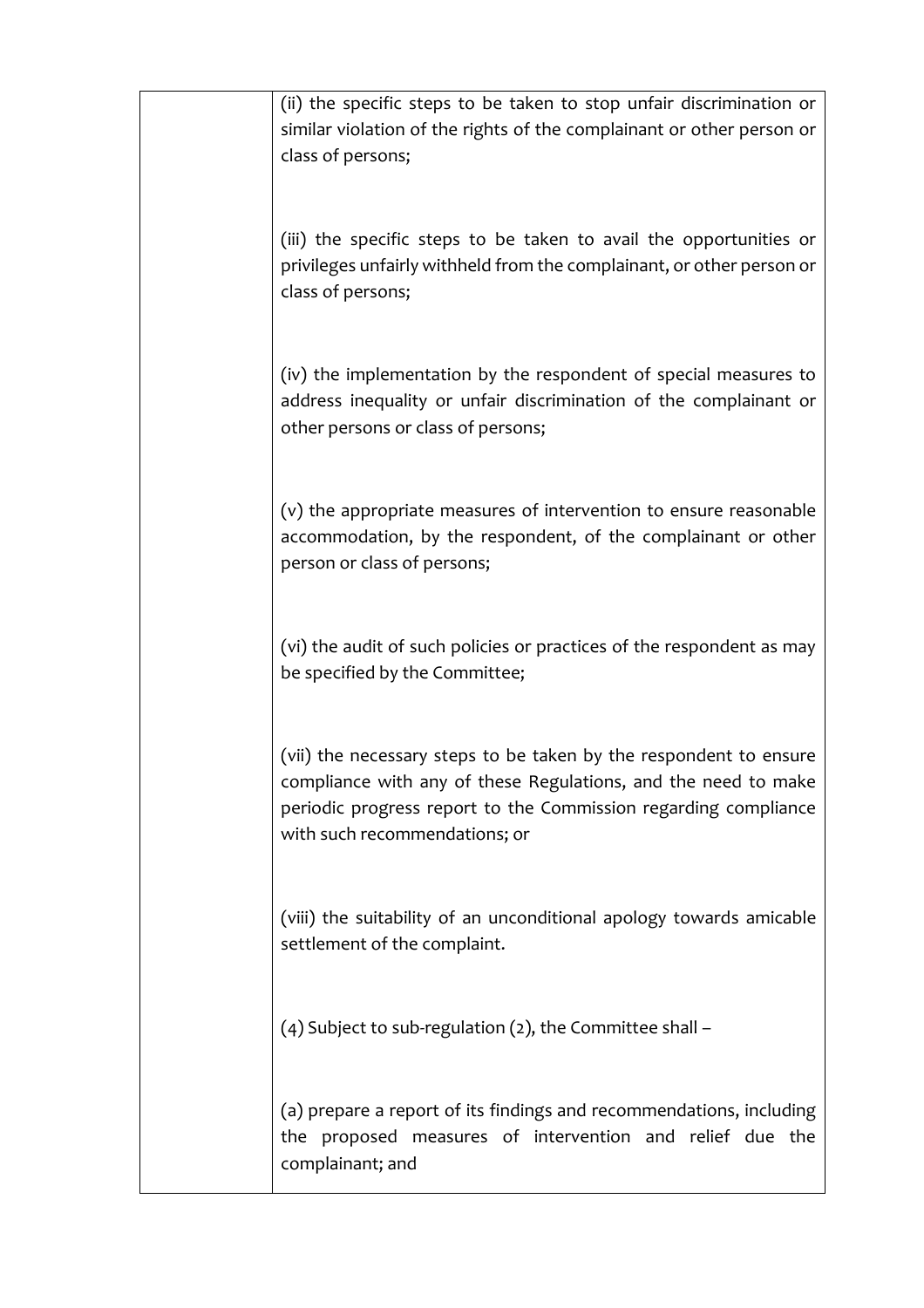|                                                             | (b) enter into the Register of Complaints an abstract of its findings<br>and recommendations in accordance with regulation $10(2)(f)$ .                                                                                                                                                                                                                                                   |
|-------------------------------------------------------------|-------------------------------------------------------------------------------------------------------------------------------------------------------------------------------------------------------------------------------------------------------------------------------------------------------------------------------------------------------------------------------------------|
|                                                             | (5) A finding or decision of the Committee shall be by consensus or,<br>where the Committee is unable to reach a consensus, by a simple<br>majority.                                                                                                                                                                                                                                      |
|                                                             |                                                                                                                                                                                                                                                                                                                                                                                           |
| Notification of<br>Outcome                                  | 34. The Commission shall, within seven days of the Committee's<br>report made under regulation $33(4)(a)$ –                                                                                                                                                                                                                                                                               |
|                                                             | (a) give written notice of the Committees findings<br>and<br>recommendations to the persons named as party to the complaint;<br>or                                                                                                                                                                                                                                                        |
|                                                             | (b) notify the parties, in Form No. NGEC5 set out in the First Schedule,<br>of the date, time and place fixed for delivery of the findings and<br>recommendations of the Committee.                                                                                                                                                                                                       |
|                                                             |                                                                                                                                                                                                                                                                                                                                                                                           |
| Application of<br>Part to Inquiries<br>of the<br>Commission | 35. This Part applies, with necessary modifications, to investigations<br>or public inquiry conducted by the Commission, either of its own<br>motion or on request by a person or class of persons not being<br>complainants within the meaning of these Regulations, of any matter<br>relating to the right to equality and non-discrimination pursuant to<br>section $29(1)$ of the Act |
|                                                             |                                                                                                                                                                                                                                                                                                                                                                                           |
|                                                             | <b>PART VI - MISCELLANEOUS PROVISIONS</b>                                                                                                                                                                                                                                                                                                                                                 |
| Language in<br>Proceedings                                  | 36. (1) Proceedings before the Commission or the Committee under<br>Parts IV and V shall be conducted in English, Kiswahili or Kenyan sign<br>language.                                                                                                                                                                                                                                   |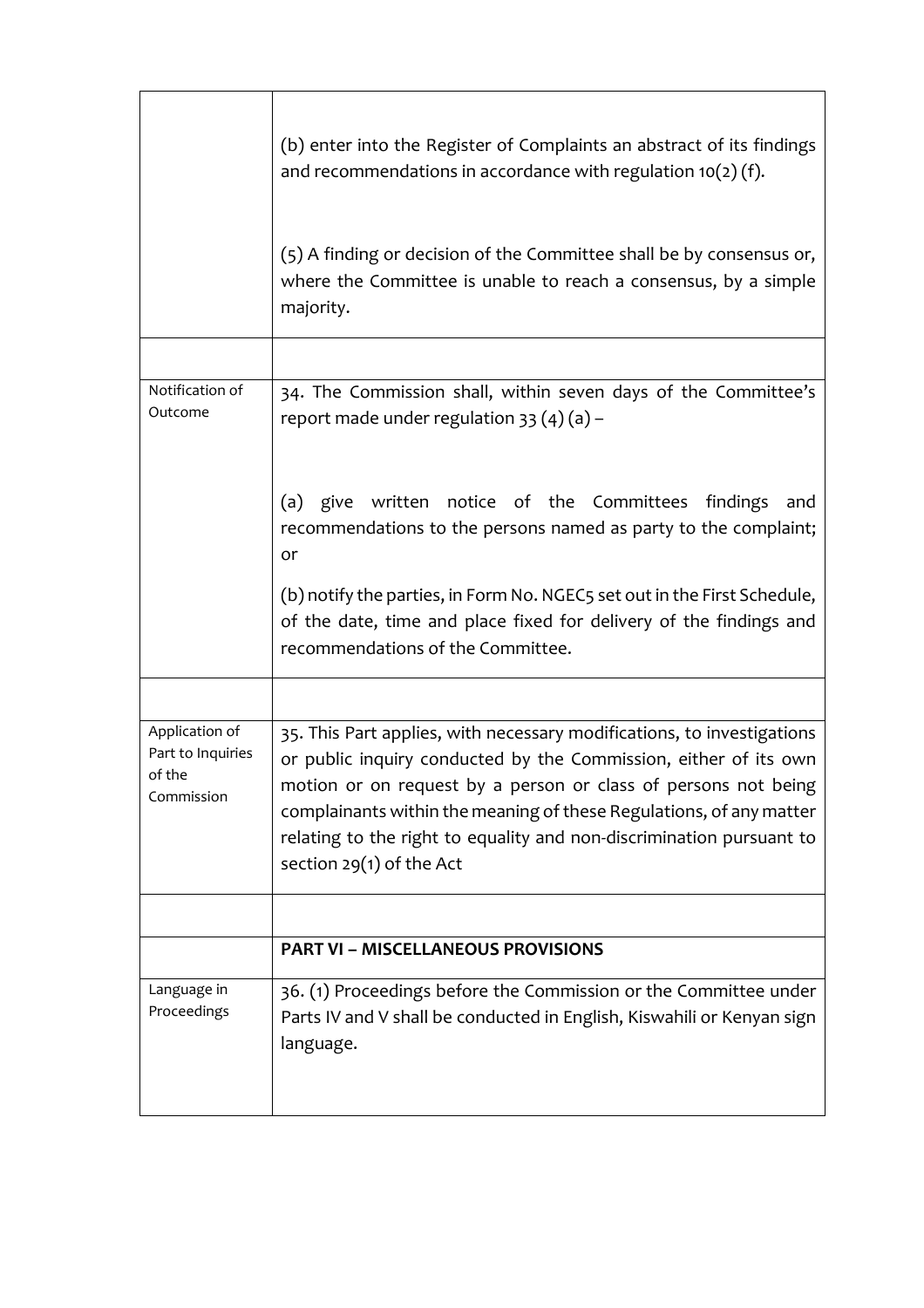|                        | (2) The Commission shall, at its own cost, provide an interpreter on     |
|------------------------|--------------------------------------------------------------------------|
|                        | request by a party to, or other person appearing to give evidence in,    |
|                        | proceedings under these Regulations.                                     |
|                        |                                                                          |
|                        |                                                                          |
| Enlargement of<br>Time | 37. (1) Where a limited time has been fixed for the doing of any act or  |
|                        | taking any proceedings under these Regulations, or by summary            |
|                        | notice or by order of the Committee, the Committee has power to          |
|                        | enlarge such time on such terms (if any) as the Committee may think      |
|                        | just.                                                                    |
|                        |                                                                          |
|                        | (2) The enlargement of time under sub-regulation (1) may be ordered      |
|                        | notwithstanding that the application therefor is not made until after    |
|                        | the expiration of the time fixed in these Regulations or by order of     |
|                        | the Committee.                                                           |
|                        |                                                                          |
|                        |                                                                          |
| Evidence               | 38. (1) All evidence given before the Commission at the hearing shall    |
|                        | be given on oath or affirmation.                                         |
|                        |                                                                          |
|                        | (2) All documents tendered in, to the Commission, shall be original      |
|                        | and, where an original cannot be found or is obliterated, a certified    |
|                        | copy of the original shall be tendered in.                               |
|                        |                                                                          |
|                        |                                                                          |
|                        | (3) Despite sub-regulations (1) and (2), strict rules of evidence do not |
|                        | apply to the proceedings of the Commission.                              |
|                        |                                                                          |
|                        |                                                                          |
| Appeal and<br>Review   | 39. (1) The Commission has power to review, either of its own motion     |
|                        | or on written request by a person aggrieved by, its own decision,        |
|                        | including a decision of the Committee, on any of the following           |
|                        | grounds $-$                                                              |
|                        |                                                                          |
|                        | (a) a mistake or error apparent on the face of the record;               |
|                        |                                                                          |
|                        |                                                                          |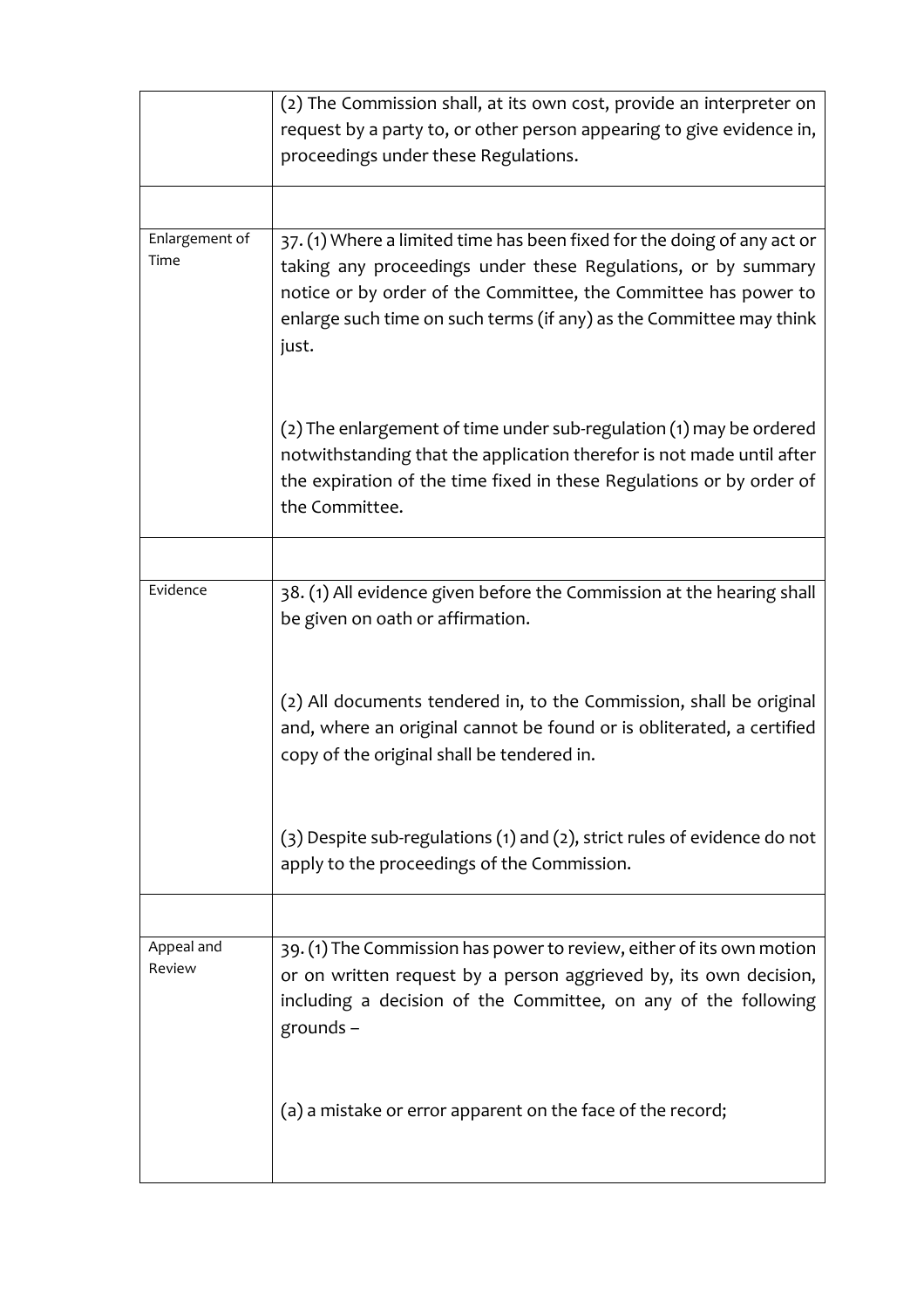| (b) discovery of new and important matter or evidence; or                                                                                                                                                                                                                                                           |
|---------------------------------------------------------------------------------------------------------------------------------------------------------------------------------------------------------------------------------------------------------------------------------------------------------------------|
| (c) any other sufficient reason.                                                                                                                                                                                                                                                                                    |
| (2) An appeal shall lie as of right from the decision of the Commission<br>made under these Regulations to the Court on matters of fact or<br>points of law, or both.                                                                                                                                               |
| (3) An appeal on the decision of the Commission shall be filed within<br>twenty eight days of notification of the findings, failing which the<br>findings shall stand binding.                                                                                                                                      |
| (4) Nothing in this regulation precludes a person aggrieved by an<br>administrative decision of the Commission made under these<br>Regulations from applying for review by the Court pursuant to Article<br>47 of the Constitution, and in accordance with the provisions of the<br>Fair Administrative Action Act. |
| (4) Subject to determination by the Court, an appeal from the<br>decision of the Commission shall not operate as stay.                                                                                                                                                                                              |
|                                                                                                                                                                                                                                                                                                                     |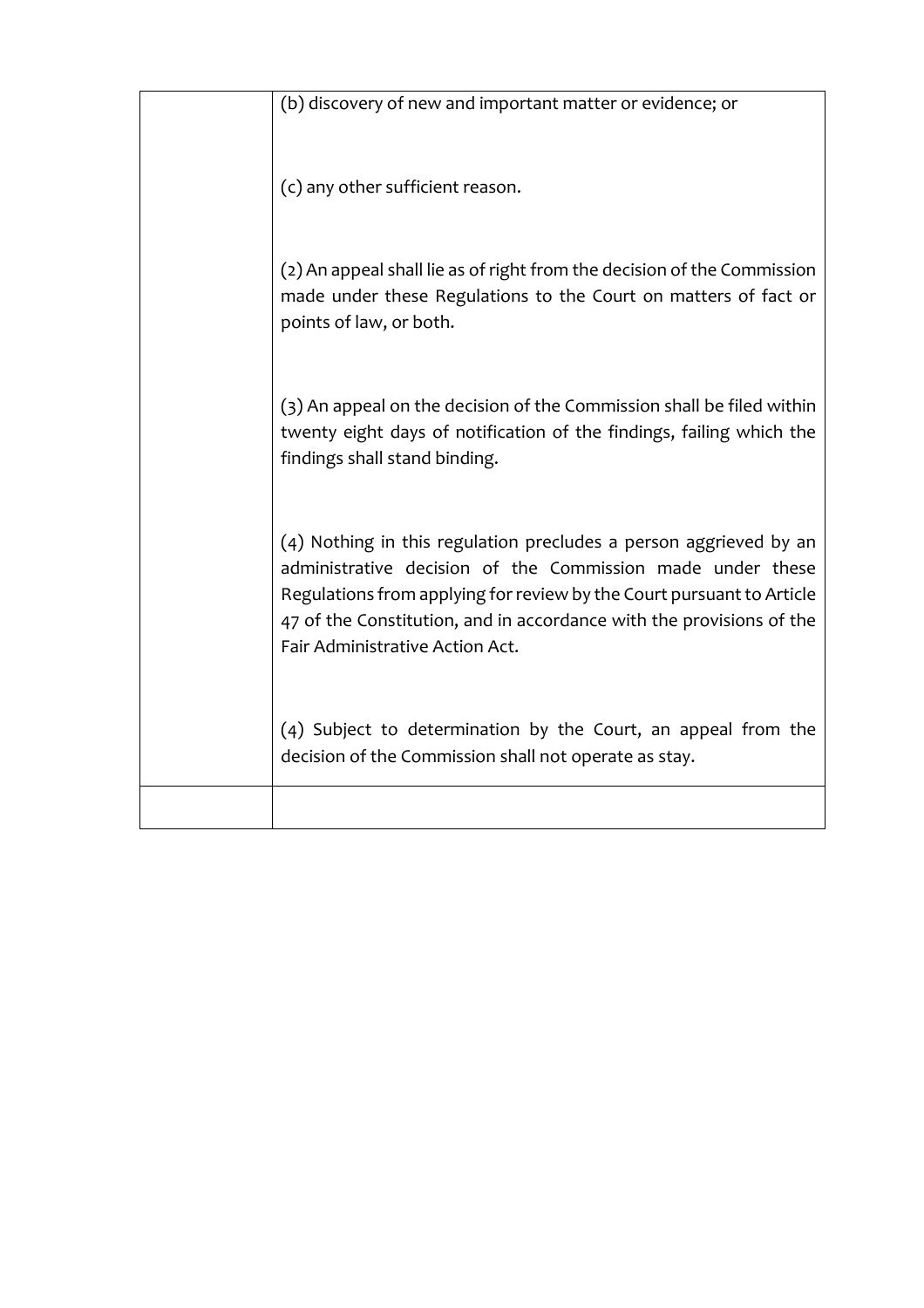*Regulation 8(1)*

Form No NGEC 1



# The National Gender and Equality Commission Complaint Number……. of 20…. Between Complaint ………………………………………………………………………………… AB and Respondent ………………………………………………………………………………… CD COMPLAINT FORM **1. Personal Details of the Person Lodging Complaint** Name: Surname ...................... Other names .............................................................................. Gender:  $\Box$  Male  $\Box$  Female  $\Box$  Intersex (tick where appropriate) Physical address: .......................................................................................................................... Postal address: ........................................................................... Postal code …………………. Telephone Contact: .................................................................... Email address ……………. National Identification Card / Passport No. ................................................................................. Profession/Occupation: ...................................Nationality: ........................................................ County: ..................................................... Location …………………………………….…… **2. Other Particulars**  Do you lodge this complaint on your own behalf?  $\Box$  Yes  $\Box$  No If No, on whose behalf do you lodge the complaint? (give particulars) …………………… Reasons why the complaint is lodged in a representative capacity The victim is a  $\Box$  Child  $\Box$  Person Suffering from Mental Impairment  $\Box$  Class of Persons

 $\Box$  Other (specify) ........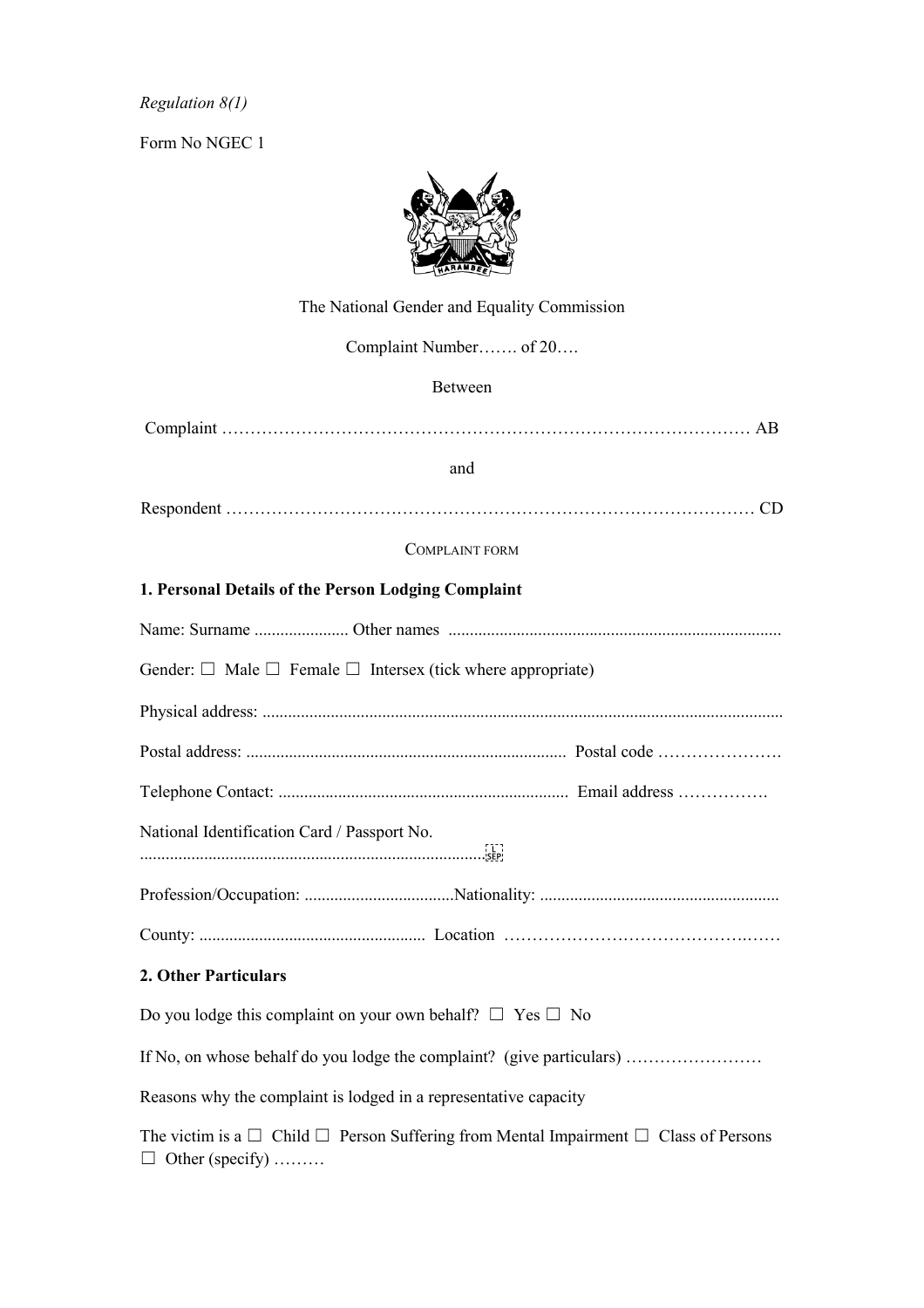| Age bracket (tick one): $\Box$ 11 – 17 $\Box$ 18 – 64 $\Box$ 65 and above                     |  |
|-----------------------------------------------------------------------------------------------|--|
| If lodged in a representative capacity, state -                                               |  |
|                                                                                               |  |
| Gender $\Box$ Male $\Box$ Female $\Box$ Intersex (tick where appropriate)                     |  |
|                                                                                               |  |
|                                                                                               |  |
|                                                                                               |  |
| National Identification Card / Passport No.                                                   |  |
|                                                                                               |  |
|                                                                                               |  |
| If lodged in a representative capacity, state the capacity in which you lodged the complaint- |  |
| $\Box$ Parent $\Box$ Guardian $\Box$ Next of Kin $\Box$ Intermediary or $\Box$ Legal Counsel  |  |
| Do you have written authority/consent to lodge this complaint? $\square$ Yes $\square$ No     |  |
| If yes, attach a certified copy of the complainant's authority/consent                        |  |
| 3. Particulars of the Person or Institution Against Whom the Complaint is Lodged              |  |
|                                                                                               |  |
|                                                                                               |  |
|                                                                                               |  |
|                                                                                               |  |
| 4. Nature of Complaint (briefly explain the nature of your complaint)                         |  |
| What relief or measure of intervention do you request the Commission to take?                 |  |

# **5. Evidential Documents in Support of the Complaint**

This form shall be accompanied by –

(a) a written statement duly signed by the complainant setting out events leading to the violation or matter complaint of;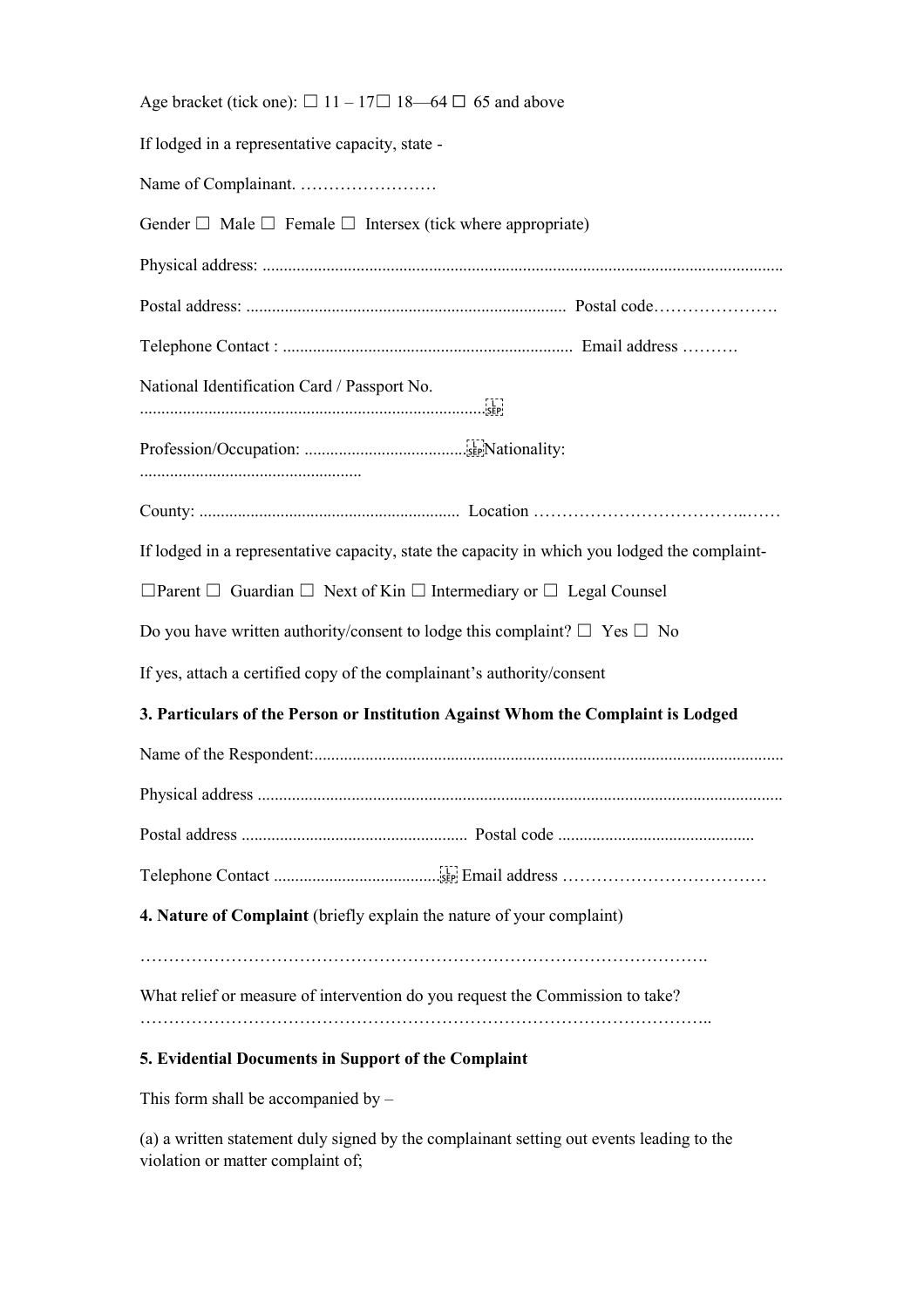(b) the injury, loss or damage suffered;

- (c) the relief sought; or
- (d) an affidavit sworn by the complaint deposing to the matters specified in paragraph (a);
- (e) witness statements (if any) made in support of the complaint; and

(f) certified copies of correspondence (if any)or other documents in support of the complaint

#### **6. Declaration**

I declare that the information given in this complaint is true to the best of my knowledge and belief, and that the same is lodge voluntarily.

Dated this

Name …………… ………………. Signature ......................................................................

## FOR OFFICIAL USE ONLY

\_\_\_\_\_\_\_\_\_\_\_\_\_\_\_\_\_\_\_\_\_\_\_\_\_\_\_\_\_\_\_\_\_\_\_\_\_\_\_\_\_\_\_\_\_\_\_\_\_\_\_\_\_\_\_\_\_\_\_\_\_\_\_\_\_\_\_\_\_\_\_\_\_\_\_

Complaint Number …….. of 20…

#### **7. Remarks on Assessment of the Complaint**

Does the complaint fall within the jurisdiction of the Commission?  $\Box$  Yes  $\Box$  No

If yes, does it disclose a reasonable cause of action to warrant the intervention of the Commission?  $\Box$  Yes  $\Box$  No

If no, explain. ...........................................................................................................................

Is this a proper case for referral to an appropriate state agency  $\Box$  Yes $\Box$  No

If yes, state to which agency the complaint should be referred…………………………………………………

#### **8. Summary of Recommendations**

Is this a proper case for admission and preliminary investigation?  $\Box$  Yes  $\Box$  No

#### **Conclusion**

I recommend that this complaint be -  $\Box$  Admitted  $\Box$  Reject (tick where appropriate)

Dated this

Name: .............................. Designation: ................................... Signature: ...............................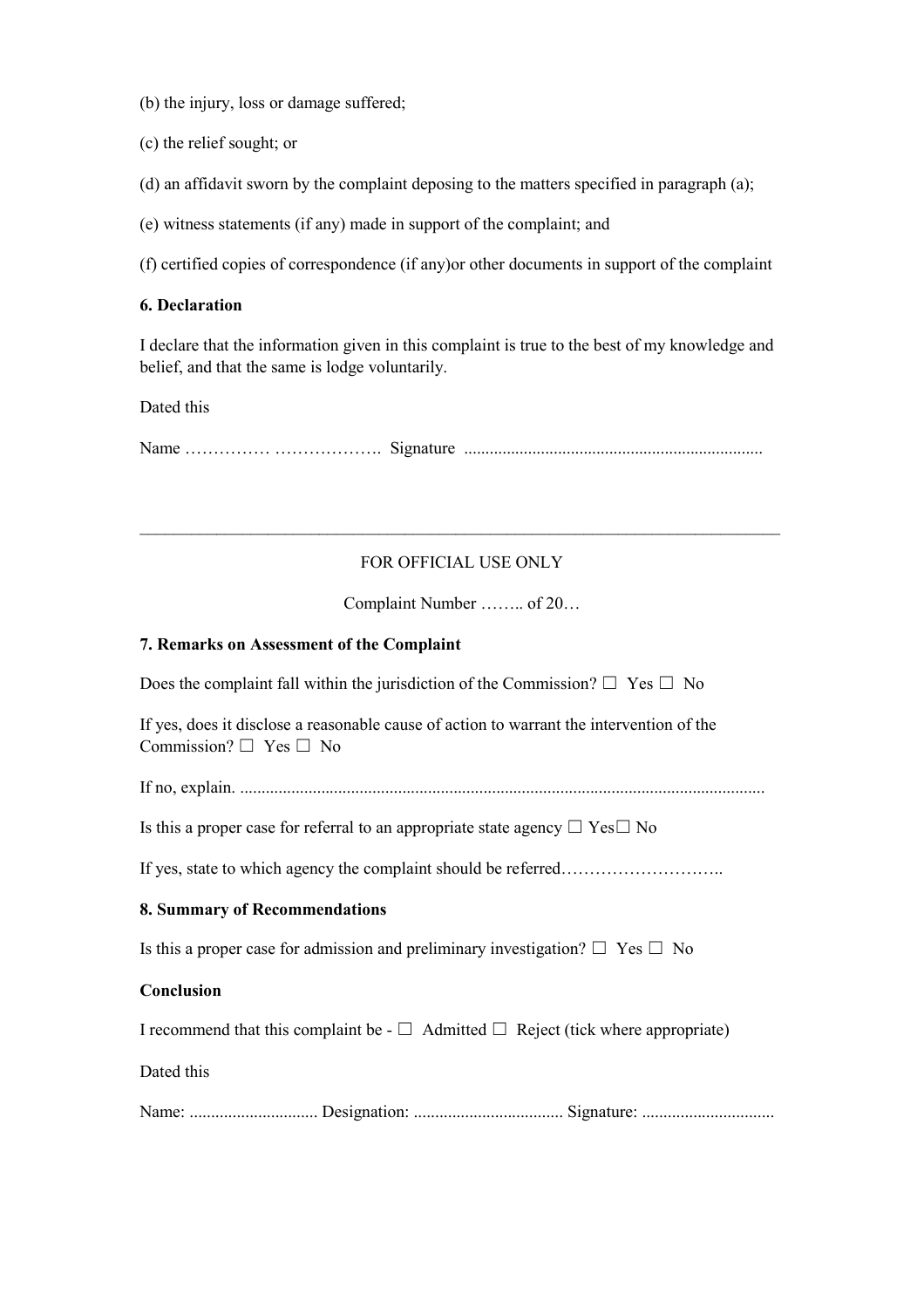*Regulation 20(2)*

Form No NGEC 2



The National Gender and Equality Commission

Complaint Number…….. of 20….

#### Between

Complaint ………………………………………………………………………………… AB

#### and

Respondent ………………………………………………………………………………… CD

SUMMONS FOR PERSONAL ATTENDANCE

To: ....................................................... ......................................................

Whereas this Commission is investigating the above complaint

And whereas your personal attendance is now necessary for the determination of the complaint

You are hereby required to appear in person or by an authorised representative before the Commission or an authorised officer of the Commission at its offices situate………………………………….., on the .......... day of .................. 20..... at ........ O'clock for the purpose of providing information by way of oral evidence or to produce the following evidential documents relation to the complaint ………………………………………………………………………………………………… ………………………………………………………………………………………………… ………………………………………………………………………………………………….. Issued this .......... day of ..................... 20 .....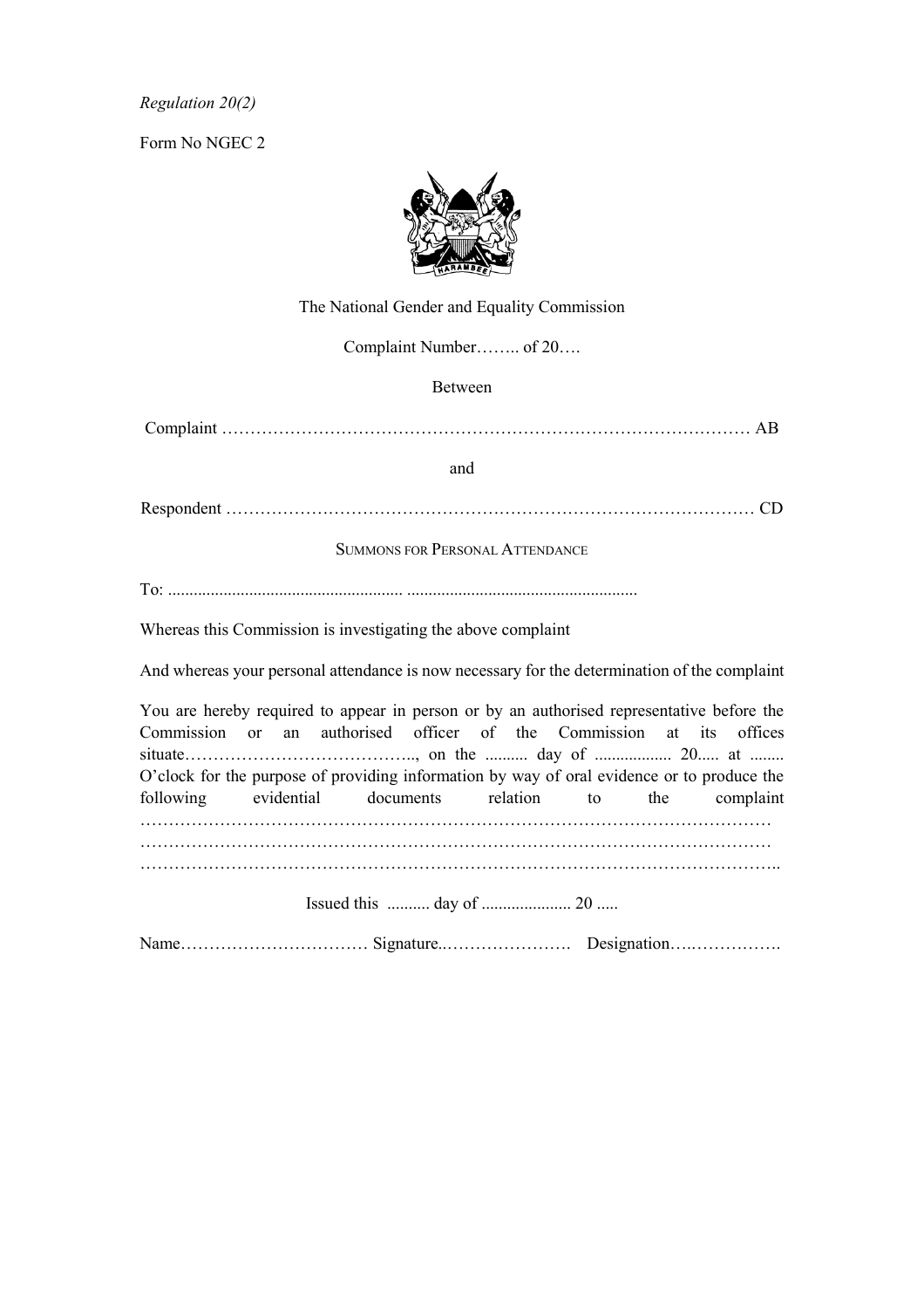*Regulation 20(3)*

Form No NGEC 3



The National Gender and Equality Commission

Complaint Number…….. of 20….

Between

Complaint ………………………………………………………………………………… AB

and

Respondent ………………………………………………………………………………… CD

SUMMONS TO PRODUCE DOCUMENTS

To: ................................................. ..................................................

Whereas this Commission is investigating the above complaint;

And whereas your production of documents or information within your possession, custody or knowledge is necessary for the determination of the complaint;

You are hereby required to appear in person or by an authorised representative before the Commission or an authorised officer of the Commission at its offices situate..,………………………….. on the .......... day of .................. 20..... at ........ O'clock for the purpose of producing such documents as are within your power and control, and relating to the complaint and, in particular, the following documents……………………………………………………………………………………… ………………………………………………………………………………………………..

Issued this .......... day of ..................... 20 .....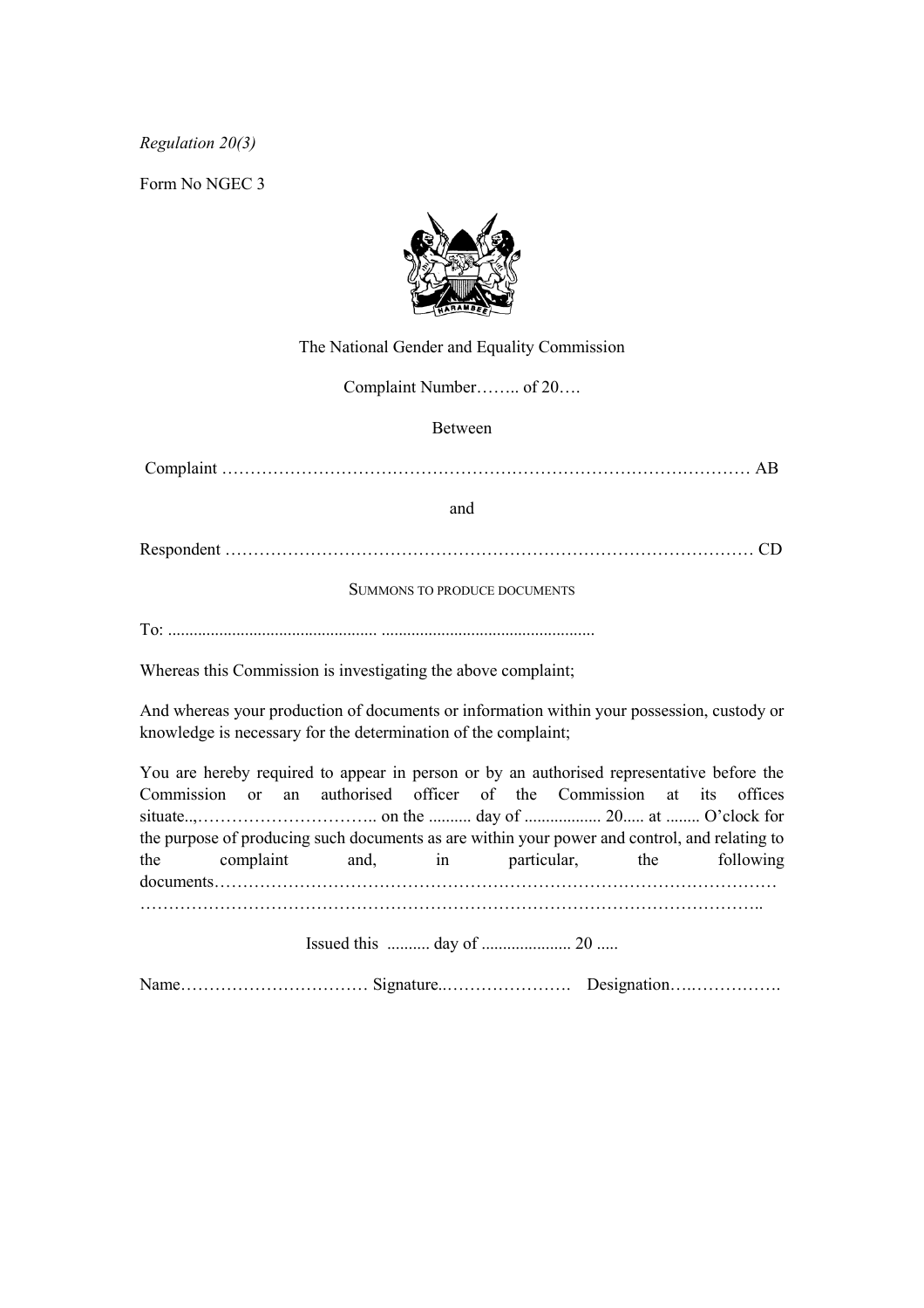*Regulation 24(3) and (5)*

Form No NGEC 4



The National Gender and Equality Commission

Complaint Number….… of 20….

Between

Complaint ………………………………………………………………………………… AB

and

Respondent ………………………………………………………………………………… CD

#### NOTICE OF NEGOTIATION / MEDIATION

To: ................................................. ..................................................

Whereas the parties to the complaint have voluntarily submitted to negotiation/mediation with a view to amicable resolution of the complaint,

TAKE NOTICE that the complaint is scheduled for negotiation/mediation at the offices of the Commission situate at …………………….. on the day ………… of 20 ….. at ……..O'clock. Take further notice that your attendance in person or by a duly authorised representative is required to facilitate effective resolution of the complaint.

Issued this .......... day of ..................... 20 .....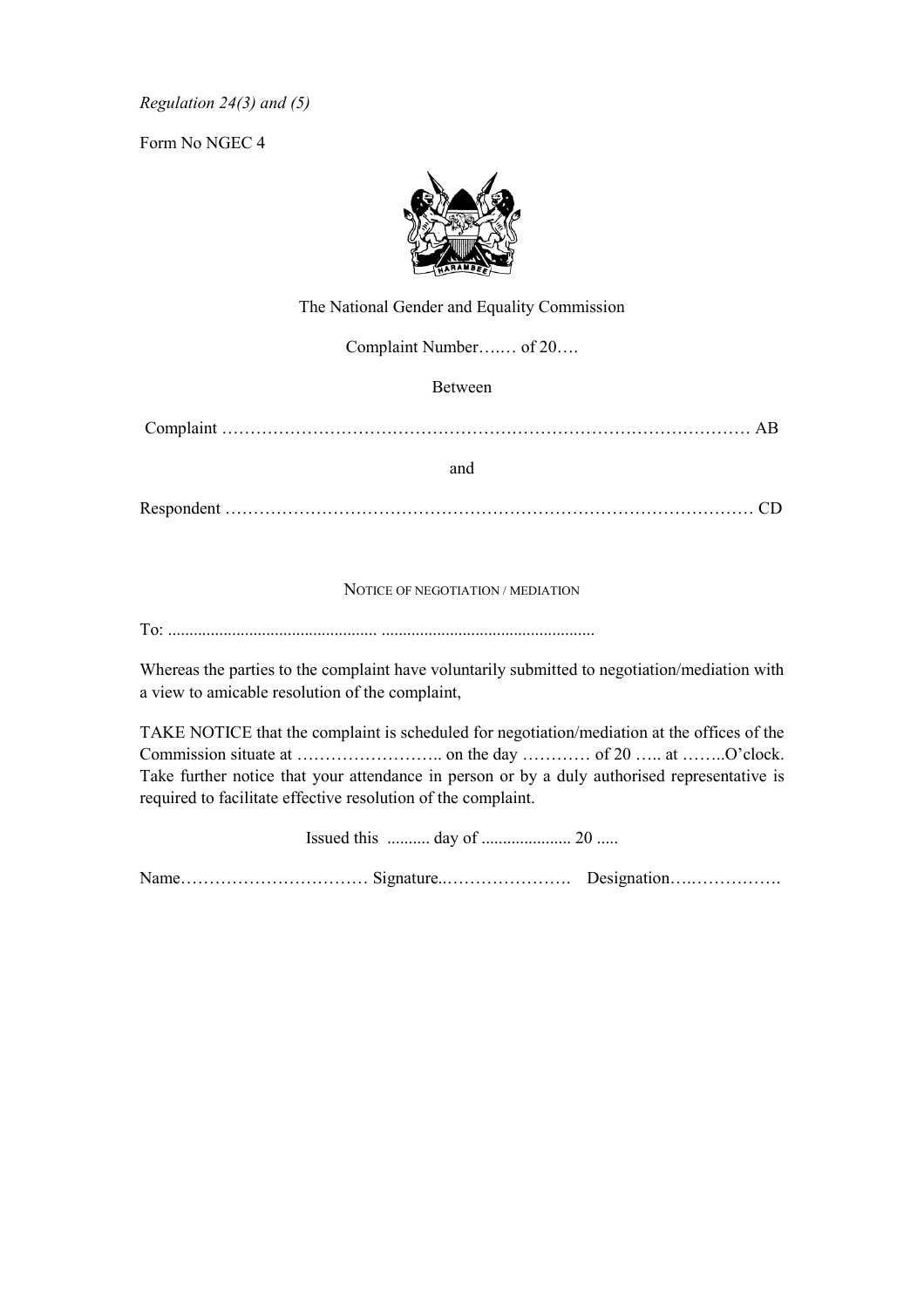*Regulation 29(2) and 34(b)*

Form No NGEC 5



The National Gender and Equality Commission

Complaint Number….… of 20….

Between

Complaint ………………………………………………………..………………………… AB

and

Respondent ………………………………………………………………………………… CD

#### HEARING /PRONOUNCEMNET OF FINDINGS

To: ................................................. .................................................. Complaint /Respondent

TAKE NOTICE that this complaint is scheduled for Hearing/Pronouncement of the committee's findings (delete as appropriate) before a committee of the Commission at the offices of the Commission situate at ………………….. on the day …………..of 20 ……. at ………….O'clock. Take further notice that you are required to appear in person or by your duly authorised representative and, in the case of a hearing, together with your witnesses (if any) to give evidence in support or defence of the complaint.

Please note that, in the event of your non-attendance, the committee shall take such action or make such orders and directions as the committee considers just.

Issued this .......... day of ..................... 20 .....